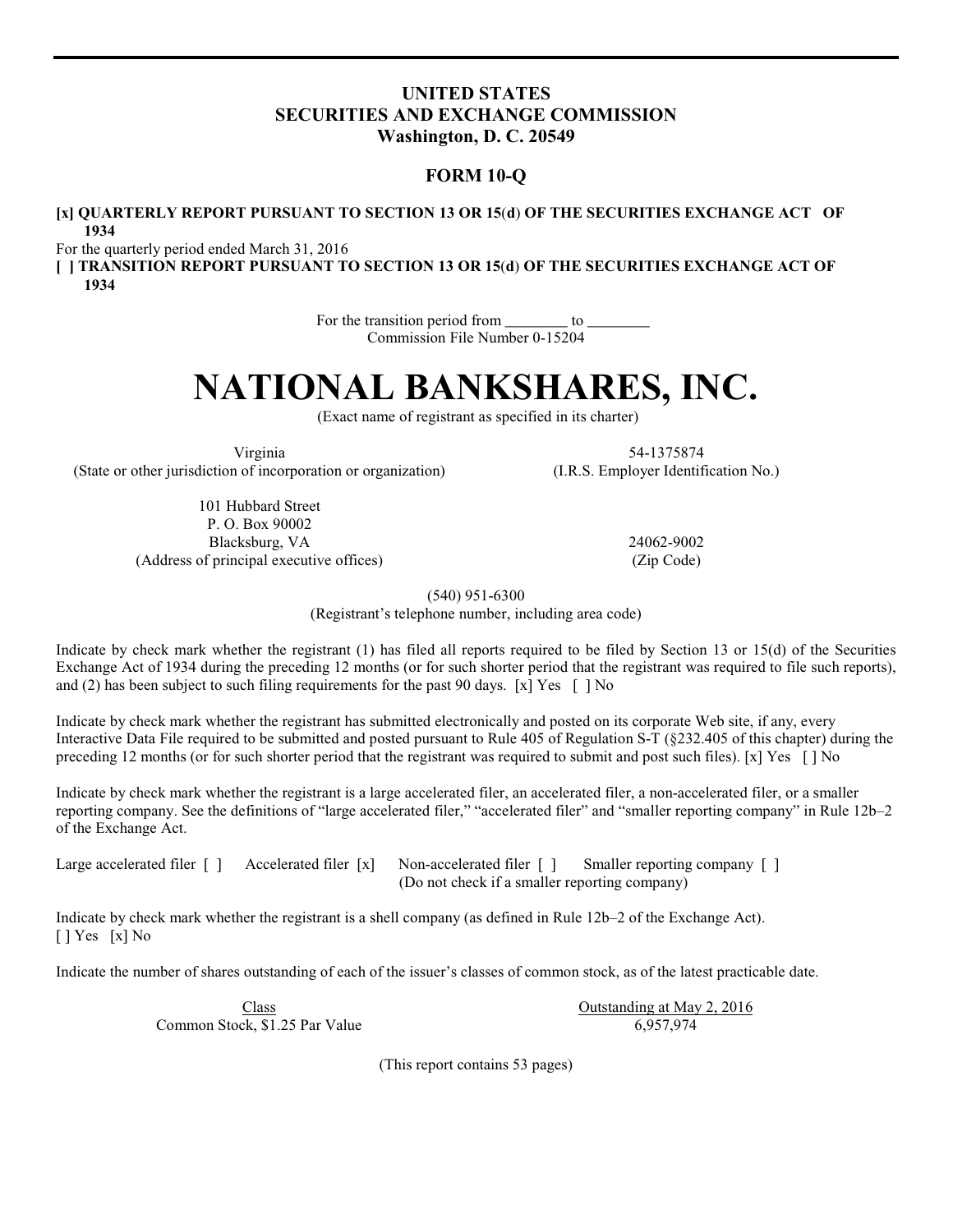# **NATIONAL BANKSHARES, INC. AND SUBSIDIARIES**

Form 10-Q Index

| <b>Part I - Financial Information</b> |                                                                                                                              | Page      |
|---------------------------------------|------------------------------------------------------------------------------------------------------------------------------|-----------|
| Item 1                                | <b>Financial Statements</b>                                                                                                  | 3         |
|                                       | Consolidated Balance Sheets, March 31, 2016 (Unaudited) and December 31, 2015                                                | 3         |
|                                       | Consolidated Statements of Income for the Three Months Ended March 31, 2016 and 2015<br>(Unaudited)                          | $4 - 5$   |
|                                       | Consolidated Statements of Comprehensive Income for the Three Months Ended<br>March 31, 2016 and 2015 (Unaudited)            | 6         |
|                                       | Consolidated Statements of Changes in Stockholders' Equity for the Three Months Ended<br>March 31, 2016 and 2015 (Unaudited) | 7         |
|                                       | Consolidated Statements of Cash Flows for the Three Months Ended March 31, 2016 and<br>2015 (Unaudited)                      | $8-9$     |
|                                       | Notes to Consolidated Financial Statements (Unaudited)                                                                       | $10 - 32$ |
| Item 2                                | Management's Discussion and Analysis of Financial Condition and Results of Operations                                        | $33 - 47$ |
| Item 3                                | Quantitative and Qualitative Disclosures About Market Risk                                                                   | 47        |
| Item 4                                | <b>Controls and Procedures</b>                                                                                               | 47        |
| <b>Part II - Other Information</b>    |                                                                                                                              |           |
| Item 1                                | <b>Legal Proceedings</b>                                                                                                     | 48        |
| Item 1A                               | <b>Risk Factors</b>                                                                                                          | 48        |
| Item 2                                | Unregistered Sales of Equity Securities and Use of Proceeds                                                                  | 48        |
| Item 3                                | <b>Defaults Upon Senior Securities</b>                                                                                       | 48        |
| Item 4                                | <b>Mine Safety Disclosures</b>                                                                                               | 48        |
| Item 5                                | Other Information                                                                                                            | 48        |
| Item 6                                | <b>Exhibits</b>                                                                                                              | 48        |
| <b>Signatures</b>                     |                                                                                                                              | 48        |
| <b>Index of Exhibits</b>              |                                                                                                                              | $49 - 50$ |
| <b>Certifications</b>                 |                                                                                                                              | $51 - 53$ |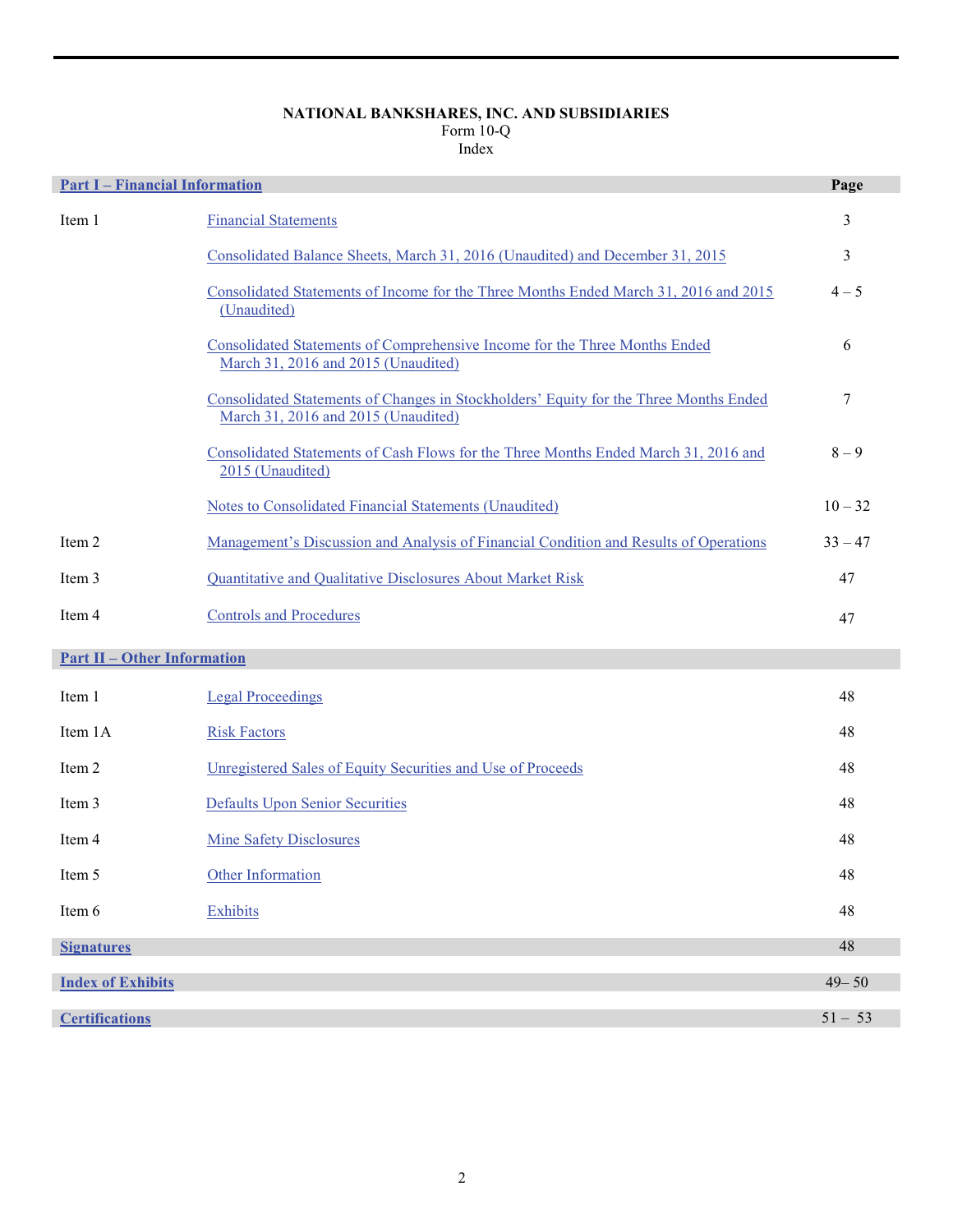# <span id="page-2-1"></span><span id="page-2-0"></span>**Item 1. Financial Statements**

# **Part I**<br>Financial Information National Bankshares, Inc. and Subsidiaries Consolidated Balance Sheets

|                                                                                                               |             | (Unaudited) |              |           |  |  |  |
|---------------------------------------------------------------------------------------------------------------|-------------|-------------|--------------|-----------|--|--|--|
|                                                                                                               |             | March 31,   | December 31, |           |  |  |  |
| \$ in thousands, except per share data                                                                        |             | 2016        |              | 2015      |  |  |  |
| <b>Assets</b>                                                                                                 |             |             |              |           |  |  |  |
| Cash and due from banks                                                                                       | \$          | 9,913       | \$           | 12,152    |  |  |  |
| Interest-bearing deposits                                                                                     |             | 129,363     |              | 130,811   |  |  |  |
| Securities available for sale, at fair value                                                                  |             | 270,094     |              | 236,131   |  |  |  |
| Securities held to maturity (fair value of \$151,253 at March 31,<br>2016 and \$158,032 at December 31, 2015) |             | 144,664     |              | 152,028   |  |  |  |
| Restricted stock, at cost                                                                                     |             | 1,170       |              | 1,129     |  |  |  |
| Loans held for sale                                                                                           |             | 63          |              | 634       |  |  |  |
| Loans:                                                                                                        |             |             |              |           |  |  |  |
| Loans, net of unearned income and deferred fees                                                               |             | 607,643     |              | 619,008   |  |  |  |
| Less allowance for loan losses                                                                                |             | (8, 107)    |              | (8,297)   |  |  |  |
| Loans, net                                                                                                    |             | 599,536     |              | 610,711   |  |  |  |
| Premises and equipment, net                                                                                   |             | 8,841       |              | 9,020     |  |  |  |
| Accrued interest receivable                                                                                   |             | 5,587       |              | 5,769     |  |  |  |
| Other real estate owned, net                                                                                  |             | 3,612       |              | 4,165     |  |  |  |
| Intangible assets and goodwill                                                                                |             | 6,114       |              | 6,224     |  |  |  |
| Bank-owned life insurance                                                                                     |             | 22,548      |              | 22,401    |  |  |  |
| Other assets                                                                                                  |             | 6,366       |              | 8,564     |  |  |  |
| <b>Total assets</b>                                                                                           | \$          | 1,207,871   | \$           | 1,199,739 |  |  |  |
|                                                                                                               |             |             |              |           |  |  |  |
| <b>Liabilities and Stockholders' Equity</b>                                                                   |             |             |              |           |  |  |  |
| Noninterest-bearing demand deposits                                                                           | $\mathbf S$ | 170,207     | $\mathbb{S}$ | 166,453   |  |  |  |
| Interest-bearing demand deposits                                                                              |             | 570,065     |              | 569,787   |  |  |  |
| Savings deposits                                                                                              |             | 92,944      |              | 90,236    |  |  |  |
| Time deposits                                                                                                 |             | 185,296     |              | 192,383   |  |  |  |
| Total deposits                                                                                                |             | 1,018,512   |              | 1,018,859 |  |  |  |
| Accrued interest payable                                                                                      |             | 62          |              | 56        |  |  |  |
| Other liabilities                                                                                             |             | 10,061      |              | 8,710     |  |  |  |
| <b>Total liabilities</b>                                                                                      |             | 1,028,635   |              | 1,027,625 |  |  |  |
| Commitments and contingencies                                                                                 |             |             |              |           |  |  |  |
| <b>Stockholders' Equity</b>                                                                                   |             |             |              |           |  |  |  |
| Preferred stock, no par value, 5,000,000 shares<br>authorized; none issued and outstanding                    |             |             |              |           |  |  |  |
| Common stock of \$1.25 par value.<br>Authorized<br>10,000,000 shares; issued and outstanding 6,957,974        |             |             |              |           |  |  |  |
| shares at March 31, 2016 and at December 31, 2015                                                             |             | 8,697       |              | 8,697     |  |  |  |
| Retained earnings                                                                                             |             | 175,132     |              | 171,353   |  |  |  |
| Accumulated other comprehensive loss, net                                                                     |             | (4,593)     |              | (7,936)   |  |  |  |
| Total stockholders' equity                                                                                    |             | 179,236     |              | 172,114   |  |  |  |
| Total liabilities and stockholders' equity                                                                    | \$          | 1,207,871   | \$           | 1,199,739 |  |  |  |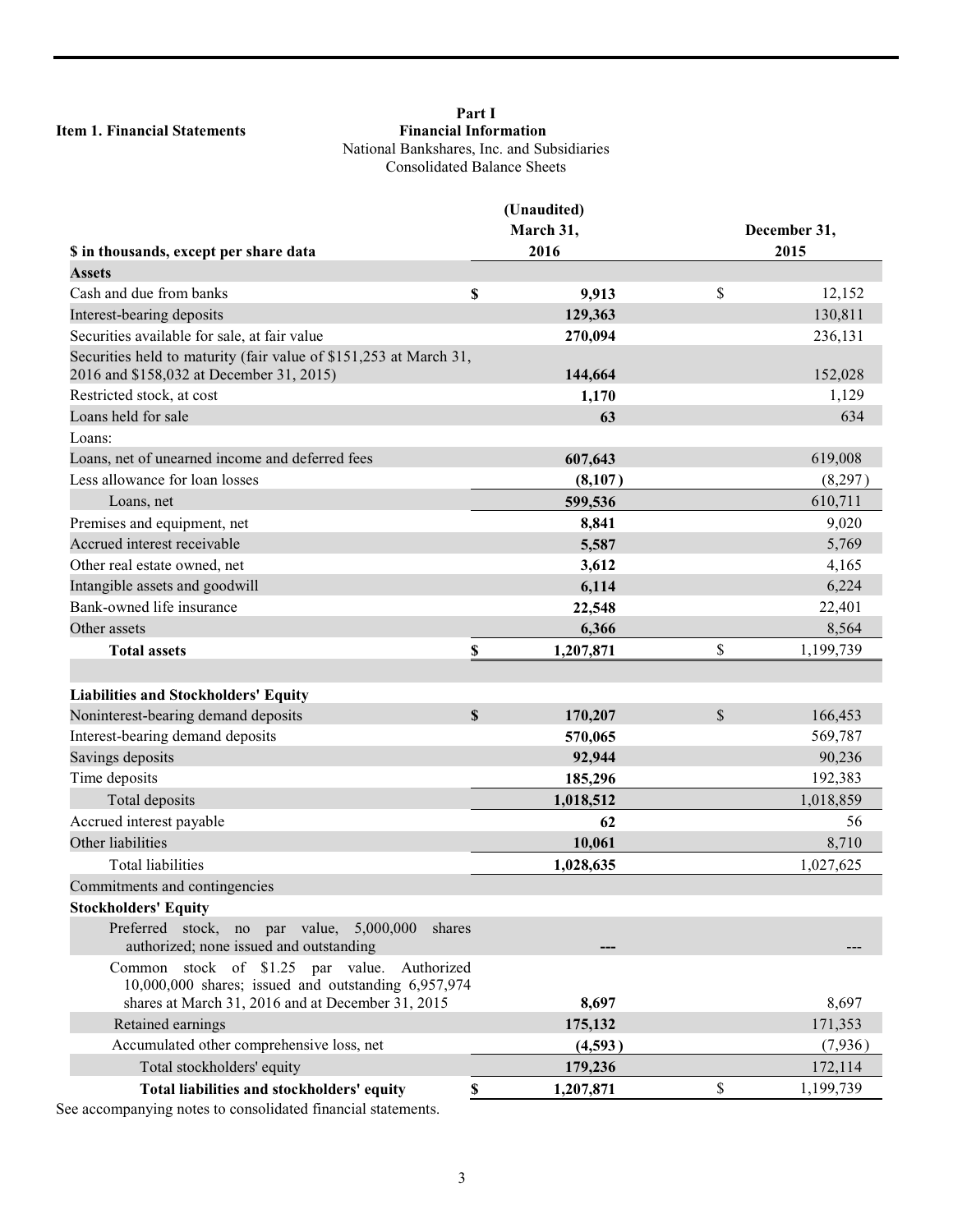# National Bankshares, Inc. and Subsidiaries Consolidated Statements of Income Three Months Ended March 31, 2016 and 2015 (Unaudited)

<span id="page-3-0"></span>

|                                                              | March 31,   | March 31,   |
|--------------------------------------------------------------|-------------|-------------|
| \$ in thousands, except per share data                       | 2016        | 2015        |
| <b>Interest Income</b>                                       |             |             |
| Interest and fees on loans                                   | \$<br>7,334 | \$<br>7,610 |
| Interest on interest-bearing deposits                        | 162         | 64          |
| Interest on securities – taxable                             | 1,677       | 1,734       |
| Interest on securities - nontaxable                          | 1,311       | 1,386       |
| Total interest income                                        | 10,484      | 10,794      |
| <b>Interest Expense</b>                                      |             |             |
| Interest on time deposits                                    | 274         | 327         |
| Interest on other deposits                                   | 794         | 760         |
| Total interest expense                                       | 1,068       | 1,087       |
| Net interest income                                          | 9,416       | 9,707       |
| Provision for loan losses                                    | 203         | 201         |
| Net interest income after provision for loan losses          | 9,213       | 9,506       |
| <b>Noninterest Income</b>                                    |             |             |
| Service charges on deposit accounts                          | 560         | 535         |
| Other service charges and fees                               | 72          | 71          |
| Credit card fees                                             | 870         | 895         |
| Trust income                                                 | 323         | 289         |
| <b>BOLI</b> income                                           | 147         | 149         |
| Other income                                                 | 345         | 314         |
| Realized securities gains (losses), net                      | 24          | (2)         |
| Total noninterest income                                     | 2,341       | 2,251       |
|                                                              |             |             |
| <b>Noninterest Expense</b><br>Salaries and employee benefits | 3,568       | 3,051       |
| Occupancy and furniture and fixtures                         | 477         | 449         |
| Data processing and ATM                                      | 411         | 435         |
| FDIC assessment                                              | 141         | 135         |
| Credit card processing                                       | 622         | 610         |
| Intangible assets amortization                               | 110         | 269         |
| Net costs of other real estate owned                         | 69          | 464         |
| Franchise taxes                                              | 331         | 308         |
| Other operating expenses                                     | 955         | 959         |
| Total noninterest expense                                    | 6,684       | 6,680       |
| Income before income taxes                                   | 4,870       | 5,077       |
| Income tax expense                                           | 1,091       | 1,111       |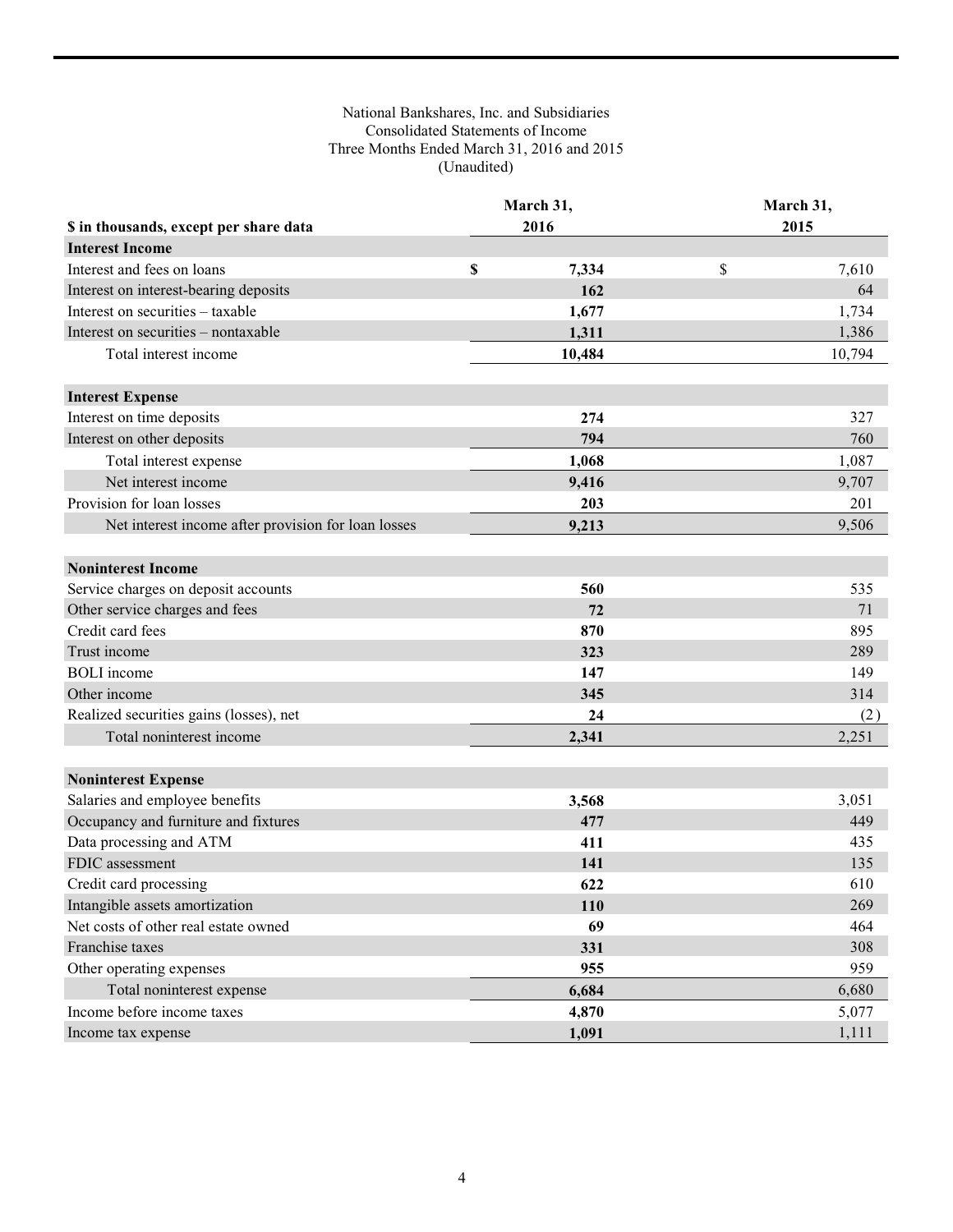| <b>Net Income</b>                                    | 3,779     | 3,966     |
|------------------------------------------------------|-----------|-----------|
| Basic net income per common share                    | 0.54      | 0.57      |
| Fully diluted net income per common share            | 0.54      | 0.57      |
| Weighted average number of common shares outstanding |           |           |
| $-basic$                                             | 6,957,974 | 6,950,474 |
| Weighted average number of common shares outstanding |           |           |
| – diluted                                            | 6,957,974 | 6,955,023 |
| Dividends declared per common share                  |           |           |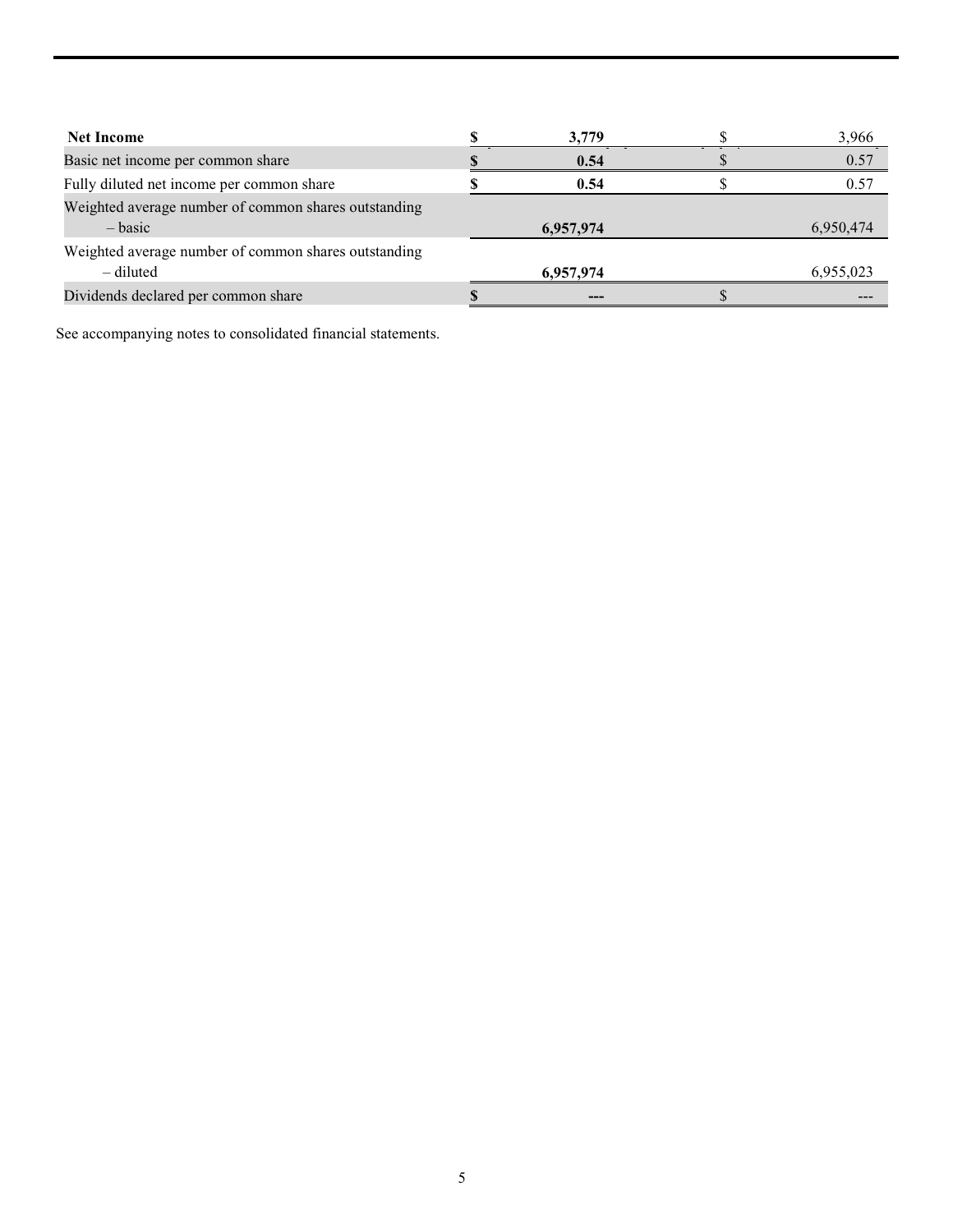# National Bankshares, Inc. and Subsidiaries Consolidated Statements of Comprehensive Income Three Months Ended March 31, 2016 and 2015 (Unaudited)

<span id="page-5-0"></span>

|                                                                                                                                                                      | March 31, | March 31,   |
|----------------------------------------------------------------------------------------------------------------------------------------------------------------------|-----------|-------------|
| <b>S</b> in thousands                                                                                                                                                | 2016      | 2015        |
| Net Income                                                                                                                                                           | 3,779     | \$<br>3,966 |
| <b>Other Comprehensive Income, Net of Tax</b>                                                                                                                        |           |             |
| Unrealized holding gains on available for sale securities net of<br>tax of \$1,809 and \$1,320 for the periods ended March 31,<br>2016 and 2015, respectively        | 3.359     | 2,452       |
| Reclassification adjustment for (gains) losses included in net<br>income, net of tax of (\$8) and \$1 for the periods ended<br>March 31, 2016 and 2015, respectively | (16)      |             |
| Other comprehensive income, net of tax of \$1,801 and \$1,321<br>for the periods ended March 31, 2016 and 2015,<br>respectively                                      | 3,343     | 2,453       |
| <b>Total Comprehensive Income</b>                                                                                                                                    | 7,122     | 6.419       |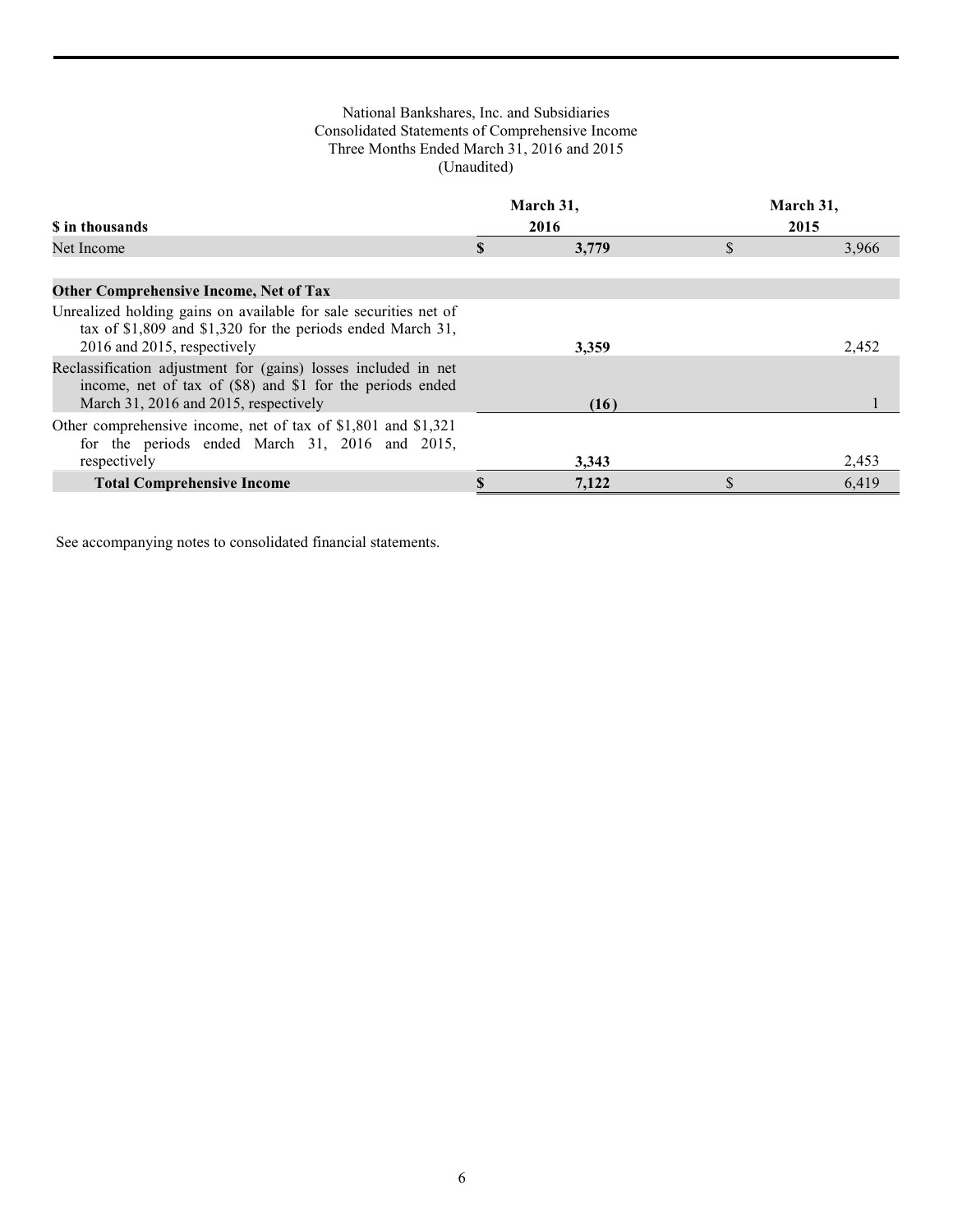# National Bankshares, Inc. and Subsidiaries Consolidated Statements of Changes in Stockholders' Equity Three Months Ended March 31, 2016 and 2015 (Unaudited)

<span id="page-6-0"></span>

| <b>S</b> in thousands                                                              |               | Common<br><b>Stock</b> |               | <b>Retained</b><br>Earnings |               | Accumulated<br>Other<br>Comprehensive<br>Loss |   | <b>Total</b>     |
|------------------------------------------------------------------------------------|---------------|------------------------|---------------|-----------------------------|---------------|-----------------------------------------------|---|------------------|
| Balances at December 31, 2014                                                      | $\mathcal{S}$ | 8,688                  | <sup>\$</sup> | 163,287                     | $\mathcal{S}$ | (5,672)                                       | S | 166,303          |
| Net income                                                                         |               |                        |               | 3,966                       |               |                                               |   | 3,966            |
| Other comprehensive income, net<br>of tax of \$1,321<br>Balances at March 31, 2015 | \$            | 8,688                  | S             | ---<br>167,253              | \$            | 2,453<br>(3,219)                              | S | 2,453<br>172,722 |
| Balances at December 31, 2015<br>Net income                                        | \$            | 8,697                  | <sup>\$</sup> | 171,353<br>3,779            | $\mathcal{S}$ | (7,936)                                       | S | 172,114<br>3,779 |
| Other comprehensive income, net<br>of tax of $$1,801$                              |               |                        |               |                             |               | 3,343                                         |   | 3,343            |
| <b>Balances at March 31, 2016</b>                                                  |               | 8,697                  | S             | 175,132                     | \$            | (4,593)                                       | S | 179,236          |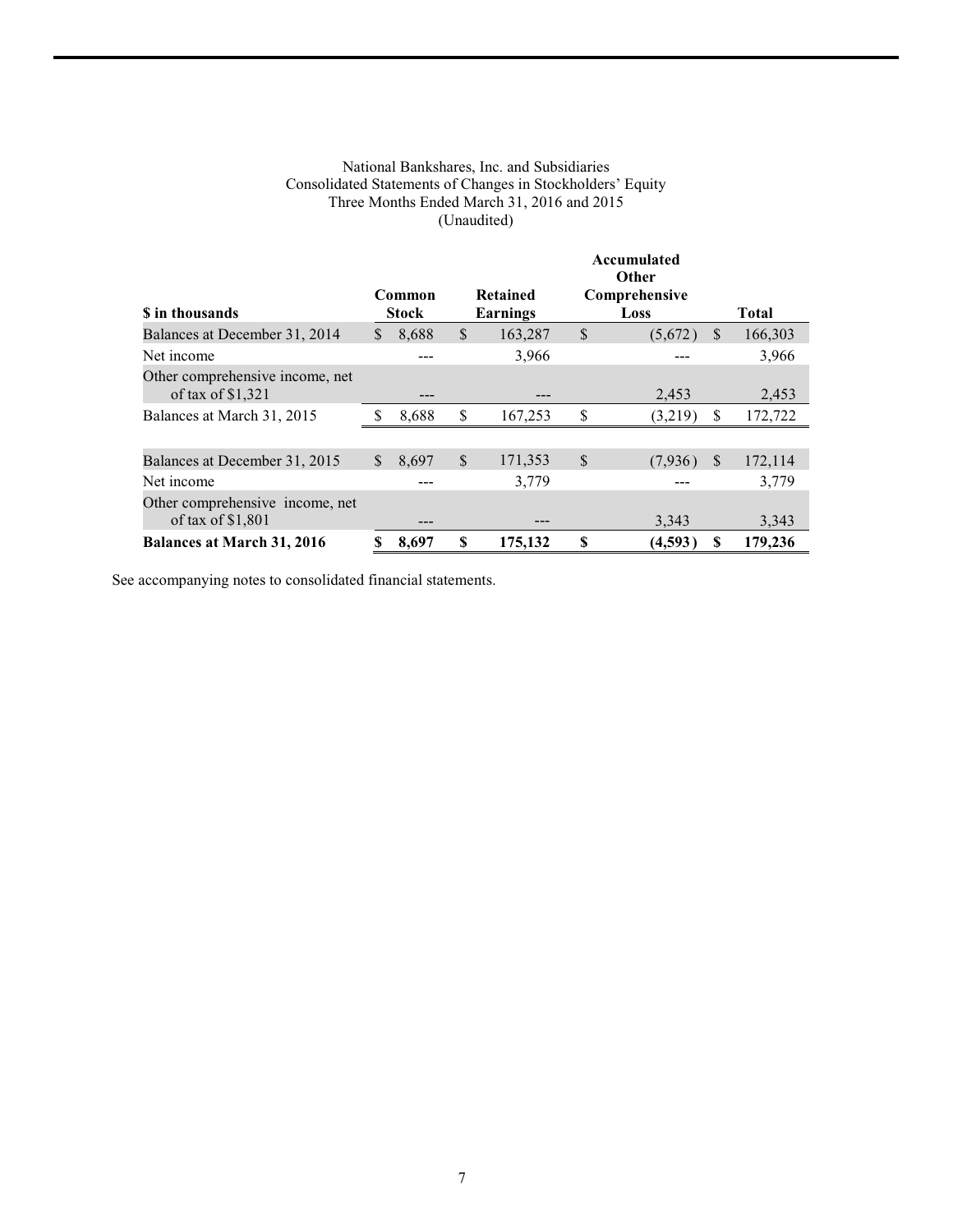# National Bankshares, Inc. and Subsidiaries Consolidated Statements of Cash Flows Three Months Ended March 31, 2016 and 2015 (Unaudited)

<span id="page-7-0"></span>

|                                                                                                | March 31,   | March 31 |           |  |  |
|------------------------------------------------------------------------------------------------|-------------|----------|-----------|--|--|
| <b>S</b> in thousands                                                                          | 2016        |          | 2015      |  |  |
| <b>Cash Flows from Operating Activities</b>                                                    |             |          |           |  |  |
| Net income                                                                                     | \$<br>3,779 | \$       | 3,966     |  |  |
| Adjustments to reconcile net income to net cash provided by operating activities:              |             |          |           |  |  |
| Provision for loan losses                                                                      | 203         |          | 201       |  |  |
| Depreciation of bank premises and equipment                                                    | 193         |          | 191       |  |  |
| Amortization of intangibles                                                                    | 110         |          | 269       |  |  |
| Amortization of premiums and accretion of discounts, net                                       | 26          |          | 29        |  |  |
| (Gains) losses on sales and calls of securities available for sale, net                        | (6)         |          | 2         |  |  |
| Gains on calls of securities held to maturity, net                                             | (18)        |          |           |  |  |
| Losses and write-downs on other real estate owned, net                                         | 31          |          | 386       |  |  |
| Increase in cash value of bank-owned life insurance                                            | (147)       |          | (149)     |  |  |
| Originations of mortgage loans held for sale                                                   | (2,567)     |          | (3,002)   |  |  |
| Proceeds from sale of mortgage loans held for sale                                             | 3,185       |          | 2,241     |  |  |
| Gains on sale of mortgage loans held for sale                                                  | (47)        |          | (39)      |  |  |
| Net change in:                                                                                 |             |          |           |  |  |
| Accrued interest receivable                                                                    | 182         |          | 242       |  |  |
| Other assets                                                                                   | 397         |          | 471       |  |  |
| Accrued interest payable                                                                       | 6           |          | 2         |  |  |
| Other liabilities                                                                              | 1,351       |          | 1,164     |  |  |
| Net cash provided by operating activities                                                      | 6,678       |          | 5,974     |  |  |
| <b>Cash Flows from Investing Activities</b>                                                    |             |          |           |  |  |
| Net change interest-bearing deposits                                                           | 1,448       |          | 14,872    |  |  |
| Proceeds from calls, principal payments, sales and maturities of securities available for sale | 24,552      |          | 11,126    |  |  |
| Proceeds from calls, principal payments and maturities of securities held to maturity          | 7,351       |          | 5,265     |  |  |
| Purchases of securities available for sale                                                     | (53,360)    |          | (22,983)  |  |  |
| Net change in restricted stock                                                                 | (41)        |          | (40)      |  |  |
| Purchases of loan participations                                                               | (440)       |          | (994)     |  |  |
| Collections of loan participations                                                             | 15          |          | 1,933     |  |  |
| Loan originations and principal collections, net                                               | 11,337      |          | (18, 267) |  |  |
| Proceeds from sale of other real estate owned                                                  | 522         |          | 148       |  |  |
| Recoveries on loans charged off                                                                | 60          |          | 53        |  |  |
| Proceeds from sale and purchases of premises and equipment, net                                | (14)        |          | (58)      |  |  |
| Net cash used in investing activities                                                          | (8,570)     |          | (8,945)   |  |  |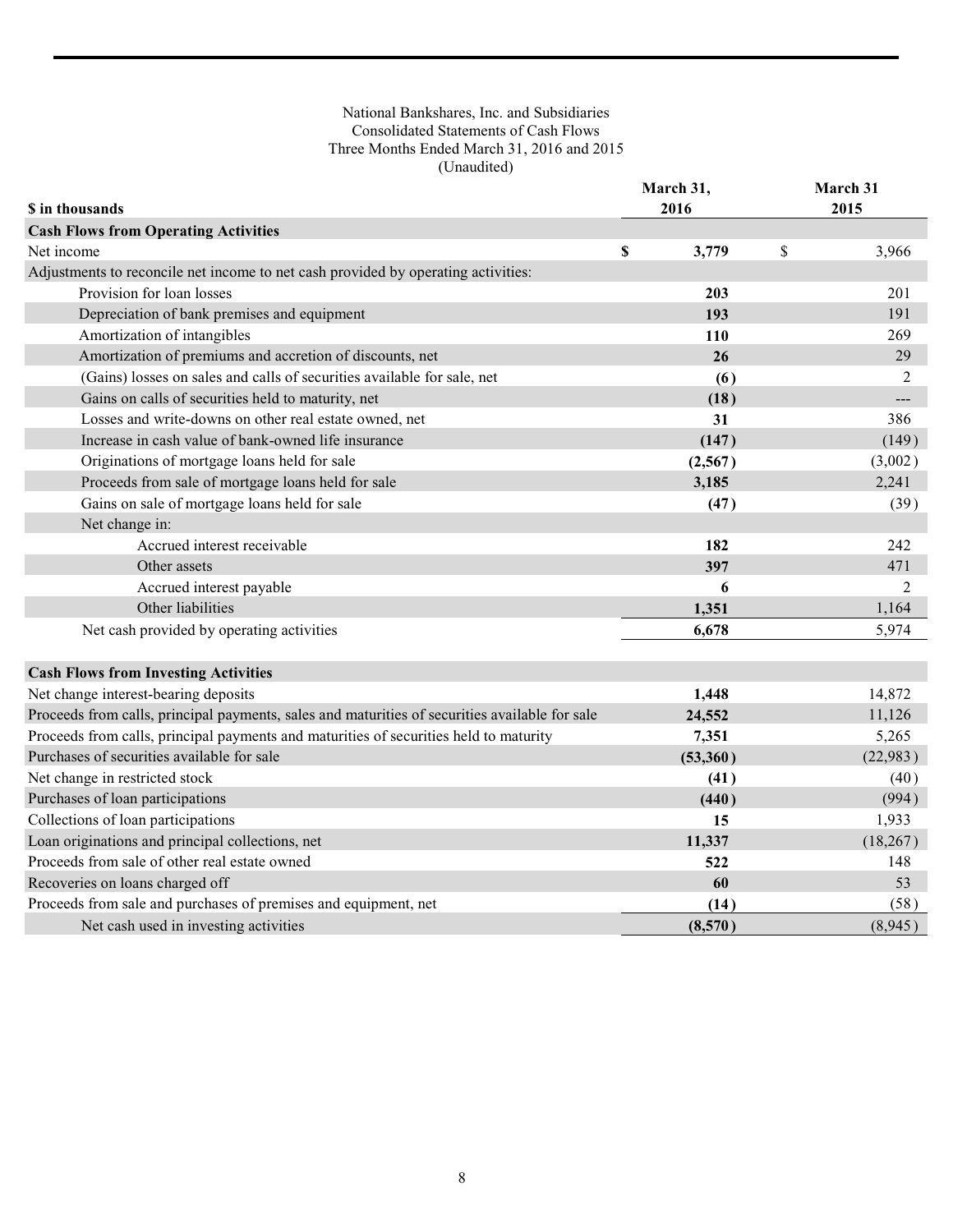| <b>Cash Flows from Financing Activities</b>              |               |         |              |         |
|----------------------------------------------------------|---------------|---------|--------------|---------|
| Net change in time deposits                              |               | (7,087) |              | (4,009) |
| Net change in other deposits                             |               | 6,740   |              | 6,538   |
| Net cash (used in) provided by financing activities      |               | (347)   |              | 2,529   |
| Net change in cash and due from banks                    |               | (2,239) |              | (442)   |
| Cash and due from banks at beginning of period           |               | 12,152  |              | 12,894  |
| Cash and due from banks at end of period                 |               | 9,913   | $\mathbb{S}$ | 12,452  |
|                                                          |               |         |              |         |
| <b>Supplemental Disclosures of Cash Flow Information</b> |               |         |              |         |
| Interest paid on deposits and borrowed funds             | S             | 1,062   | S            | 1,085   |
| Income taxes paid                                        |               |         |              |         |
|                                                          |               |         |              |         |
| <b>Supplemental Disclosure of Noncash Activities</b>     |               |         |              |         |
| Loans charged against the allowance for loan losses      | <sup>\$</sup> | 453     | \$           | 260     |
| Loans transferred to other real estate owned             |               |         |              | 363     |
| Unrealized net gains on securities available for sale    |               | 5,144   |              | 3,774   |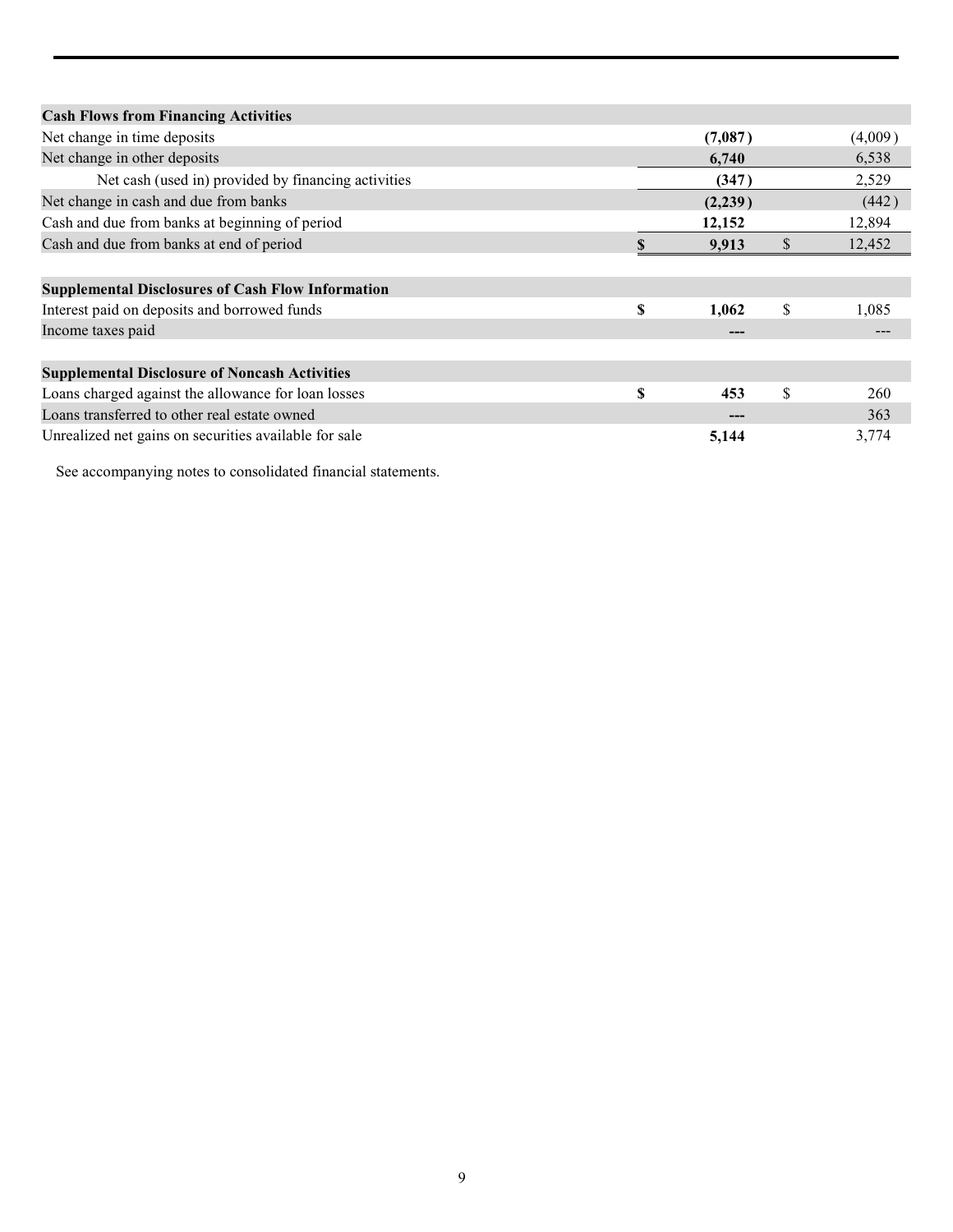# **National Bankshares, Inc. and Subsidiaries Notes to Consolidated Financial Statements March 31, 2016 (Unaudited)**

#### <span id="page-9-0"></span>**\$ in thousands, except per share data**

#### **Note 1: General**

The consolidated financial statements of National Bankshares, Inc. ("NBI") and its wholly-owned subsidiaries, The National Bank of Blacksburg ("NBB") and National Bankshares Financial Services, Inc. ("NBFS") (collectively, the "Company"), conform to accounting principles generally accepted in the United States of America and to general practices within the banking industry. The accompanying interim period consolidated financial statements are unaudited; however, in the opinion of management, all adjustments consisting of normal recurring adjustments, which are necessary for a fair presentation of the consolidated financial statements, have been included. The results of operations for the three month period ended March 31, 2016 are not necessarily indicative of results of operations for the full year or any other interim period. The interim period consolidated financial statements and financial information included in this Form 10-Q should be read in conjunction with the notes to consolidated financial statements included in the Company's 2015 Form 10-K. The Company posts all reports required to be filed under the Securities and Exchange Act of 1934 on its web site at [www.nationalbankshares.com.](http://www.nationalbankshares.com/)

#### **Note 2: Stock-Based Compensation**

The Company's 1999 Stock Option Plan was terminated on March 9, 2009. Incentive stock options were granted annually to key employees of NBI and its subsidiaries from 1999 to 2005 and none have been granted since 2005. There are no stock options outstanding as of March 31, 2016. There were no shares exercised during the three months ended March 31, 2015.

#### **Note 3:**

#### **Loan Portfolio**

The loan portfolio, excluding loans held for sale, was comprised of the following.

|                                                 | March 31,    | December 31, |
|-------------------------------------------------|--------------|--------------|
|                                                 | 2016         | 2015         |
| Real estate construction                        | 39,193<br>S  | 48,251<br>S  |
| Consumer real estate                            | 144,268      | 143,504      |
| Commercial real estate                          | 310,637      | 309,378      |
| Commercial non real estate                      | 33,682       | 37,571       |
| Public sector and IDA                           | 50,777       | 51,335       |
| Consumer non real estate                        | 29,933       | 29,845       |
| Gross loans                                     | 608,490      | 619,884      |
| Less unearned income and deferred fees          | (847)        | (876)        |
| Loans, net of unearned income and deferred fees | 607,643<br>S | S<br>619,008 |

#### **Note 4: Allowance for Loan Losses, Nonperforming Assets and Impaired Loans**

The allowance for loan losses methodology incorporates individual evaluation of impaired loans and collective evaluation of groups of non-impaired loans. The Company performs ongoing analysis of the loan portfolio to determine credit quality and to identify impaired loans. Credit quality is rated based on the loan's payment history, the borrower's current financial situation and the value of the underlying collateral.

Impaired loans are those loans that have been modified in a troubled debt restructure ("TDR" or "restructure") and larger, non-homogeneous loans that are in nonaccrual or exhibit payment history or financial status that indicate the probability that collection will not occur when due according to the loan's original terms. Generally, impaired loans are given risk ratings that indicate higher risk, such as "classified" or "other assets especially mentioned." Impaired loans are individually evaluated to determine appropriate reserves and are measured at the lower of the invested amount or the fair value. Impaired loans that are not troubled debt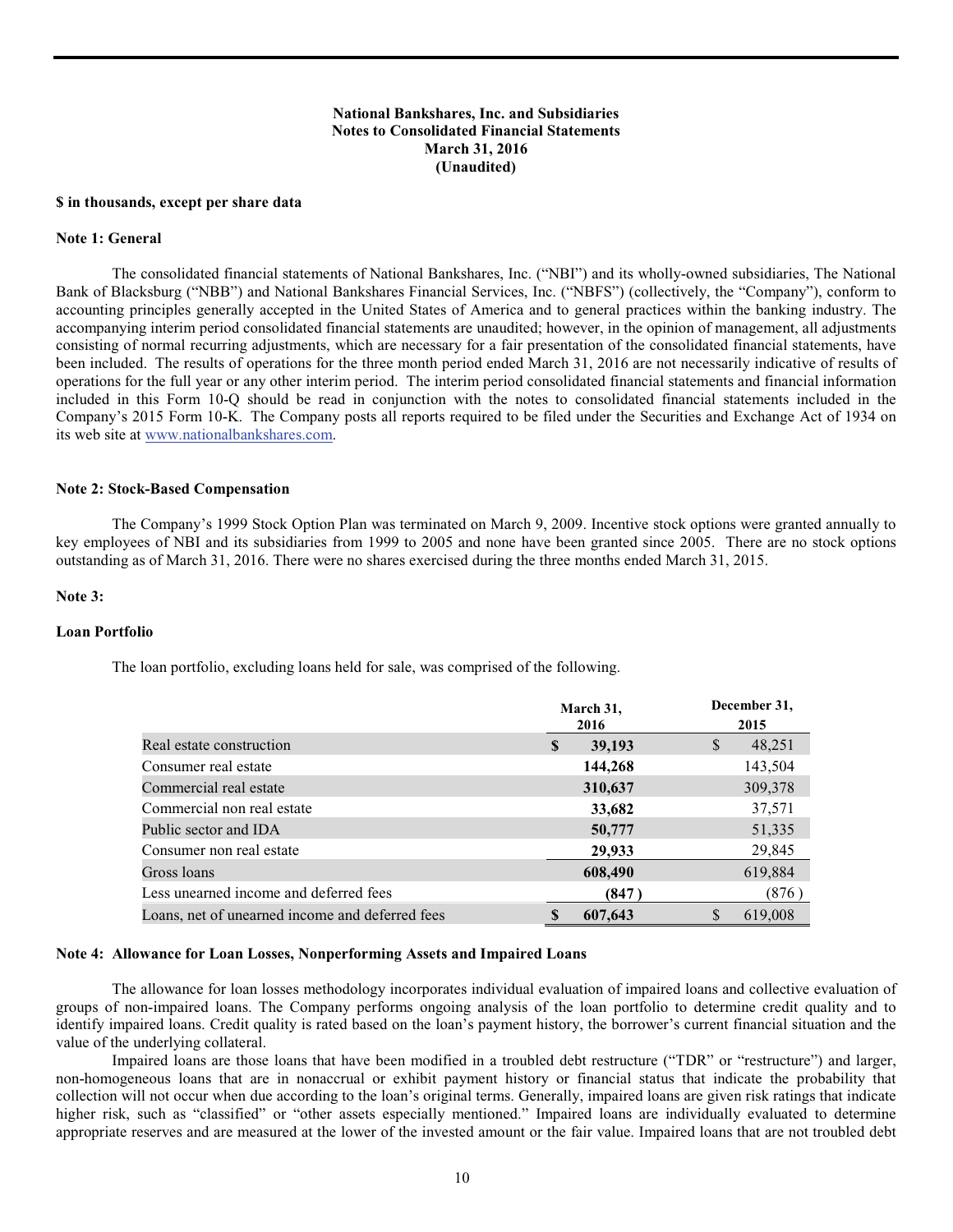restructures and for which fair value measurement indicates an impairment loss are designated nonaccrual. A restructured loan that maintains current status for at least six months may be in accrual status. Please refer to Note 1 of the Company's 2015 Form 10-K, "Summary of Significant Accounting Policies" for additional information on evaluation of impaired loans and associated specific reserves, and policies regarding nonaccruals, past due status and charge-offs.

Troubled debt restructures impact the estimation of the appropriate level of the allowance for loan losses. If the restructuring included forgiveness of a portion of principal, the charge-off is included in the historical charge-off rates applied to the collective evaluation methodology. Further, restructured loans are individually evaluated for impairment and any amount of book value that exceeds fair value is accrued in the allowance for loan losses. TDRs that experience a payment default are examined to determine whether the default indicates collateral dependency or a decline in estimates of cash flow used in the fair value measurement. TDRs that are determined to be collateral-dependent, as well as all impaired loans that are determined to be collateral dependent, are charged down to fair value net of estimated costs to sell. Deficiencies indicated by impairment measurements for TDRs that are not collateral dependent may be accrued in the allowance for loan losses or charged off if deemed uncollectible.

The Company evaluated characteristics in the loan portfolio and determined major segments and smaller classes within each segment. These characteristics include collateral type, repayment sources, and (if applicable) the borrower's business model. The methodology for calculating reserves for collectively-evaluated loans is applied at the class level.

#### *Portfolio Segments and Classes*

The segments and classes used in determining the allowance for loan losses are as follows.

Real Estate Construction Construction, residential Construction, other

Consumer Real Estate Equity lines Residential closed-end first liens Residential closed-end junior liens Investor-owned residential real estate

Commercial Real Estate Multifamily real estate Commercial real estate, owner-occupied Commercial real estate, other

Commercial Non Real Estate Commercial and Industrial

Public Sector and IDA Public sector and IDA

Consumer Non Real Estate Credit cards Automobile Other consumer loans

#### *Historical Loss Rates*

The Company's allowance methodology for collectively-evaluated loans applies historical loss rates by class to current class balances as part of the process of determining required reserves. Class loss rates are calculated as the net charge-offs for the class as a percentage of average class balance. The Company averages loss rates for the most recent 8 quarters to determine the historical loss rate for each class.

Two loss rates for each class are calculated: total net charge-offs for the class as a percentage of average class loan balance ("class loss rate"), and total net charge-offs for the class as a percentage of average classified loans in the class ("classified loss rate"). Classified loans are those with risk ratings of "substandard", "doubtful" or "loss". Net charge-offs in both calculations include chargeoffs and recoveries of classified and non-classified loans as well as those associated with impaired loans. Class historical loss rates are applied to non-classified loan balances at the reporting date, and classified historical loss rates are applied to classified loan balances and not individually evaluated at the reporting date.

## *Risk Factors*

In addition to historical loss rates, risk factors pertinent to credit risk for each class are analyzed to estimate reserves for collectively-evaluated loans. Factors include changes in national and local economic and business conditions, the nature and volume of classes within the portfolio, loan quality, loan officers' experience, lending policies and the Company's loan review system.

The analysis of certain factors results in standard allocations to all segments and classes. These factors include loan officers' average years of experience, the risk from changes in loan review, unemployment levels, bankruptcy rates, the interest rate environment, and the competitive, legal and regulatory environments.

Factors analyzed for each class, with resultant allocations based upon the level of risk assessed for each class, include the risk from changes in lending policies, levels of past due loans, nonaccrual loans, current class balance as a percentage of total loans, and the percentage of high risk loans within the class. Additionally, factors specific to each segment are analyzed and result in allocations to the segment. Please refer to the Company's 2015 10-K, Note 1: Summary of Significant Accounting Policies for a discussion of risk factors pertinent to each class.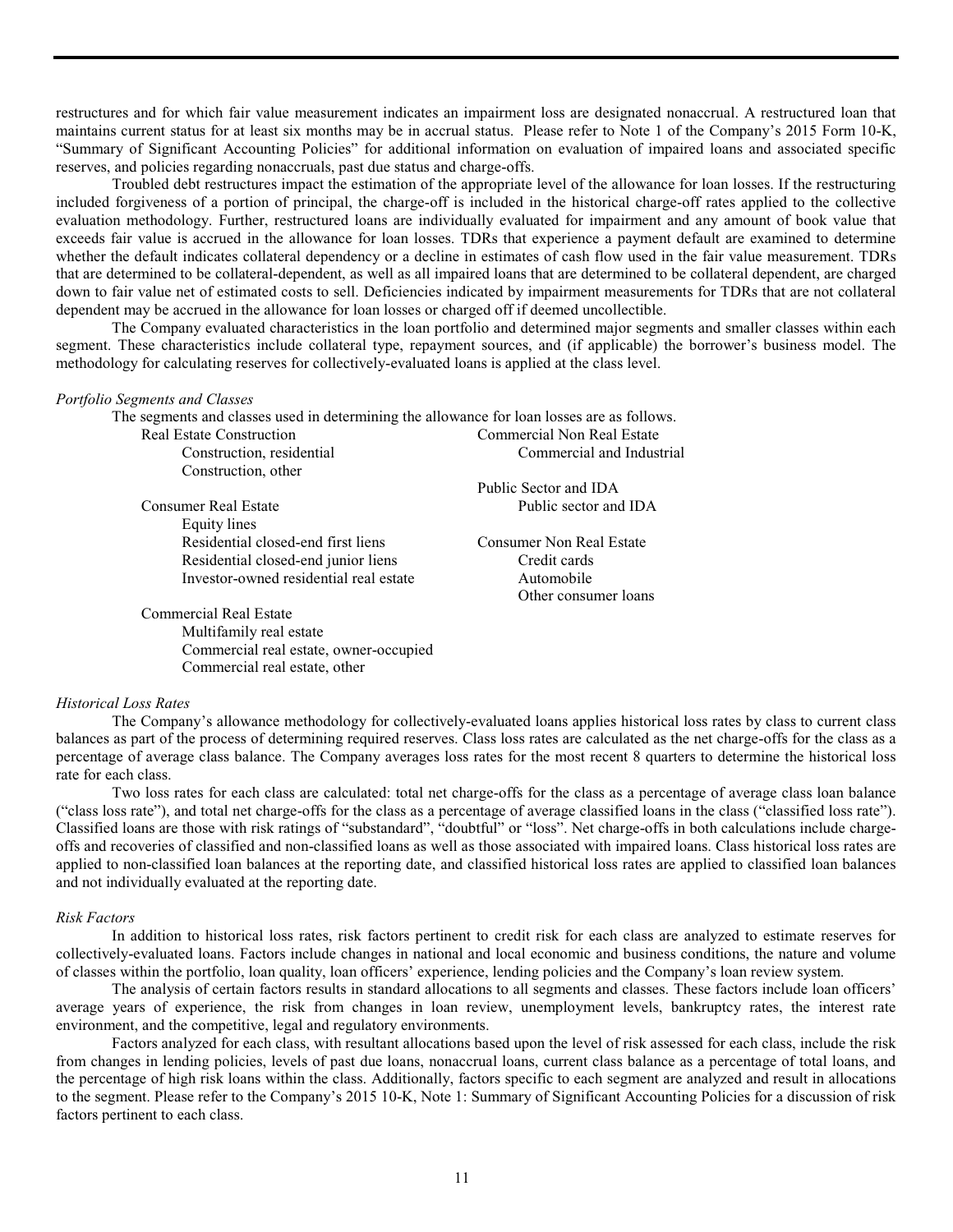Real estate construction loans are subject to general risks from changing commercial building and housing market trends and economic conditions that may impact demand for completed properties and the costs of completion. These risks are measured by market-area unemployment rates, bankruptcy rates, housing market trends, and interest rates.

The credit quality of consumer real estate is subject to risks associated with the borrower's repayment ability and collateral value, measured generally by analyzing local unemployment and bankruptcy trends, local housing market trends, and interest rates.

The commercial real estate segment includes loans secured by multifamily residential real estate, commercial real estate occupied by the owner/borrower, and commercial real estate leased to non-owners. Loans in the commercial real estate segment are impacted by economic risks from changing commercial real estate markets, rental markets for multi-family housing and commercial buildings, business bankruptcy rates, local unemployment and interest rate trends that would impact the businesses housed by the commercial real estate.

Commercial non real estate loans are secured by collateral other than real estate, or are unsecured. Credit risk for commercial non real estate loans is subject to economic conditions, generally monitored by local business bankruptcy trends, and interest rates.

Public sector and IDA loans are extended to municipalities and related entities. Credit risk is based upon the entity's ability to repay and interest rate trends.

Consumer non real estate includes credit cards, automobile and other consumer loans. Credit cards and certain other consumer loans are unsecured, while collateral is obtained for automobile loans and other consumer loans. Credit risk stems primarily from the borrower's ability to repay, measured by average unemployment, average personal bankruptcy rates and interest rates.

Factor allocations applied to each class are increased for loans rated special mention and increased to a greater extent for loans rated classified. The Company allocates additional reserves for "high risk" loans. High risk loans include junior liens, interest only and high loan to value loans.

A detailed analysis showing the allowance roll-forward by portfolio segment and related loan balance by segment follows.

|                                   |                                    | Activity in the Allowance for Loan Losses for the Three Months Ended March 31, 2016 |                                |          |                                  |                                         |          |                                           |      |                                           |      |             |     |       |       |
|-----------------------------------|------------------------------------|-------------------------------------------------------------------------------------|--------------------------------|----------|----------------------------------|-----------------------------------------|----------|-------------------------------------------|------|-------------------------------------------|------|-------------|-----|-------|-------|
|                                   | <b>Real Estate</b><br>Construction |                                                                                     | Consumer<br><b>Real Estate</b> |          | Commercial<br><b>Real Estate</b> | Commercial<br><b>Non Real</b><br>Estate |          | <b>Public</b><br>Sector and<br><b>IDA</b> |      | <b>Consumer Non</b><br><b>Real Estate</b> |      | Unallocated |     | Total |       |
| Balance, December 31,<br>2015     | S                                  | 576                                                                                 | -S                             | 1.866 S  |                                  | 4,109                                   | S<br>655 | S,                                        | 436  | -8                                        | 627  | - S         | 28S |       | 8,297 |
| Charge-offs                       |                                    | (29)                                                                                |                                | (22)     |                                  | (124)                                   | (211)    |                                           |      |                                           | (67) |             | --- |       | (453) |
| Recoveries                        |                                    | $---$                                                                               |                                |          |                                  | 38                                      |          |                                           |      |                                           | 21   |             | --- |       | 60    |
| Provision for loan losses         |                                    | (93)                                                                                |                                | (115)    |                                  | (74)                                    | 308      |                                           | (25) |                                           |      |             | 199 |       | 203   |
| <b>Balance, March 31, 2016 \$</b> |                                    | 454                                                                                 | -SS                            | 1.730 \$ |                                  | 3.949                                   | 752      |                                           | 411  | <b>S</b>                                  | 584  |             | 227 |       | 8,107 |

|                                   |                                    | Activity in the Allowance for Loan Losses for the Three Months Ended March 31, 2015 |                                |          |                                  |       |                                         |       |                                    |     |                                    |      |  |             |  |       |
|-----------------------------------|------------------------------------|-------------------------------------------------------------------------------------|--------------------------------|----------|----------------------------------|-------|-----------------------------------------|-------|------------------------------------|-----|------------------------------------|------|--|-------------|--|-------|
|                                   | <b>Real Estate</b><br>Construction |                                                                                     | Consumer<br><b>Real Estate</b> |          | Commercial<br><b>Real Estate</b> |       | Commercial<br><b>Non Real</b><br>Estate |       | Public<br>Sector and<br><b>IDA</b> |     | Consumer Non<br><b>Real Estate</b> |      |  | Unallocated |  | Total |
| Balance, December 31,<br>2014     | \$                                 | 612                                                                                 | <sup>S</sup>                   | 1,662 \$ |                                  | 3,537 |                                         | 1,475 |                                    | 327 | <sup>S</sup>                       | 602  |  | 48 \$       |  | 8,263 |
| Charge-offs                       |                                    | ---                                                                                 |                                | (72)     |                                  | [100] |                                         |       |                                    |     |                                    | (88) |  | $- - -$     |  | (260) |
| Recoveries                        |                                    | ---                                                                                 |                                | $- - -$  |                                  | 12    |                                         | ---   |                                    |     |                                    | 41   |  | ---         |  | 53    |
| Provision for loan losses         |                                    | (145)                                                                               |                                | 30       |                                  | 262   |                                         | (59)  |                                    | 106 |                                    | 21   |  | (14)        |  | 201   |
| <b>Balance, March 31, 2015 \$</b> |                                    | 467                                                                                 |                                | .620S    |                                  | 3.711 |                                         | 1,416 |                                    | 433 | <sup>\$</sup>                      | 576  |  | 34          |  | 8.257 |

#### **Activity in the Allowance for Loan Losses for the Three Months Ended March 31, 2015**

#### **Activity in the Allowance for Loan Losses for the year ended December 31, 2015**

|                               |                    |         |                    |                    | Commercial      | <b>Public</b>     |                    |             |   |         |
|-------------------------------|--------------------|---------|--------------------|--------------------|-----------------|-------------------|--------------------|-------------|---|---------|
|                               | <b>Real Estate</b> |         | Consumer           | Commercial         | <b>Non Real</b> | <b>Sector and</b> | Consumer Non       |             |   |         |
|                               | Construction       |         | <b>Real Estate</b> | <b>Real Estate</b> | Estate          | <b>IDA</b>        | <b>Real Estate</b> | Unallocated |   | Total   |
| Balance, December 31, 2014 \$ |                    | 612 \$  | 1.662 \$           | 3,537 \$           | 1,475 \$        | 327               | 602                | 48          | S | 8,263   |
| Charge-offs                   |                    | $- - -$ | (205)              | (1,114)            | (490)           | ---               | (311)              | ---         |   | (2,120) |
| Recoveries                    |                    | $---$   |                    | 49                 |                 | ---               | 93                 | $- - -$     |   | 145     |
| Provision for loan losses     |                    | 36)     | 407                | .637               | (331)           | 109               | 243                | (20)        |   | 2.009   |
| Balance, December 31, 2015 \$ |                    | 576 \$  | .866 \$            | 4,109              | 655 S           | 436 S             | 627                | 28          |   | 8.297   |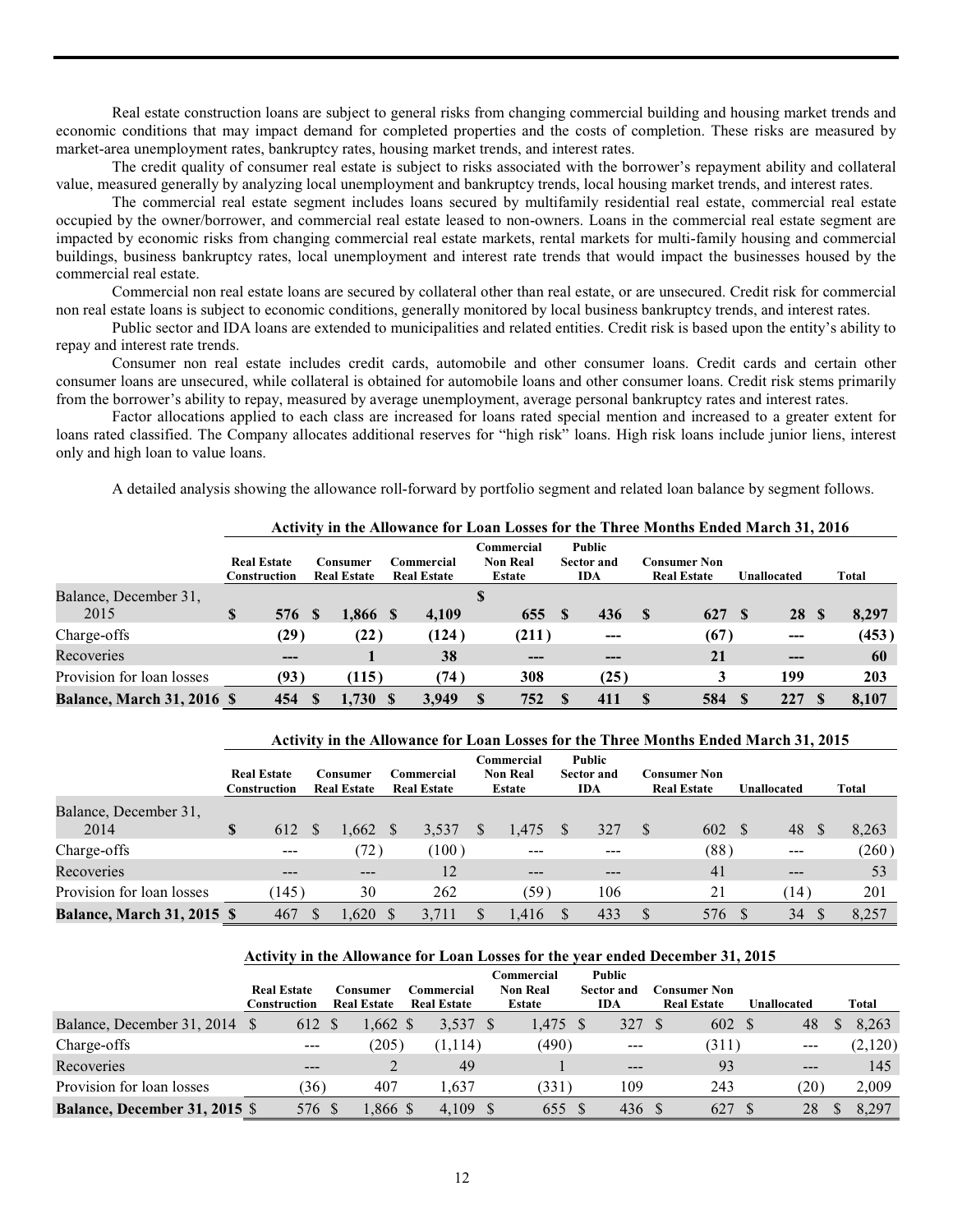|                                          |   | Allowance for Loan Losses as of March 31, 2016 |  |                                |  |                                  |  |                                         |  |                                           |   |                                           |  |                    |  |       |
|------------------------------------------|---|------------------------------------------------|--|--------------------------------|--|----------------------------------|--|-----------------------------------------|--|-------------------------------------------|---|-------------------------------------------|--|--------------------|--|-------|
|                                          |   | <b>Real Estate</b><br>Construction             |  | Consumer<br><b>Real Estate</b> |  | Commercial<br><b>Real Estate</b> |  | Commercial<br><b>Non Real</b><br>Estate |  | <b>Public</b><br>Sector and<br><b>IDA</b> |   | <b>Consumer Non</b><br><b>Real Estate</b> |  | <b>Unallocated</b> |  | Total |
| Individually evaluated<br>for impairment | S | $--$ \$                                        |  | 22S                            |  | 58 S                             |  | $---$                                   |  | $--$ S                                    |   | $---$                                     |  | $--$ \$            |  | 80    |
| Collectively evaluated<br>for impairment |   | 454                                            |  | 1.708                          |  | 3,891                            |  | 752                                     |  | 411                                       |   | 584                                       |  | 227                |  | 8,027 |
| <b>Total</b>                             | S | 454                                            |  | 1.730                          |  | 3,949                            |  | 752                                     |  | 411                                       | S | 584                                       |  | 227                |  | 8,107 |

|                                          | Allowance for Loan Losses as of December 31, 2015 |  |                                |  |                                  |              |                                         |  |                                    |  |                                           |  |                    |  |       |
|------------------------------------------|---------------------------------------------------|--|--------------------------------|--|----------------------------------|--------------|-----------------------------------------|--|------------------------------------|--|-------------------------------------------|--|--------------------|--|-------|
|                                          | <b>Real Estate</b><br>Construction                |  | Consumer<br><b>Real Estate</b> |  | Commercial<br><b>Real Estate</b> |              | Commercial<br><b>Non Real</b><br>Estate |  | <b>Public</b><br>Sector and<br>IDA |  | <b>Consumer Non</b><br><b>Real Estate</b> |  | <b>Unallocated</b> |  | Total |
| Individually evaluated<br>for impairment | $--$ \$                                           |  | 22 \$                          |  | 23                               | $\mathbf{S}$ | $---$                                   |  | $---$                              |  | $---$                                     |  | $---$              |  | 45    |
| Collectively evaluated<br>for impairment | 576                                               |  | 1.844                          |  | 4.086                            |              | 655                                     |  | 436                                |  | 627                                       |  | 28                 |  | 8,252 |
| Total                                    | \$<br>576 \$                                      |  | 1.866                          |  | 4,109                            |              | 655                                     |  | 436                                |  | 627                                       |  | 28 \$              |  | 8.297 |

|                                          |   | Loans as of March 31, 2016         |  |                                |          |                                  |    |                                         |     |                                           |  |                                           |  |             |      |            |
|------------------------------------------|---|------------------------------------|--|--------------------------------|----------|----------------------------------|----|-----------------------------------------|-----|-------------------------------------------|--|-------------------------------------------|--|-------------|------|------------|
|                                          |   | <b>Real Estate</b><br>Construction |  | Consumer<br><b>Real Estate</b> |          | Commercial<br><b>Real Estate</b> |    | Commercial<br><b>Non Real</b><br>Estate |     | <b>Public</b><br>Sector and<br><b>IDA</b> |  | <b>Consumer Non</b><br><b>Real Estate</b> |  | Unallocated |      | Total      |
| Individually evaluated<br>for impairment | S | 682 S                              |  | 953S                           |          | 11.537 S                         |    | 817                                     | - 8 | $---$                                     |  | $---$                                     |  | ---         | - \$ | 13,989     |
| Collectively evaluated<br>for impairment |   | 38,511                             |  | 143,315                        |          | 299,100                          |    | 32,865                                  |     | 50,777                                    |  | 29.933                                    |  | ---         |      | 594,501    |
| <b>Total loans</b>                       |   | 39.193                             |  | \$144.268                      | <b>S</b> | 310.637                          | S. | 33,682                                  |     | 50,777                                    |  | 29.933                                    |  | ---         |      | \$ 608,490 |

|                                          | Loans as of December 31, 2015      |  |                                |      |                                  |     |                                         |  |                                           |  |                                           |  |             |              |         |
|------------------------------------------|------------------------------------|--|--------------------------------|------|----------------------------------|-----|-----------------------------------------|--|-------------------------------------------|--|-------------------------------------------|--|-------------|--------------|---------|
|                                          | <b>Real Estate</b><br>Construction |  | Consumer<br><b>Real Estate</b> |      | Commercial<br><b>Real Estate</b> |     | Commercial<br><b>Non Real</b><br>Estate |  | <b>Public</b><br>Sector and<br><b>IDA</b> |  | <b>Consumer Non</b><br><b>Real Estate</b> |  | Unallocated |              | Total   |
| Individually evaluated<br>for impairment | \$<br>718 \$                       |  | 962                            | - \$ | 12.575                           | \$. | 1.091                                   |  | $---$                                     |  | $---$                                     |  | $---$       | <sup>S</sup> | 15.346  |
| Collectively evaluated<br>for impairment | 47,533                             |  | 142,542                        |      | 296,803                          |     | 36,480                                  |  | 51,335                                    |  | 29,845                                    |  | $--$        |              | 604,538 |
| Total                                    | 48.251                             |  | \$143,504                      | \$.  | 309,378                          |     | 37.571                                  |  | \$ 51,335                                 |  | 29,845                                    |  | $---$       | S            | 619,884 |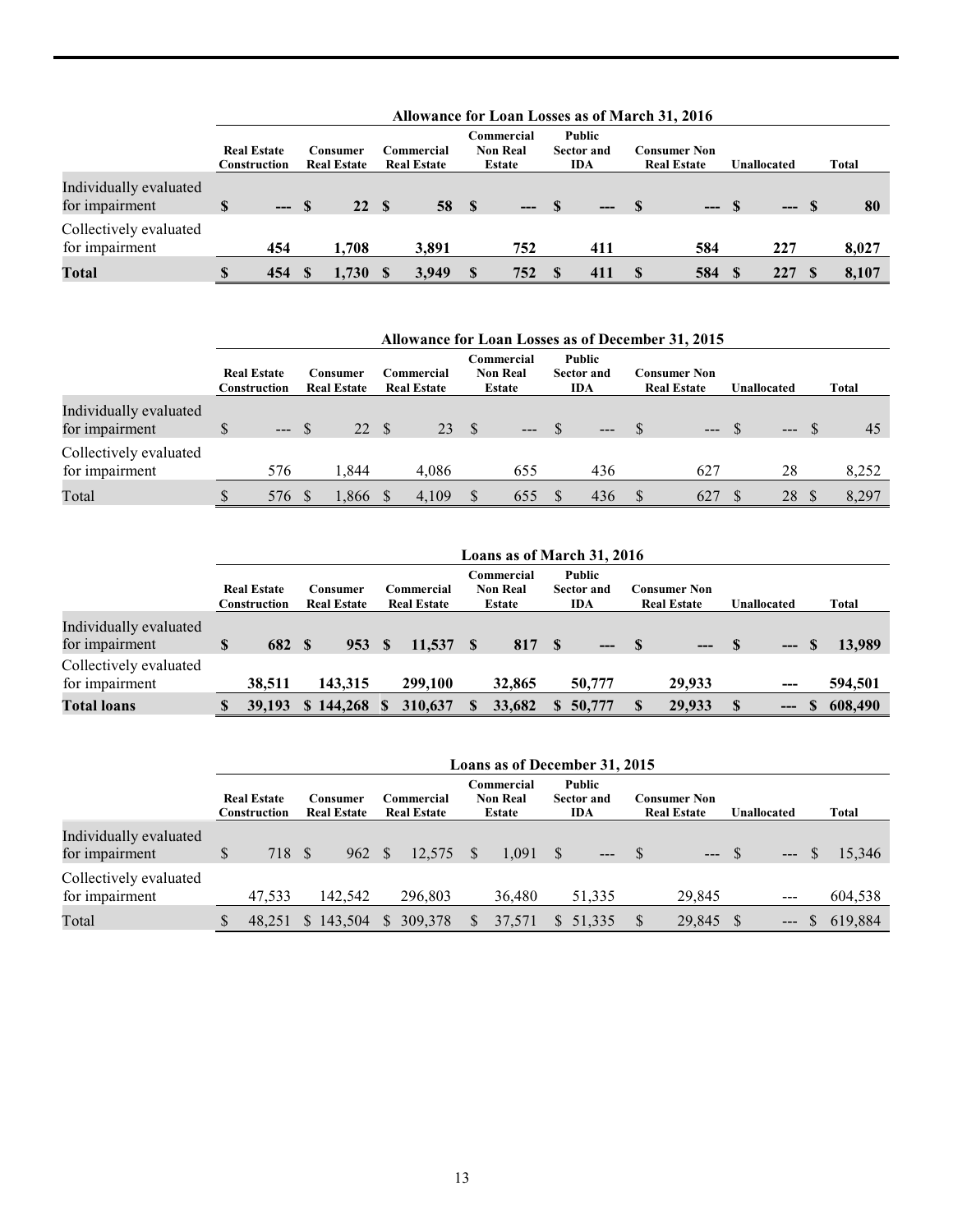A summary of ratios for the allowance for loan losses follows.

|                                                                                                    | As of the<br><b>Three Months Ended</b><br>March 31, |          | For the<br><b>Year Ended</b><br>December 31, |
|----------------------------------------------------------------------------------------------------|-----------------------------------------------------|----------|----------------------------------------------|
|                                                                                                    | 2016                                                | 2015     | 2015                                         |
| Ratio of allowance for loan losses to the end of period loans, net of unearned income and          |                                                     |          |                                              |
| deferred fees                                                                                      | $1.33\%$                                            | $1.33\%$ | 1.34%                                        |
| Ratio of net charge-offs to average loans, net of unearned income and deferred fees <sup>(1)</sup> | $0.26\%$                                            | $0.14\%$ | $0.32\%$                                     |

(1) Net charge-offs are on an annualized basis.

I ı

A summary of nonperforming assets follows.

|                                                                                        | March 31, |          |  | December 31, |  |            |
|----------------------------------------------------------------------------------------|-----------|----------|--|--------------|--|------------|
|                                                                                        |           | 2016     |  | 2015         |  | 2015       |
| Nonperforming assets:                                                                  |           |          |  |              |  |            |
| Nonaccrual loans                                                                       |           | \$1,901  |  | $3,102$ \$   |  | 2,043      |
| Restructured loans in nonaccrual                                                       |           | 4,504    |  | 6,123        |  | 4,639      |
| Total nonperforming loans                                                              |           | 6,405    |  | 9,225        |  | 6,682      |
| Other real estate owned, net                                                           |           | 3,612    |  | 4,573        |  | 4,165      |
| Total nonperforming assets                                                             |           | \$10,017 |  | \$13,798     |  | 10,847     |
| Ratio of nonperforming assets to loans, net of unearned income and deferred fees, plus |           |          |  |              |  |            |
| other real estate owned                                                                |           | $1.64\%$ |  | $2.20\%$     |  | $1.74\%$   |
| Ratio of allowance for loan losses to nonperforming loans <sup>(1)</sup>               |           | 126.57%  |  | 89.51%       |  | $124.17\%$ |

(1) The Company defines nonperforming loans as nonaccrual loans. Loans 90 days or more past due and still accruing and accruing restructured loans are excluded.

A summary of loans past due 90 days or more and impaired loans follows.

|                                                                                                                  |     | March 31, |     |          | December 31,  |          |  |
|------------------------------------------------------------------------------------------------------------------|-----|-----------|-----|----------|---------------|----------|--|
|                                                                                                                  |     | 2016      |     | 2015     |               | 2015     |  |
| Loans past due 90 days or more and still accruing                                                                |     | 328       | S.  | 272      |               | 156      |  |
| Ratio of loans past due 90 days or more and still accruing to loans, net of unearned<br>income and deferred fees |     | $0.05\%$  |     | $0.04\%$ |               | $0.03\%$ |  |
| Accruing restructured loans                                                                                      |     | 7,724     |     | 5,992    | -S            | 8,814    |  |
| Impaired loans:                                                                                                  |     |           |     |          |               |          |  |
| Impaired loans with no valuation allowance                                                                       | \$. | 12.171    | S.  | 11,265   |               | 12,973   |  |
| Impaired loans with a valuation allowance                                                                        |     | 1,818     |     | 3,729    |               | 2,373    |  |
| Total impaired loans                                                                                             | \$. | 13,989    | \$. | 14,994   | <sup>\$</sup> | 15,346   |  |
| Valuation allowance                                                                                              |     | (80)      |     | (236)    |               | (45)     |  |
| Impaired loans, net of allowance                                                                                 |     | 13,909    | S.  | 14,758   | <sup>\$</sup> | 15,301   |  |
| Average recorded investment in impaired loans <sup>(1)</sup>                                                     |     | 14,796    | S.  | 15,192   |               | 17,297   |  |
| Interest income recognized on impaired loans, after designation as impaired                                      |     | 125       |     | 174      |               | 769      |  |
| Amount of income recognized on a cash basis                                                                      | \$  |           |     | ---      |               |          |  |

(1) Recorded investment is net of charge-offs and interest paid while a loan is in nonaccrual status.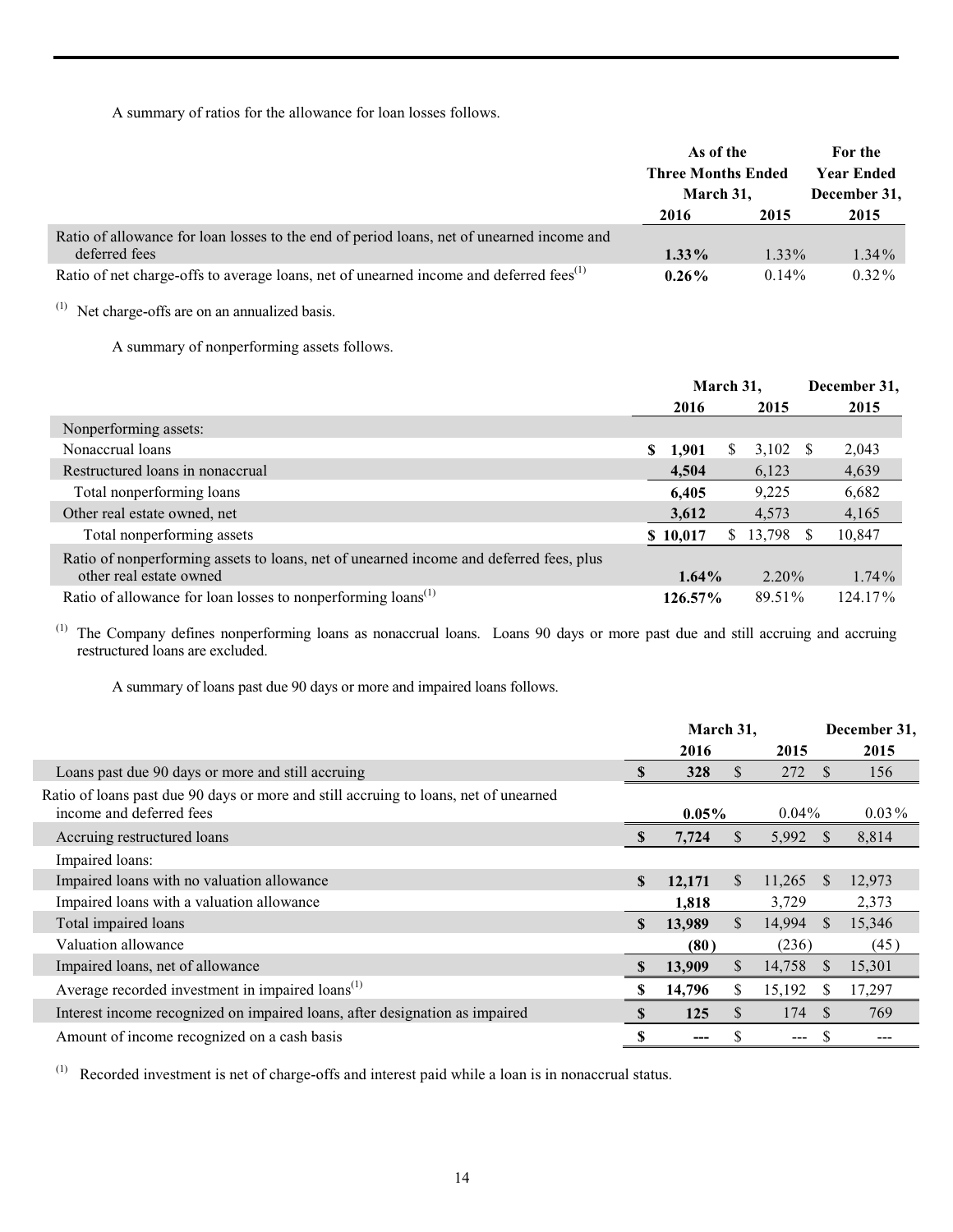Nonaccrual loans that meet the Company's balance threshold of \$250 and all TDRs are designated as impaired. No interest income was recognized on nonaccrual loans for the three months ended March 31, 2016 or March 31, 2015 or for the year ended December 31, 2015.

A detailed analysis of investment in impaired loans, associated reserves and interest income recognized, segregated by loan class follows.

|                                                  | Impaired Loans as of March 31, 2016 |          |                                                       |                                                                                             |                                                                                     |       |              |                             |  |  |
|--------------------------------------------------|-------------------------------------|----------|-------------------------------------------------------|---------------------------------------------------------------------------------------------|-------------------------------------------------------------------------------------|-------|--------------|-----------------------------|--|--|
|                                                  | Principal<br><b>Balance</b>         |          | <b>Total</b><br>Recorded<br>Investment <sup>(1)</sup> | Recorded<br>Investment $^{(1)}$ for<br><b>Which There is No</b><br><b>Related Allowance</b> | Recorded<br>Investment $^{(1)}$ for<br>Which There is a<br><b>Related Allowance</b> |       |              | <b>Related</b><br>Allowance |  |  |
| <b>Real Estate Construction</b> <sup>(2)</sup>   |                                     |          |                                                       |                                                                                             |                                                                                     |       |              |                             |  |  |
| Construction 1-4 family residential              | 689<br>S                            | S        | 682 \$                                                | 682                                                                                         | S                                                                                   | ---   | <sup>S</sup> |                             |  |  |
| <b>Consumer Real Estate</b> <sup>(2)</sup>       |                                     |          |                                                       |                                                                                             |                                                                                     |       |              |                             |  |  |
| Residential closed-end first liens               | 708                                 |          | 664                                                   | 303                                                                                         |                                                                                     | 361   |              | 13                          |  |  |
| Residential closed-end junior liens              | 214                                 |          | 214                                                   | ---                                                                                         |                                                                                     | 214   |              | 5                           |  |  |
| Investor-owned residential real estate           | 75                                  |          | 75                                                    | ---                                                                                         |                                                                                     | 75    |              | 4                           |  |  |
| Commercial Real Estate <sup>(2)</sup>            |                                     |          |                                                       |                                                                                             |                                                                                     |       |              |                             |  |  |
| Multifamily real estate                          | 1,867                               |          | 1,594                                                 | 1,594                                                                                       |                                                                                     | ---   |              |                             |  |  |
| Commercial real estate, owner-occupied           | 4,213                               |          | 4,165                                                 | 2,997                                                                                       |                                                                                     | 1,168 |              | 58                          |  |  |
| Commercial real estate, other                    | 5,966                               |          | 5,778                                                 | 5,778                                                                                       |                                                                                     | ---   |              |                             |  |  |
| <b>Commercial Non Real Estate</b> <sup>(2)</sup> |                                     |          |                                                       |                                                                                             |                                                                                     |       |              |                             |  |  |
| Commercial and Industrial                        | 824                                 |          | 817                                                   | 817                                                                                         |                                                                                     | ---   |              |                             |  |  |
| Total                                            | \$14,556                            | <b>S</b> | 13,989                                                | 12,171<br>$\mathbf s$                                                                       | <b>S</b>                                                                            | 1,818 | -S           | 80                          |  |  |

(1) Recorded investment is net of charge-offs and interest paid while a loan is in nonaccrual status. (2) Only classes with impaired loans are shown.

|                                                  | <b>Impaired Loans as of December 31, 2015</b> |                                                       |                                                                                                    |                                                                                     |                                    |  |  |  |  |  |  |
|--------------------------------------------------|-----------------------------------------------|-------------------------------------------------------|----------------------------------------------------------------------------------------------------|-------------------------------------------------------------------------------------|------------------------------------|--|--|--|--|--|--|
|                                                  | Principal<br><b>Balance</b>                   | <b>Total</b><br>Recorded<br>Investment <sup>(1)</sup> | <b>Recorded</b><br>Investment $^{(1)}$ for<br><b>Which There is No</b><br><b>Related Allowance</b> | Recorded<br>Investment $^{(1)}$ for<br>Which There is a<br><b>Related Allowance</b> | <b>Related</b><br><b>Allowance</b> |  |  |  |  |  |  |
| <b>Real Estate Construction</b> <sup>(2)</sup>   |                                               |                                                       |                                                                                                    |                                                                                     |                                    |  |  |  |  |  |  |
| Construction 1-4 family residential              | \$<br>718 \$                                  | 718 \$                                                | 718                                                                                                | S                                                                                   | S                                  |  |  |  |  |  |  |
| <b>Consumer Real Estate</b> <sup>(2)</sup>       |                                               |                                                       |                                                                                                    |                                                                                     |                                    |  |  |  |  |  |  |
| Residential closed-end first liens               | 713                                           | 669                                                   | 305                                                                                                | 364                                                                                 | 13                                 |  |  |  |  |  |  |
| Residential closed-end junior liens              | 218                                           | 218                                                   | $---$                                                                                              | 218                                                                                 | 5                                  |  |  |  |  |  |  |
| Investor-owned residential real estate           | 75                                            | 75                                                    | $--$                                                                                               | 75                                                                                  | 4                                  |  |  |  |  |  |  |
| Commercial Real Estate <sup>(2)</sup>            |                                               |                                                       |                                                                                                    |                                                                                     |                                    |  |  |  |  |  |  |
| Multifamily real estate                          | 1,988                                         | 1,728                                                 | 1,728                                                                                              |                                                                                     |                                    |  |  |  |  |  |  |
| Commercial real estate, owner occupied           | 5,068                                         | 5,020                                                 | 3,304                                                                                              | 1,716                                                                               | 23                                 |  |  |  |  |  |  |
| Commercial real estate, other                    | 5,990                                         | 5,827                                                 | 5,827                                                                                              | ---                                                                                 |                                    |  |  |  |  |  |  |
| <b>Commercial Non Real Estate</b> <sup>(2)</sup> |                                               |                                                       |                                                                                                    |                                                                                     |                                    |  |  |  |  |  |  |
| Commercial and Industrial                        | 1,099                                         | 1,091                                                 | 1,091                                                                                              | ---                                                                                 | ---                                |  |  |  |  |  |  |
| Total                                            | \$15,869                                      | <sup>\$</sup><br>15,346                               | 12,973                                                                                             | <sup>\$</sup><br>2,373                                                              | 45<br>S                            |  |  |  |  |  |  |

(1) Recorded investment is net of charge-offs and interest paid while a loan is in nonaccrual status.

(2) Only classes with impaired loans are shown.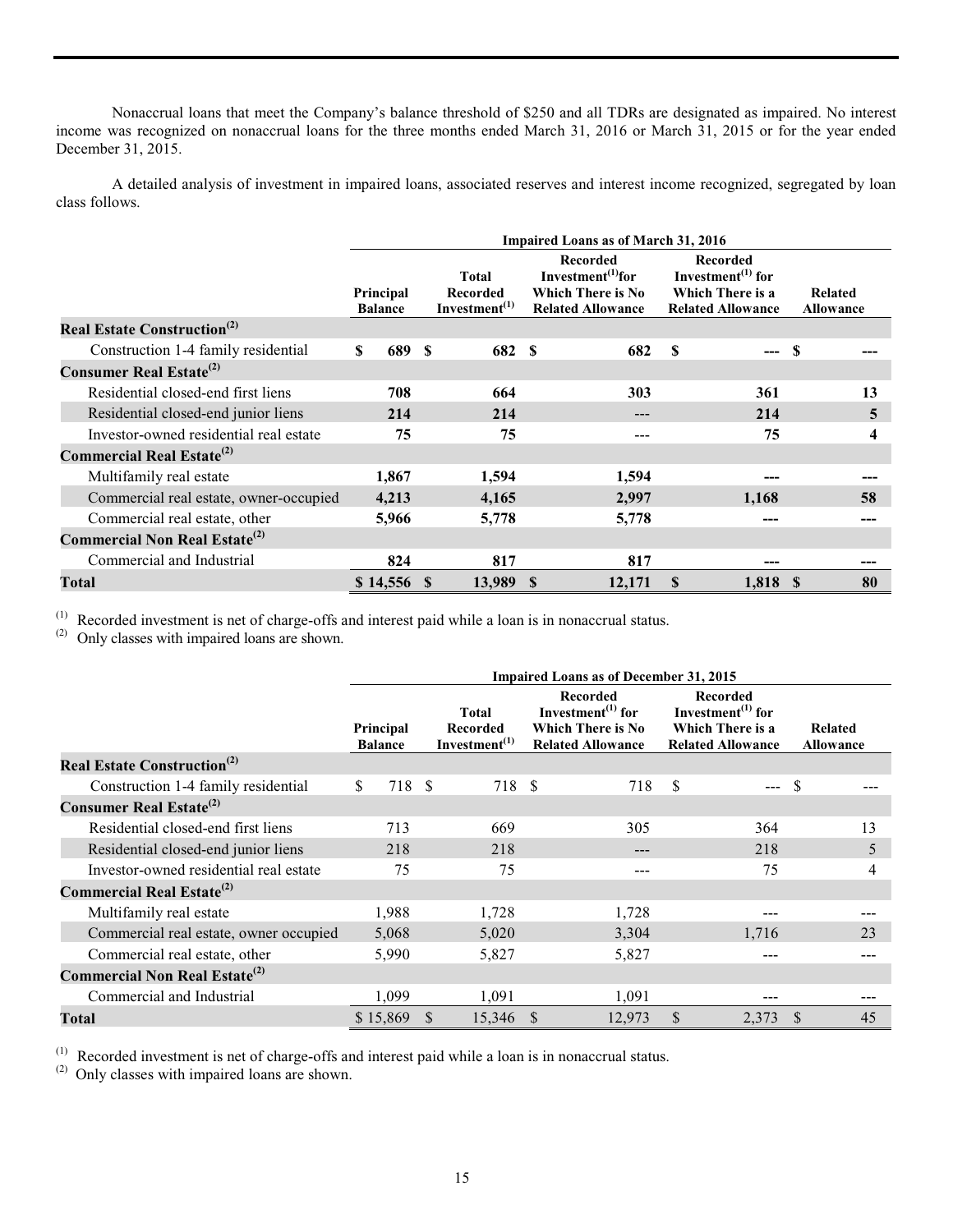The following tables show the average recorded investment and interest income recognized for impaired loans.

|                                                | <b>For the Three Months Ended</b> |                                         |    |                                  |  |  |
|------------------------------------------------|-----------------------------------|-----------------------------------------|----|----------------------------------|--|--|
|                                                |                                   | March 31, 2016                          |    |                                  |  |  |
|                                                |                                   | Average<br>Recorded<br>Investment $(1)$ |    | Interest<br>Income<br>Recognized |  |  |
| <b>Real Estate Construction</b> <sup>(2)</sup> |                                   |                                         |    |                                  |  |  |
| Construction 1-4 family residential            | \$                                | 682                                     | S  |                                  |  |  |
| <b>Consumer Real Estate</b> <sup>(2)</sup>     |                                   |                                         |    |                                  |  |  |
| Residential closed-end first liens             |                                   | 667                                     |    | 10                               |  |  |
| Residential closed-end junior liens            |                                   | 216                                     |    | 4                                |  |  |
| Investor-owned residential real estate         |                                   | 75                                      |    | 1                                |  |  |
| Commercial Real Estate <sup>(2)</sup>          |                                   |                                         |    |                                  |  |  |
| Multifamily real estate                        |                                   | 1,595                                   |    |                                  |  |  |
| Commercial real estate, owner occupied         |                                   | 4,949                                   |    | 68                               |  |  |
| Commercial real estate, other                  |                                   | 5,793                                   |    | 42                               |  |  |
| Commercial Non Real Estate <sup>(2)</sup>      |                                   |                                         |    |                                  |  |  |
| Commercial and Industrial                      |                                   | 819                                     |    | ---                              |  |  |
| Total                                          | \$                                | 14,796                                  | \$ | 125                              |  |  |

(1) Recorded investment is net of charge-offs and interest paid while a loan is in nonaccrual status. (2) Only classes with impaired loans are shown.

|                                              | <b>For the Three Months Ended</b> |                  |                      |                 |  |  |
|----------------------------------------------|-----------------------------------|------------------|----------------------|-----------------|--|--|
|                                              | <b>March 31, 2015</b>             |                  |                      |                 |  |  |
|                                              |                                   | Average          |                      | <b>Interest</b> |  |  |
|                                              |                                   | <b>Recorded</b>  | Income<br>Recognized |                 |  |  |
|                                              |                                   | Investment $(1)$ |                      |                 |  |  |
| <b>Consumer Real Estate</b> <sup>(2)</sup>   |                                   |                  |                      |                 |  |  |
| Residential closed-end first liens           | \$                                | 501              | \$.                  |                 |  |  |
| Residential closed-end junior liens          |                                   | 236              |                      |                 |  |  |
| Investor-owned residential real estate       |                                   | 76               |                      |                 |  |  |
| <b>Commercial Real Estate</b> <sup>(2)</sup> |                                   |                  |                      |                 |  |  |
| Multifamily real estate                      |                                   | 2,708            |                      | 25              |  |  |
| Commercial real estate, owner occupied       |                                   | 4,974            |                      | 58              |  |  |
| Commercial real estate, other                |                                   | 6,023            |                      | 80              |  |  |
| Commercial Non Real Estate <sup>(2)</sup>    |                                   |                  |                      |                 |  |  |
| Commercial and Industrial                    |                                   | 674              |                      | $\Box$          |  |  |
| <b>Total</b>                                 |                                   | 15,192           | \$                   | 174             |  |  |

 $<sup>(1)</sup>$  Recorded investment is net of charge-offs and interest paid while a loan is in nonaccrual status.</sup>

 $^{(2)}$  Only classes with impaired loans are shown.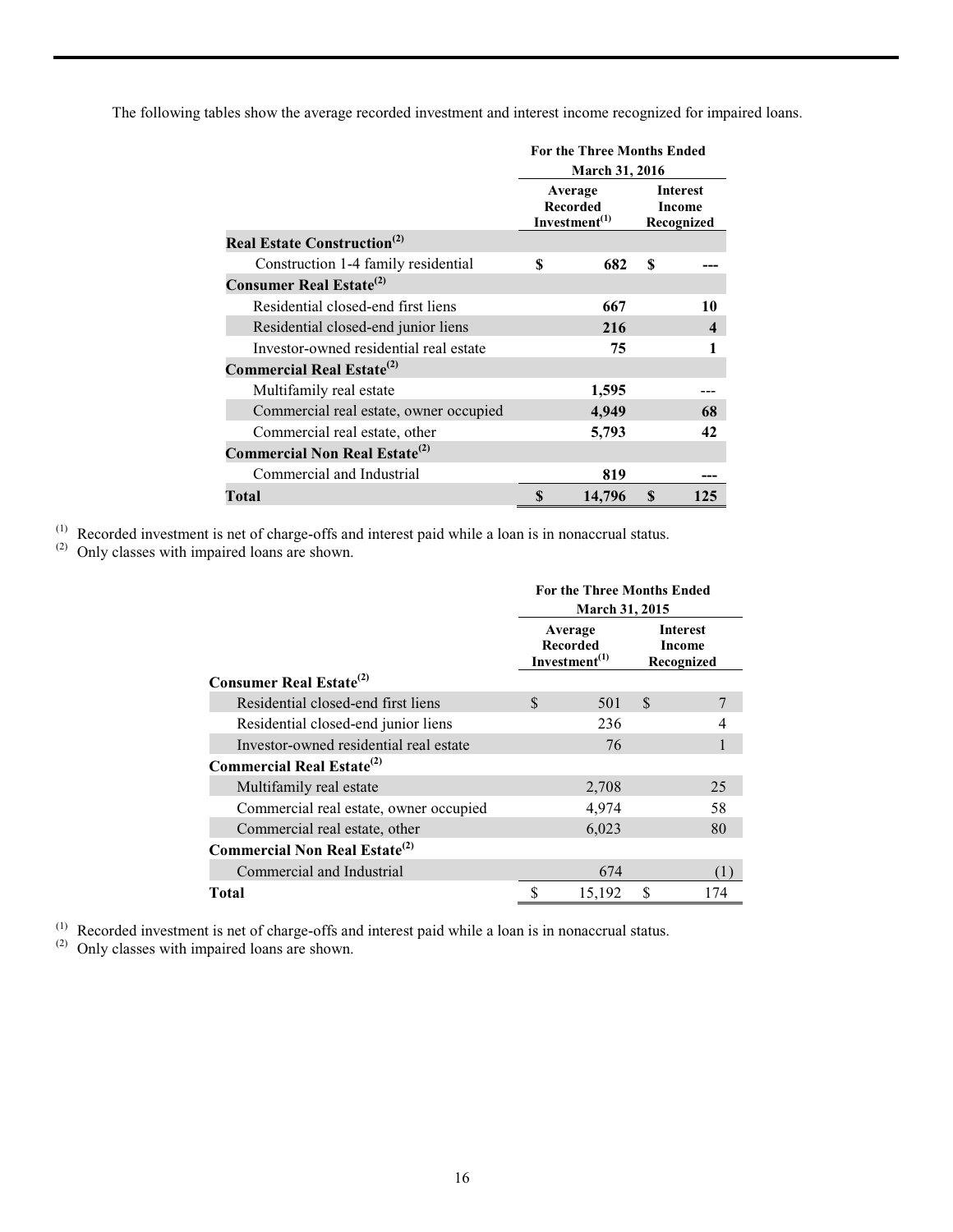|                                                | For the Year Ended<br>December 31, 2015 |                                                |              |                                         |  |  |  |
|------------------------------------------------|-----------------------------------------|------------------------------------------------|--------------|-----------------------------------------|--|--|--|
|                                                |                                         | Average<br><b>Recorded</b><br>Investment $(1)$ |              | <b>Interest</b><br>Income<br>Recognized |  |  |  |
| <b>Real Estate Construction</b> <sup>(2)</sup> |                                         |                                                |              |                                         |  |  |  |
| Construction 1-4 family residential            | \$                                      | 612                                            | \$           | 23                                      |  |  |  |
| <b>Consumer Real Estate</b> <sup>(2)</sup>     |                                         |                                                |              |                                         |  |  |  |
| Residential closed-end first liens             |                                         | 681                                            |              | 43                                      |  |  |  |
| Residential closed-end junior liens            |                                         | 228                                            |              | 15                                      |  |  |  |
| Investor-owned residential real estate         |                                         | 76                                             |              | 5                                       |  |  |  |
| Commercial Real Estate <sup>(2)</sup>          |                                         |                                                |              |                                         |  |  |  |
| Multifamily real estate                        |                                         | 2,581                                          |              | 84                                      |  |  |  |
| Commercial real estate, owner occupied         |                                         | 6,141                                          |              | 251                                     |  |  |  |
| Commercial real estate, other                  |                                         | 5,888                                          |              | 308                                     |  |  |  |
| Commercial Non Real Estate <sup>(2)</sup>      |                                         |                                                |              |                                         |  |  |  |
| Commercial and Industrial                      |                                         | 1,090                                          |              | 40                                      |  |  |  |
| Total                                          | \$                                      | 17,297                                         | $\mathbb{S}$ | 769                                     |  |  |  |

(1) Recorded investment is net of charge-offs and interest paid while a loan is in nonaccrual status.<br>(2) Only classes with impaired loans are shown.

The Company reviews nonaccrual loans on an individual loan basis to determine whether future payments are reasonably assured. To satisfy this criteria, the Company's evaluation must determine that the underlying cause of the original delinquency or weakness that indicated nonaccrual status has been resolved, such as receipt of new guarantees, increased cash flows that cover the debt service or other resolution. Nonaccrual loans that demonstrate reasonable assurance of future payments and that have made at least six consecutive payments in accordance with repayment terms and timeframes may be returned to accrual status.

A restructured loan that maintains current status for at least six months may be returned to accrual status.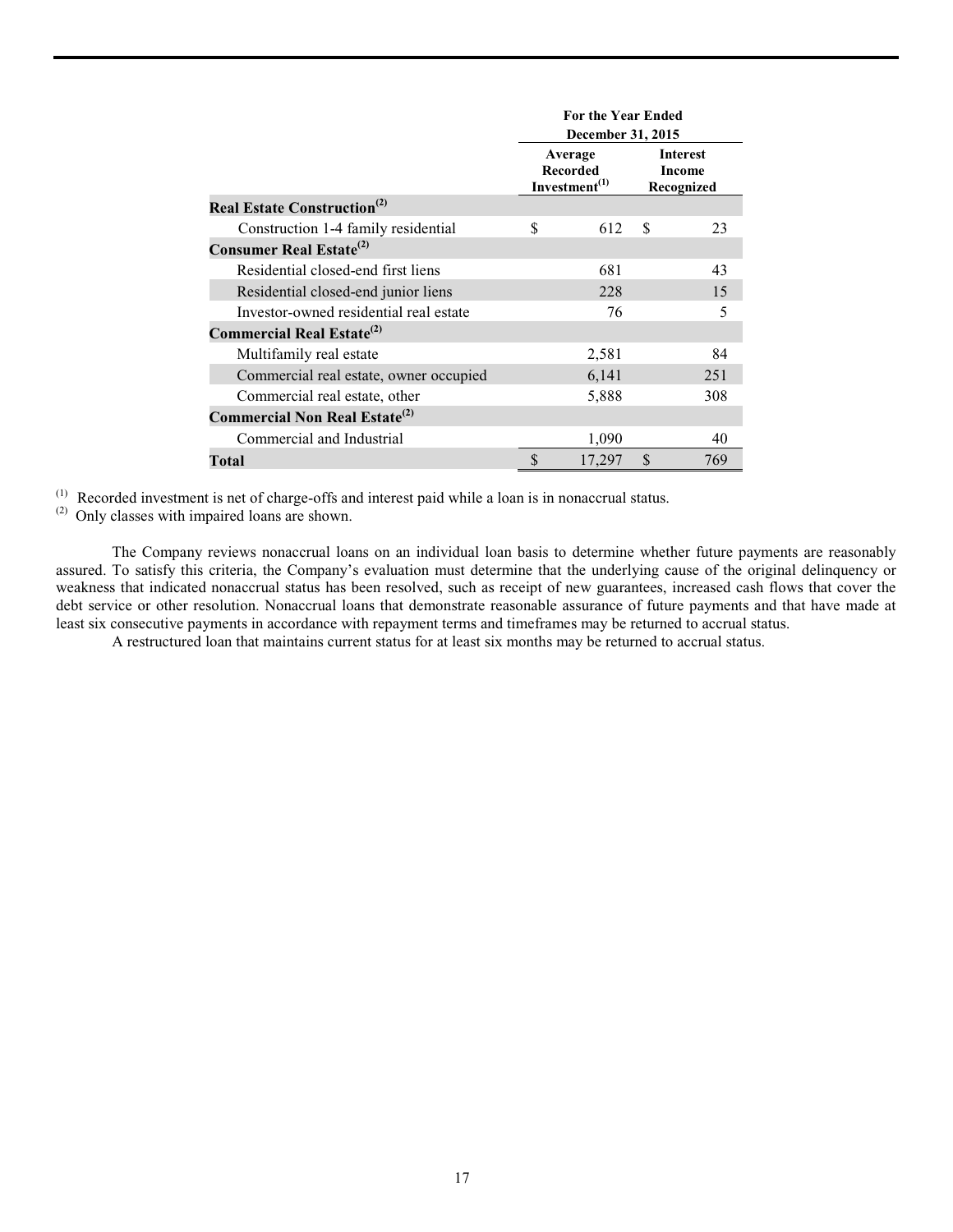An analysis of past due and nonaccrual loans follows.

# **March 31, 2016**

|                                                  | $30 - 89$<br><b>Days Past</b><br>Due | 90 or More<br><b>Days Past Due</b> |   | 90 or More<br>Days Past Due<br>and Still<br>Accruing | <b>Nonaccruals</b><br>(Including<br><b>Impaired</b><br>Nonaccruals) |
|--------------------------------------------------|--------------------------------------|------------------------------------|---|------------------------------------------------------|---------------------------------------------------------------------|
| <b>Real Estate Construction</b> <sup>(1)</sup>   |                                      |                                    |   |                                                      |                                                                     |
| Construction residential                         | \$                                   | \$                                 | S |                                                      | \$<br>683                                                           |
| <b>Consumer Real Estate</b> <sup>(1)</sup>       |                                      |                                    |   |                                                      |                                                                     |
| <b>Equity lines</b>                              | 9                                    | 48                                 |   | 48                                                   |                                                                     |
| Residential closed-end first liens               | 1,049                                | 239                                |   | 239                                                  |                                                                     |
| Residential closed-end junior liens              | 290                                  | 38                                 |   | 38                                                   |                                                                     |
| Investor-owned residential real estate           | 319                                  | ---                                |   | ---                                                  | 11                                                                  |
| <b>Commercial Real Estate</b> <sup>(1)</sup>     |                                      |                                    |   |                                                      |                                                                     |
| Multifamily real estate                          | 676                                  | 1,594                              |   |                                                      | 1,594                                                               |
| Commercial real estate, owner-occupied           | ---                                  | 357                                |   |                                                      | 485                                                                 |
| Commercial real estate, other                    | --                                   |                                    |   |                                                      | 2,820                                                               |
| <b>Commercial Non Real Estate</b> <sup>(1)</sup> |                                      |                                    |   |                                                      |                                                                     |
| Commercial and Industrial                        | 22                                   | 812                                |   |                                                      | 812                                                                 |
| <b>Consumer Non Real Estate</b> <sup>(1)</sup>   |                                      |                                    |   |                                                      |                                                                     |
| Credit cards                                     | $\mathbf{1}$                         | $\overline{2}$                     |   | $\mathbf{2}$                                         |                                                                     |
| Automobile                                       | 195                                  | ---                                |   | ---                                                  |                                                                     |
| Other consumer loans                             | 21                                   | $\mathbf{2}$                       |   | 1                                                    |                                                                     |
| Total                                            | \$<br>2,582                          | \$<br>3,092                        | S | 328                                                  | \$<br>6,405                                                         |

 $(1)$  Only classes with past-due or nonaccrual loans are shown.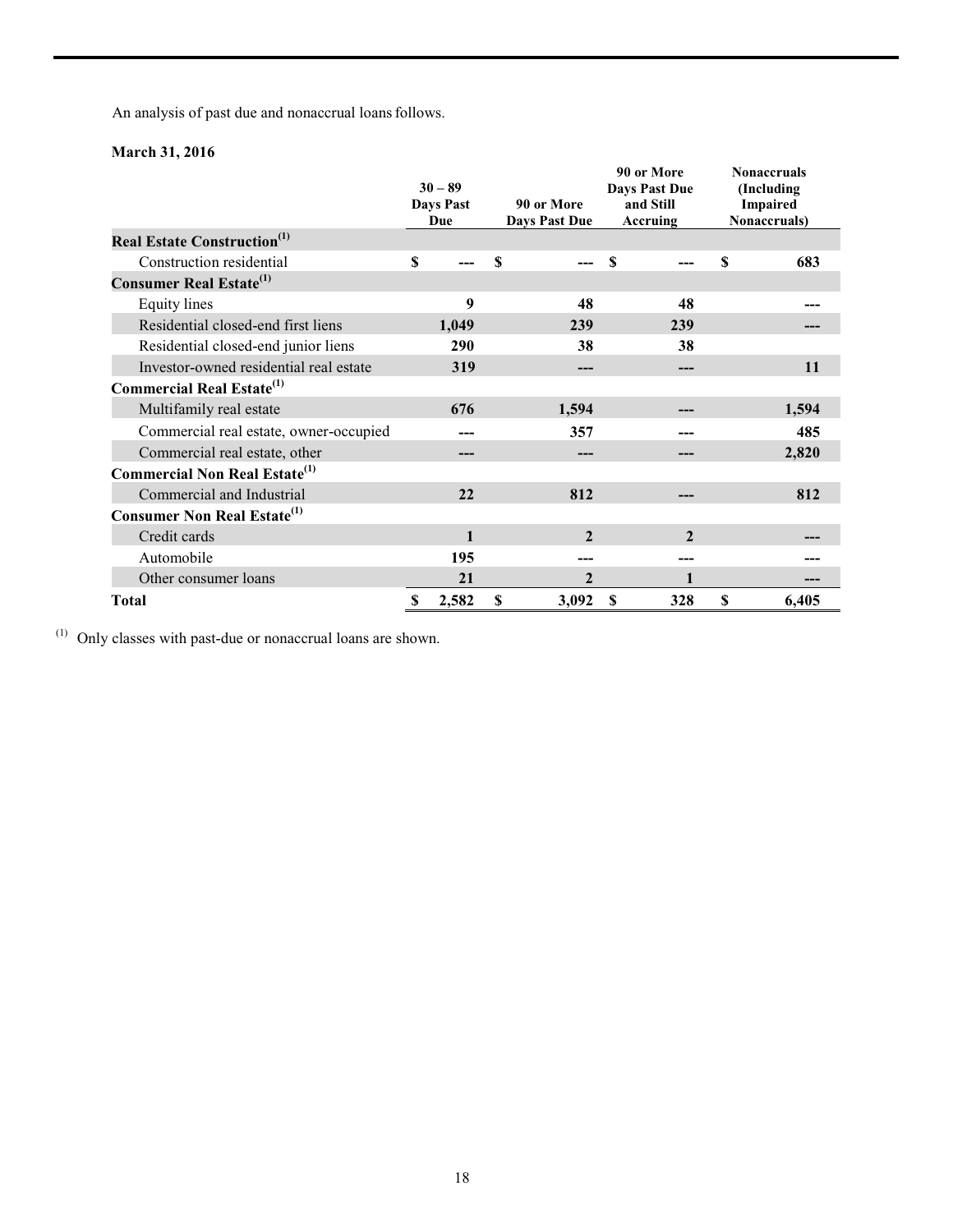#### **December 31, 2015**

|                                        |              | $30 - 89$<br><b>Days Past</b><br>Due |              | 90 or More<br>Days Past Due |     | 90 or More<br>Days Past Due<br>and Still<br>Accruing | <b>Nonaccruals</b><br>(Including<br><b>Impaired</b><br>Nonaccruals) |       |  |
|----------------------------------------|--------------|--------------------------------------|--------------|-----------------------------|-----|------------------------------------------------------|---------------------------------------------------------------------|-------|--|
| <b>Real Estate Construction</b>        |              |                                      |              |                             |     |                                                      |                                                                     |       |  |
| Construction, residential              | \$           | $---$                                | \$           | ---                         | \$. | ---                                                  | \$                                                                  | 718   |  |
| Construction, other                    |              | 26                                   |              | $---$                       |     | ---                                                  |                                                                     | ---   |  |
| <b>Consumer Real Estate</b>            |              |                                      |              |                             |     |                                                      |                                                                     |       |  |
| <b>Equity lines</b>                    |              | 16                                   |              | ---                         |     | ---                                                  |                                                                     |       |  |
| Residential closed-end first liens     |              | 1,402                                |              | 106                         |     | 106                                                  |                                                                     | 14    |  |
| Residential closed-end junior liens    |              | 123                                  |              | 39                          |     | 39                                                   |                                                                     |       |  |
| Investor-owned residential real estate |              | 248                                  |              | ---                         |     | ---                                                  |                                                                     |       |  |
| <b>Commercial Real Estate</b>          |              |                                      |              |                             |     |                                                      |                                                                     |       |  |
| Multifamily real estate                |              | 684                                  |              | 1,728                       |     | ---                                                  |                                                                     | 1,728 |  |
| Commercial real estate, owner occupied |              | $---$                                |              | 357                         |     |                                                      |                                                                     | 494   |  |
| Commercial real estate, other          |              | ---                                  |              | ---                         |     | ---                                                  |                                                                     | 2,845 |  |
| <b>Commercial Non Real Estate</b>      |              |                                      |              |                             |     |                                                      |                                                                     |       |  |
| Commercial and Industrial              |              | 142                                  |              | 883                         |     | ---                                                  |                                                                     | 883   |  |
| <b>Public Sector and IDA</b>           |              |                                      |              |                             |     |                                                      |                                                                     |       |  |
| Public sector and IDA                  |              | ---                                  |              | ---                         |     | ---                                                  |                                                                     |       |  |
| <b>Consumer Non Real Estate</b>        |              |                                      |              |                             |     |                                                      |                                                                     |       |  |
| Credit cards                           |              | 5                                    |              | 6                           |     | 6                                                    |                                                                     |       |  |
| Automobile                             |              | 286                                  |              | 5                           |     | 5                                                    |                                                                     |       |  |
| Other consumer loans                   |              | 60                                   |              | ---                         |     | ---                                                  |                                                                     | ---   |  |
| Total                                  | $\mathbb{S}$ | 2,992                                | $\mathbb{S}$ | 3,124                       | \$  | 156                                                  | $\mathcal{S}$                                                       | 6,682 |  |

The estimate of credit risk for non-impaired loans is obtained by applying allocations for internal and external factors. The allocations are increased for loans that exhibit greater credit quality risk.

Credit quality indicators, which the Company terms risk grades, are assigned through the Company's credit review function for larger loans and selective review of loans that fall below credit review thresholds. Loans that do not indicate heightened risk are graded as "pass." Loans that appear to have elevated credit risk because of frequent or persistent past due status, which is less than 75 days, or that show weakness in the borrower's financial condition are risk graded "special mention." Loans with frequent or persistent delinquency exceeding 75 days or that have a higher level of weakness in the borrower's financial condition are graded "classified." Classified loans have regulatory risk ratings of "substandard" and "doubtful." Allowance for loan loss allocations are increased by 50% and by 100% for loans with grades of "special mention" and "classified," respectively.

Determination of risk grades was completed for the portfolio as of March 31, 2016 and December 31, 2015.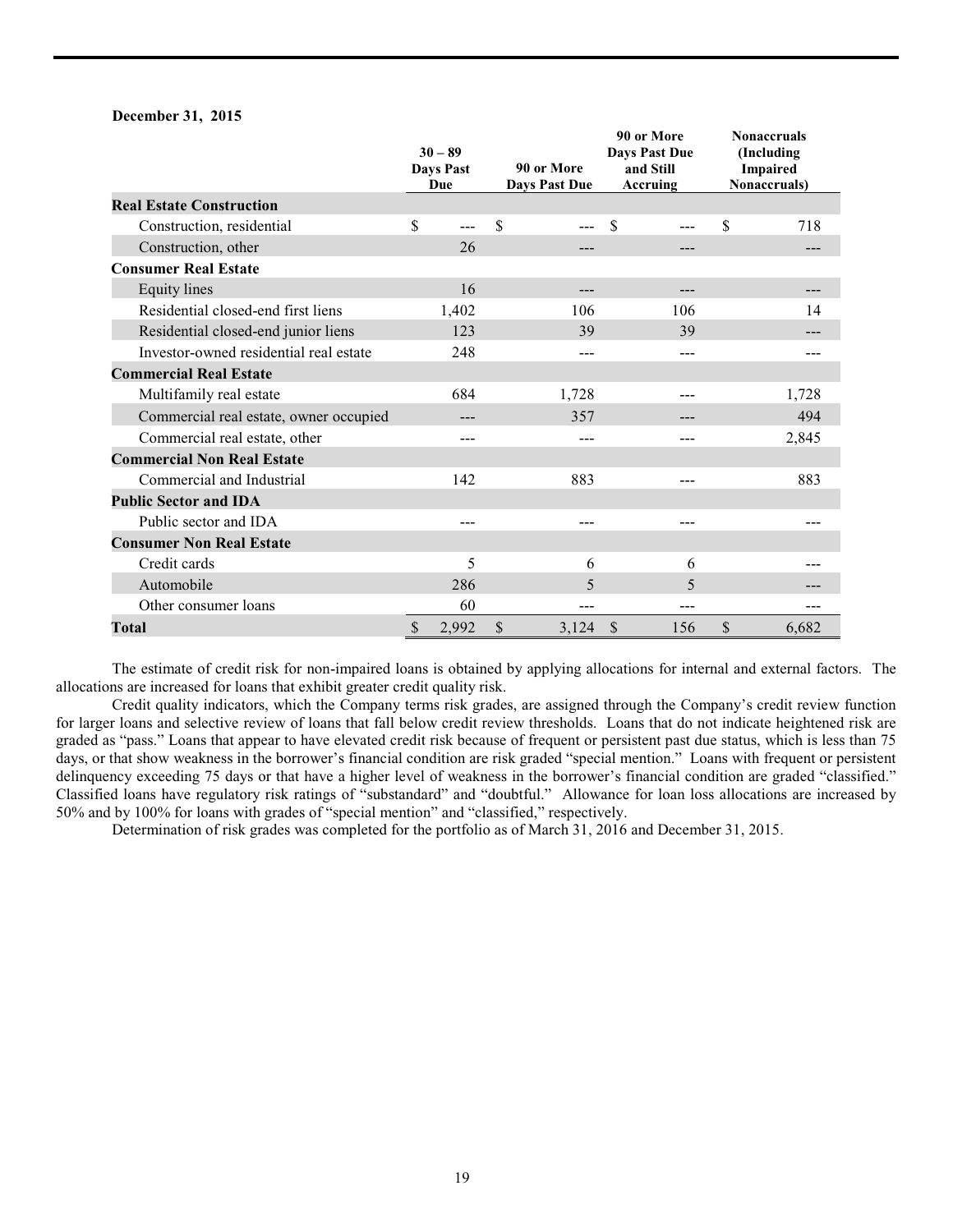The following displays collectively-evaluated loans by credit quality indicator.

# **March 31, 2016**

|                                        |             | Pass    |             | <b>Special</b><br><b>Mention</b><br>(Excluding<br>Impaired) | <b>Classified</b><br>(Excluding<br>Impaired) |
|----------------------------------------|-------------|---------|-------------|-------------------------------------------------------------|----------------------------------------------|
| <b>Real Estate Construction</b>        |             |         |             |                                                             |                                              |
| Construction, 1-4 family residential   | \$          | 11,709  | \$          | 3,694                                                       | \$                                           |
| Construction, other                    |             | 23,108  |             | ---                                                         |                                              |
| <b>Consumer Real Estate</b>            |             |         |             |                                                             |                                              |
| <b>Equity</b> lines                    |             | 16,468  |             | 33                                                          | 95                                           |
| Closed-end first liens                 |             | 76,645  |             | 728                                                         | 1,729                                        |
| Closed-end junior liens                |             | 5,041   |             | 23                                                          | 130                                          |
| Investor-owned residential real estate |             | 41,635  |             | 30                                                          | 758                                          |
| <b>Commercial Real Estate</b>          |             |         |             |                                                             |                                              |
| Multifamily residential real estate    |             | 81,296  |             |                                                             | 1,791                                        |
| Commercial real estate owner-occupied  |             | 119,319 |             | 1,163                                                       | 1,227                                        |
| Commercial real estate, other          |             | 94,247  |             | 57                                                          |                                              |
| <b>Commercial Non Real Estate</b>      |             |         |             |                                                             |                                              |
| Commercial and Industrial              |             | 32,400  |             | 234                                                         | 231                                          |
| <b>Public Sector and IDA</b>           |             |         |             |                                                             |                                              |
| States and political subdivisions      |             | 50,777  |             | ---                                                         | ---                                          |
| <b>Consumer Non Real Estate</b>        |             |         |             |                                                             |                                              |
| Credit cards                           |             | 5,808   |             | ---                                                         | ---                                          |
| Automobile                             |             | 12,509  |             | 75                                                          | 188                                          |
| Other consumer                         |             | 11,241  |             | 82                                                          | 30                                           |
| <b>Total</b>                           | $\mathbf S$ | 582,203 | $\mathbf S$ | 6,119                                                       | \$<br>6,179                                  |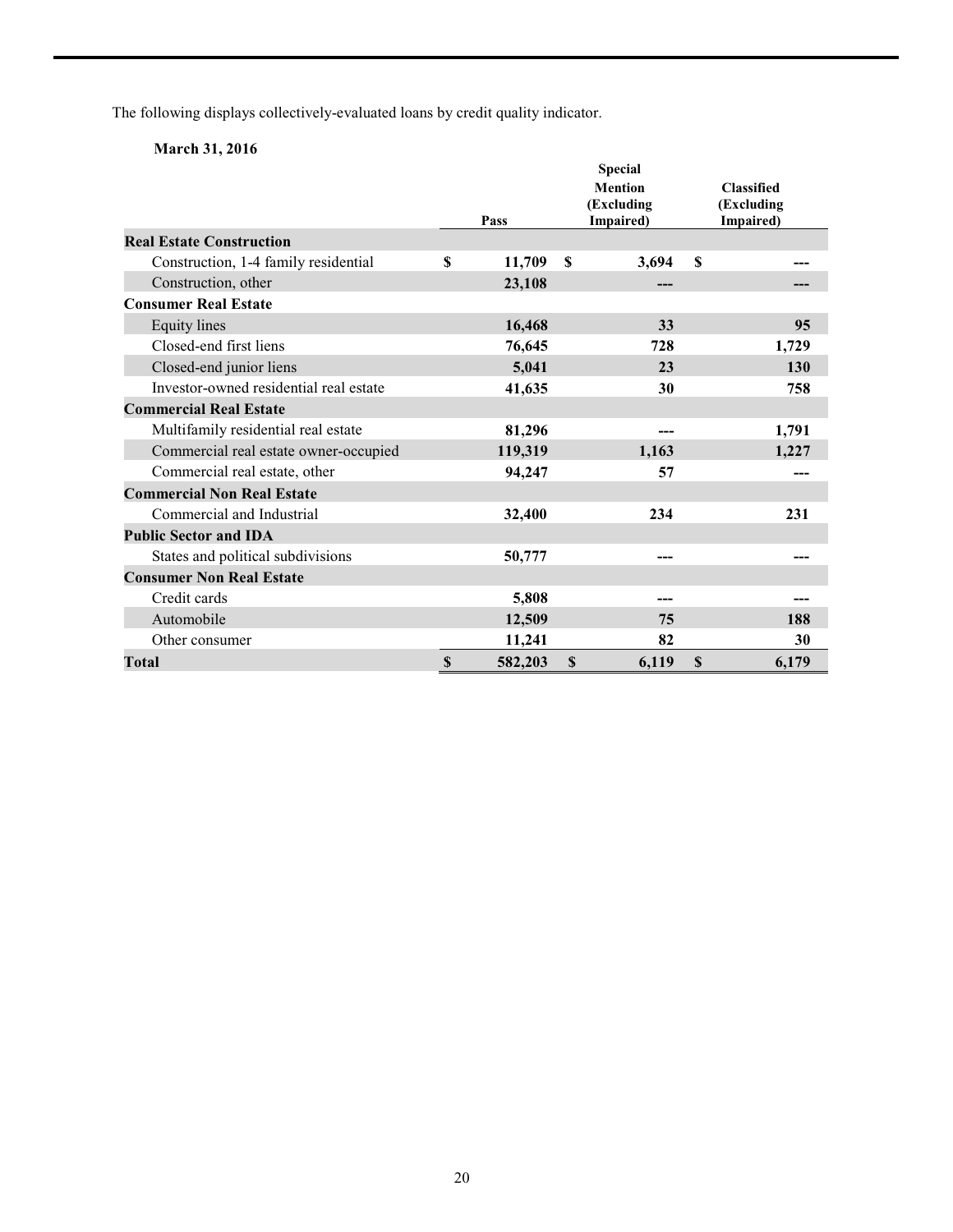The following displays collectively-evaluated loans by credit quality indicator.

**December 31, 2015**

|                                        |               |         |               | <b>Special</b>               |                                 |
|----------------------------------------|---------------|---------|---------------|------------------------------|---------------------------------|
|                                        |               |         |               | <b>Mention</b><br>(Excluding | <b>Classified</b><br>(Excluding |
|                                        |               | Pass    |               | Impaired)                    | Impaired)                       |
| <b>Real Estate Construction</b>        |               |         |               |                              |                                 |
| Construction, 1-4 family residential   | <sup>\$</sup> | 10,626  | $\mathcal{S}$ | 3,694                        | \$                              |
| Construction, other                    |               | 33,213  |               |                              |                                 |
| <b>Consumer Real Estate</b>            |               |         |               |                              |                                 |
| <b>Equity</b> lines                    |               | 16,236  |               | 15                           | 87                              |
| Closed-end first liens                 |               | 78,614  |               | 708                          | 1,370                           |
| Closed-end junior liens                |               | 4,983   |               | 55                           | 61                              |
| Investor-owned residential real estate |               | 39,616  |               | 31                           | 766                             |
| <b>Commercial Real Estate</b>          |               |         |               |                              |                                 |
| Multifamily residential real estate    |               | 77,060  |               | ---                          | 1,804                           |
| Commercial real estate owner-occupied  |               | 121,741 |               | 1,165                        | 1,274                           |
| Commercial real estate, other          |               | 93,701  |               | 58                           |                                 |
| <b>Commercial Non Real Estate</b>      |               |         |               |                              |                                 |
| Commercial and Industrial              |               | 35,652  |               | 285                          | 543                             |
| <b>Public Sector and IDA</b>           |               |         |               |                              |                                 |
| States and political subdivisions      |               | 51,335  |               | ---                          |                                 |
| <b>Consumer Non Real Estate</b>        |               |         |               |                              |                                 |
| Credit cards                           |               | 5,773   |               | ---                          |                                 |
| Automobile                             |               | 12,414  |               | 102                          | 138                             |
| Other consumer                         |               | 11,359  |               | 31                           | 28                              |
| <b>Total</b>                           | $\mathcal{S}$ | 592,323 | \$            | 6,144                        | \$<br>6,071                     |

# Sales, Purchases and Reclassification of Loans

The Company finances mortgages under "best efforts" contracts with mortgage purchasers. The mortgages are designated as held for sale upon initiation. There have been no reclassifications from portfolio loans to held for sale. There have been no loans held for sale transferred to portfolio loans. Occasionally, the Company purchases or sells participations in loans. All participation loans purchased met the Company's normal underwriting standards at the time the participation was entered. Participation loans are included in the appropriate portfolio balances to which the allowance methodology is applied.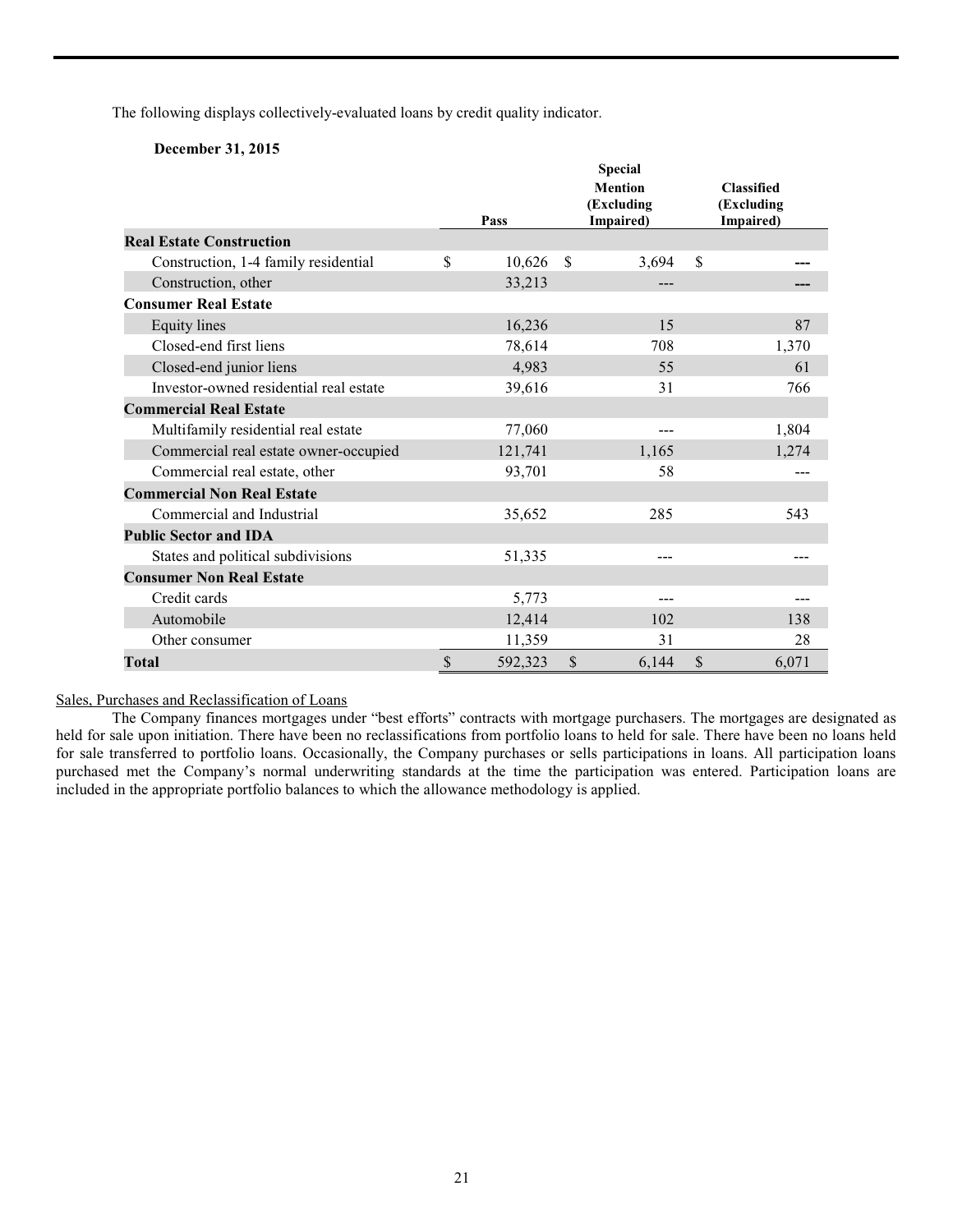## **Troubled Debt Restructurings**

The Company modifies loans in troubled debt restructurings. Total troubled debt restructurings amounted to \$12,228 at March 31, 2016, \$13,453 at December 31, 2015, and \$12,115 at March 31, 2015. The Company did not modify any loans in troubled debt restructures during the three-month period ended March 31, 2016. The following table presents restructurings by class that occurred during the three-month period ended March 31, 2015.

Note: Only classes with restructured loans are presented.

|                                        | <b>Restructurings That Occurred During the Three Months</b> | Ended March 31, 2015                                               |                                                                     |     |
|----------------------------------------|-------------------------------------------------------------|--------------------------------------------------------------------|---------------------------------------------------------------------|-----|
|                                        | Number of<br><b>Contracts</b>                               | <b>Pre-Modification</b><br>Outstanding<br><b>Principal Balance</b> | <b>Post-Modification</b><br>Outstanding<br><b>Principal Balance</b> |     |
| <b>Commercial Real Estate</b>          |                                                             |                                                                    |                                                                     |     |
| Commercial real estate, owner occupied |                                                             | 994                                                                |                                                                     | 907 |
| Total                                  |                                                             |                                                                    |                                                                     | 907 |

During the three-month period ended March 31, 2015, the Company restructured one loan to provide payment relief. The restructuring provided payment relief by forgiving principal of \$100, capitalizing interest and re-amortizing payments. The fair value measurement of the restructured loan as of March 31, 2015 resulted in no specific allocation to the allowance for loan losses.

The Company analyzed its TDR portfolio for loans that defaulted during the three month periods ended March 31, 2016 and March 31, 2015, and that were modified within 12 months prior to default. The Company defines default as one or more payments that occur more than 90 days past the due date, charge-offs, or foreclosure after the date of restructuring. There were no restructured loans that defaulted that were modified within 12 months prior to default for the three month periods ended March 31, 2016 and 2015.

#### **Note 5: Securities**

The amortized costs, gross unrealized gains, gross unrealized losses and fair values for securities available for sale by major security type are as follows.

|                                           | <b>March 31, 2016</b> |           |   |                   |                   |               |   |               |  |  |
|-------------------------------------------|-----------------------|-----------|---|-------------------|-------------------|---------------|---|---------------|--|--|
|                                           | Gross                 |           |   |                   |                   | <b>Gross</b>  |   |               |  |  |
|                                           |                       | Amortized |   | <b>Unrealized</b> | <b>Unrealized</b> |               |   | Fair          |  |  |
|                                           |                       | Costs     |   | Gains             |                   | <b>Losses</b> |   | <b>Values</b> |  |  |
| <b>Available for Sale:</b>                |                       |           |   |                   |                   |               |   |               |  |  |
| U.S. Government agencies and corporations | \$                    | 247,751   | S | 1,085             | S                 | 680           | S | 248,156       |  |  |
| States and political subdivisions         |                       | 13,976    |   | 477               |                   |               |   | 14,453        |  |  |
| Mortgage-backed securities                |                       | 1,122     |   | 119               |                   |               |   | 1,241         |  |  |
| Corporate debt securities                 |                       | 6,015     |   | 171               |                   | 67            |   | 6,119         |  |  |
| Other securities                          |                       | 189       |   | $---$             |                   | 64            |   | 125           |  |  |
| Total securities available for sale       |                       | 269,053   | S | 1,852             | <sup>\$</sup>     | 811           |   | 270.094       |  |  |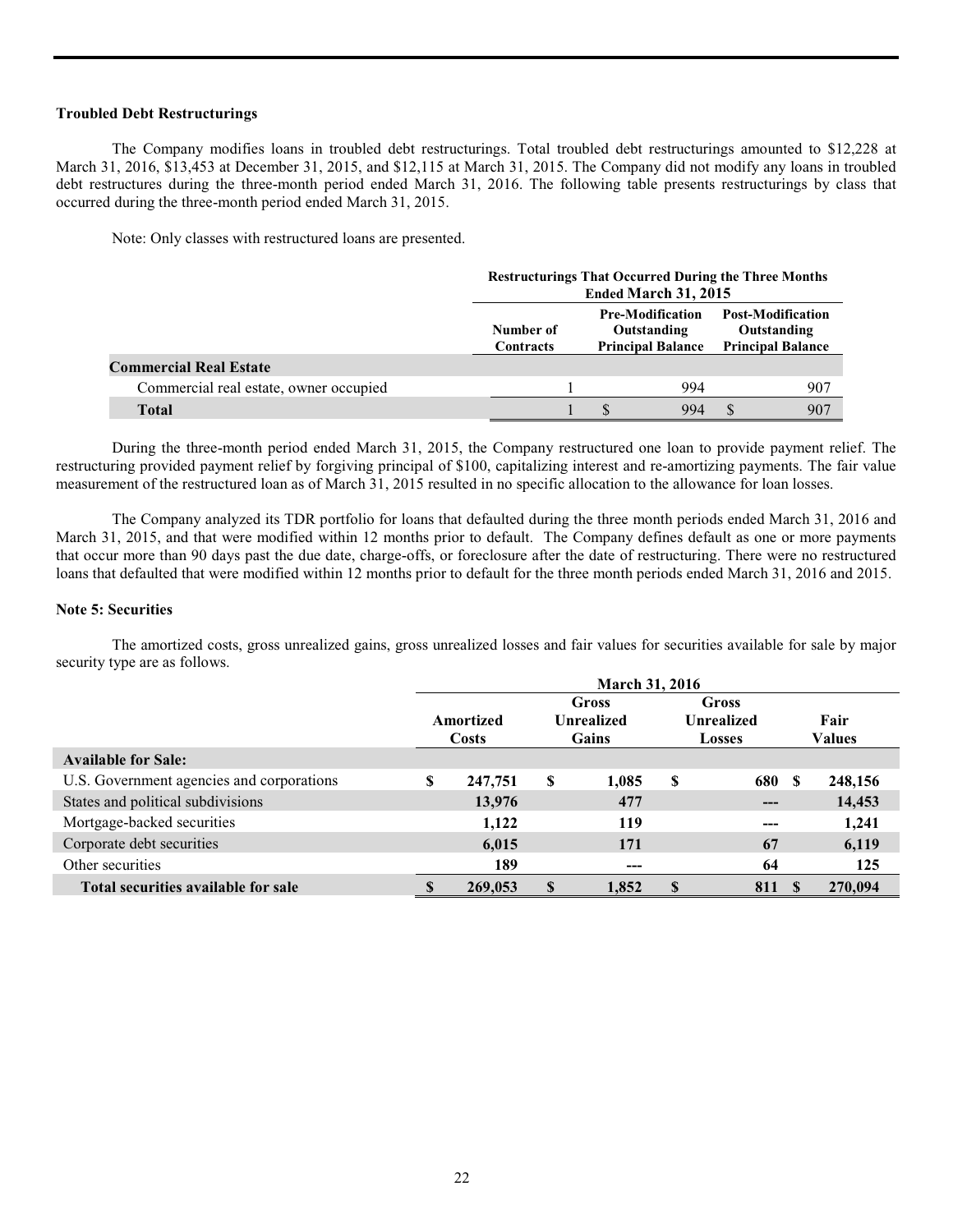|                                           |                                                                  |         |   | December 31, 2015 |                                      |                           |         |
|-------------------------------------------|------------------------------------------------------------------|---------|---|-------------------|--------------------------------------|---------------------------|---------|
|                                           | <b>Gross</b><br><b>Unrealized</b><br>Amortized<br>Gains<br>Costs |         |   |                   | Gross<br>Unrealized<br><b>Losses</b> | Fair<br><b>Values</b>     |         |
| <b>Available for Sale:</b>                |                                                                  |         |   |                   |                                      |                           |         |
| U.S. Government agencies and corporations | \$                                                               | 216,897 | S | 519               | -S                                   | 4,952 \$                  | 212,464 |
| States and political subdivisions         |                                                                  | 15,934  |   | 541               |                                      | $\qquad \qquad -\qquad -$ | 16,475  |
| Mortgage-backed securities                |                                                                  | 1,199   |   | 120               |                                      | ---                       | 1,319   |
| Corporate debt securities                 |                                                                  | 6,015   |   | 22                |                                      | 291                       | 5,746   |
| Other securities                          |                                                                  | 189     |   | $- - -$           |                                      | 62                        | 127     |
| Total securities available for sale       |                                                                  | 240.234 |   | 1.202             |                                      | 5,305 \$                  | 236,131 |

The amortized cost and fair value of single maturity securities available for sale at March 31, 2016, by contractual maturity, are shown below. Expected maturities may differ from contractual maturities because borrowers may have the right to call or prepay obligations with or without call or prepayment penalties. Mortgage-backed securities included in these totals are categorized by final maturity.

|                                        | March 31, 2016 |                       |   |                   |  |  |  |  |  |  |
|----------------------------------------|----------------|-----------------------|---|-------------------|--|--|--|--|--|--|
|                                        |                | <b>Amortized Cost</b> |   | <b>Fair Value</b> |  |  |  |  |  |  |
| <b>Available for Sale:</b>             |                |                       |   |                   |  |  |  |  |  |  |
| Due in one year or less                | \$             | 1,479                 | S | 1,503             |  |  |  |  |  |  |
| Due after one year through five years  |                | 111,131               |   | 111,296           |  |  |  |  |  |  |
| Due after give years through ten years |                | 29,596                |   | 29,843            |  |  |  |  |  |  |
| Due after ten years                    |                | 126,658               |   | 127,327           |  |  |  |  |  |  |
| No maturity                            |                | 189                   |   | 125               |  |  |  |  |  |  |
| Total securities available for sale    |                | 269,053               |   | 270,094           |  |  |  |  |  |  |

The Company holds restricted stock with the Federal Home Loan Bank and the Federal Reserve. Required ownership amounts are determined by the correspondent banks and the Company purchases stock from or sells stock back to the correspondents based on their calculations. The stock is held by member institutions only and is not actively traded. The Company held restricted stock of \$1,170 as of March 31, 2016 and \$1,129 as of December 31, 2015.

The amortized costs, gross unrealized gains, gross unrealized losses and fair values for securities held to maturity by major security type are as follows.

|                                           |                    | <b>March 31, 2016</b> |                              |       |                                             |     |                       |         |  |  |  |
|-------------------------------------------|--------------------|-----------------------|------------------------------|-------|---------------------------------------------|-----|-----------------------|---------|--|--|--|
|                                           | Amortized<br>Costs |                       | Gross<br>Unrealized<br>Gains |       | Gross<br><b>Unrealized</b><br><b>Losses</b> |     | Fair<br><b>Values</b> |         |  |  |  |
| <b>Held to Maturity:</b>                  |                    |                       |                              |       |                                             |     |                       |         |  |  |  |
| U.S. Government agencies and corporations | \$                 | 8,909                 | \$                           | 374   | S                                           | 30  | \$                    | 9,253   |  |  |  |
| States and political subdivisions         |                    | 134,023               |                              | 6,390 |                                             | 212 |                       | 140,201 |  |  |  |
| Mortgage-backed securities                |                    | 312                   |                              | 37    |                                             | --- |                       | 349     |  |  |  |
| Corporate debt securities                 |                    | 1,420                 |                              | 31    |                                             |     |                       | 1,450   |  |  |  |
| Total securities held to maturity         |                    | 144,664               | S                            | 6,832 |                                             | 243 | S                     | 151,253 |  |  |  |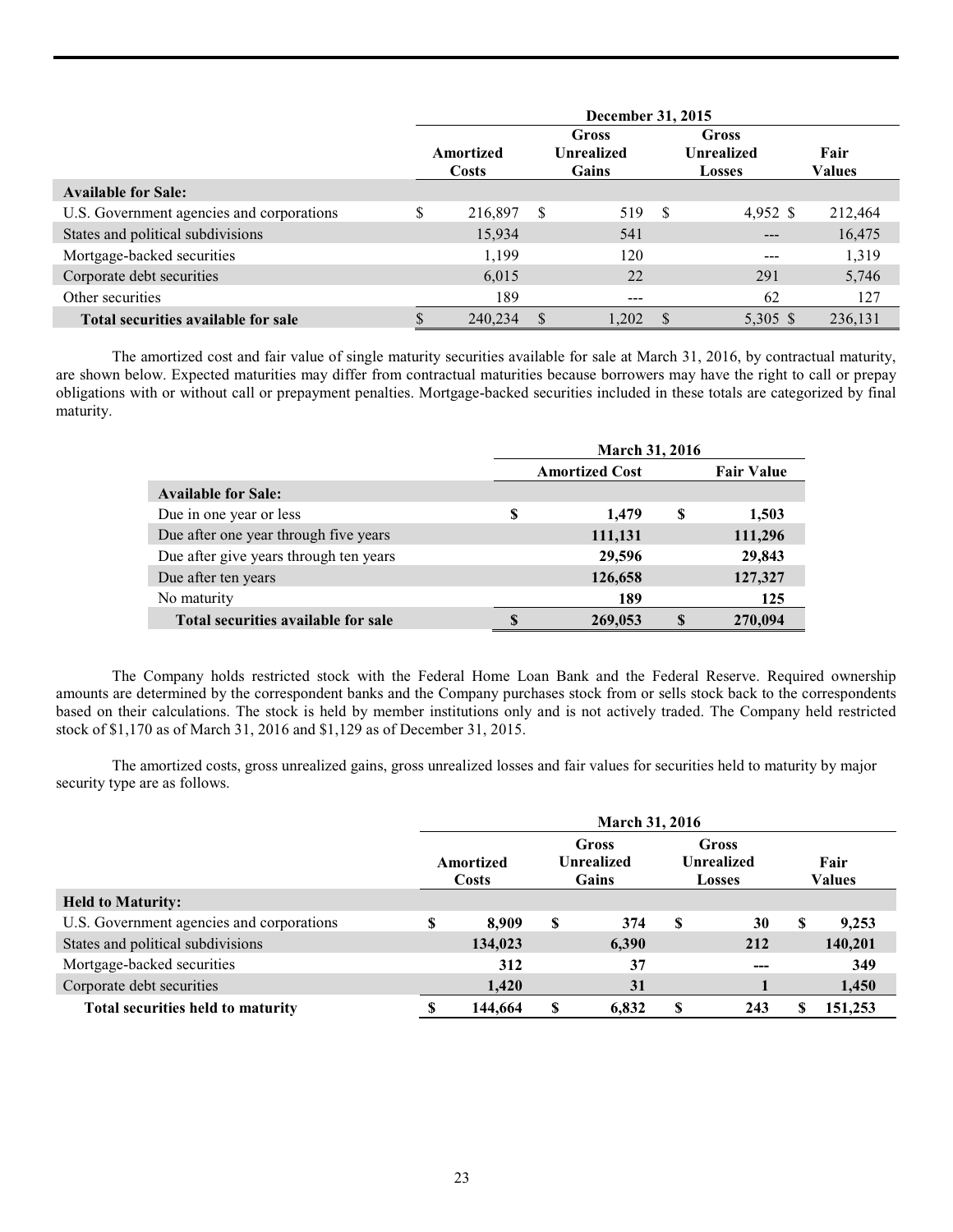|                                           | December 31, 2015  |     |                                     |    |                                             |    |                |  |  |
|-------------------------------------------|--------------------|-----|-------------------------------------|----|---------------------------------------------|----|----------------|--|--|
|                                           | Amortized<br>Costs |     | Gross<br><b>Unrealized</b><br>Gains |    | Gross<br><b>Unrealized</b><br><b>Losses</b> |    | Fair<br>Values |  |  |
| <b>Held to Maturity:</b>                  |                    |     |                                     |    |                                             |    |                |  |  |
| U.S. Government agencies and corporations | \$<br>13,909       | S   | 288                                 | -S | 177                                         | -S | 14,020         |  |  |
| States and political subdivisions         | 136,373            |     | 6,179                               |    | 330                                         |    | 142,222        |  |  |
| Mortgage-backed securities                | 327                |     | 36                                  |    | ---                                         |    | 363            |  |  |
| Corporate debt securities                 | 1,419              |     | 10                                  |    | ↑                                           |    | 1,427          |  |  |
| Total securities held to maturity         | 152,028            | \$. | 6,513                               | \$ | 509                                         |    | 158,032        |  |  |

The amortized cost and fair value of single maturity securities held to maturity at March 31, 2016, by contractual maturity, are shown below. Expected maturities may differ from contractual maturities because borrowers may have the right to call or prepay obligations with or without call or prepayment penalties. Mortgage-backed securities included in these totals are categorized by final maturity.

|                                        | <b>March 31, 2016</b> |                       |                   |         |  |  |  |  |  |
|----------------------------------------|-----------------------|-----------------------|-------------------|---------|--|--|--|--|--|
|                                        |                       | <b>Amortized Cost</b> | <b>Fair Value</b> |         |  |  |  |  |  |
| <b>Held to maturity:</b>               |                       |                       |                   |         |  |  |  |  |  |
| Due in one year or less                | S                     | 1,162                 | S                 | 1,162   |  |  |  |  |  |
| Due after one year through five years  |                       | 17,347                |                   | 18,500  |  |  |  |  |  |
| Due after give years through ten years |                       | 19,806                |                   | 20,951  |  |  |  |  |  |
| Due after ten years                    |                       | 106,349               |                   | 110,640 |  |  |  |  |  |
| Total securities held to maturity      |                       | 144,664               |                   | 151,253 |  |  |  |  |  |

Information pertaining to securities with gross unrealized losses aggregated by investment category and length of time that individual securities have been in a continuous loss position, follows.

|                                           | <b>March 31, 2016</b>                             |                            |      |               |                           |            |   |     |  |  |  |
|-------------------------------------------|---------------------------------------------------|----------------------------|------|---------------|---------------------------|------------|---|-----|--|--|--|
|                                           |                                                   | <b>Less Than 12 Months</b> |      |               | <b>12 Months or More</b>  |            |   |     |  |  |  |
|                                           | Fair<br><b>Unrealized</b><br>Value<br><b>Loss</b> |                            |      | Fair<br>Value | <b>Unrealized</b><br>Loss |            |   |     |  |  |  |
| <b>Temporarily Impaired Securities:</b>   |                                                   |                            |      |               |                           |            |   |     |  |  |  |
| U.S. Government agencies and corporations | \$                                                | 82,951                     | - \$ | 363           | S                         | 25,632     | S | 347 |  |  |  |
| States and political subdivisions         |                                                   | 2,285                      |      |               |                           | 5,380      |   | 210 |  |  |  |
| Corporate debt securities                 |                                                   | 2,184                      |      | 67            |                           | <b>200</b> |   |     |  |  |  |
| Other securities                          |                                                   | ---                        |      | $---$         |                           | 125        |   | 64  |  |  |  |
| <b>Total</b>                              |                                                   | 87,420                     |      | 432           | S                         | 31,337     |   | 622 |  |  |  |

|                                           | <b>December 31, 2015</b> |                            |                           |          |                          |        |                           |       |  |  |
|-------------------------------------------|--------------------------|----------------------------|---------------------------|----------|--------------------------|--------|---------------------------|-------|--|--|
|                                           |                          | <b>Less Than 12 Months</b> |                           |          | <b>12 Months or More</b> |        |                           |       |  |  |
|                                           |                          | Fair<br>Value              | <b>Unrealized</b><br>Loss |          | Fair<br>Value            |        | <b>Unrealized</b><br>Loss |       |  |  |
| <b>Temporarily Impaired Securities:</b>   |                          |                            |                           |          |                          |        |                           |       |  |  |
| U.S. Government agencies and corporations | \$                       | 88,255 \$                  |                           | 1,800    | <sup>S</sup>             | 84,959 | S                         | 3,329 |  |  |
| States and political subdivisions         |                          | 3,449                      |                           | 24       |                          | 10,161 |                           | 306   |  |  |
| Corporate debt securities                 |                          | 4,974                      |                           | 292      |                          | 200    |                           |       |  |  |
| Other securities                          |                          | $---$                      |                           | $\cdots$ |                          | 127    |                           | 62    |  |  |
| <b>Total</b>                              |                          | 96,678                     |                           | 2,116    |                          | 95.447 |                           | 3,698 |  |  |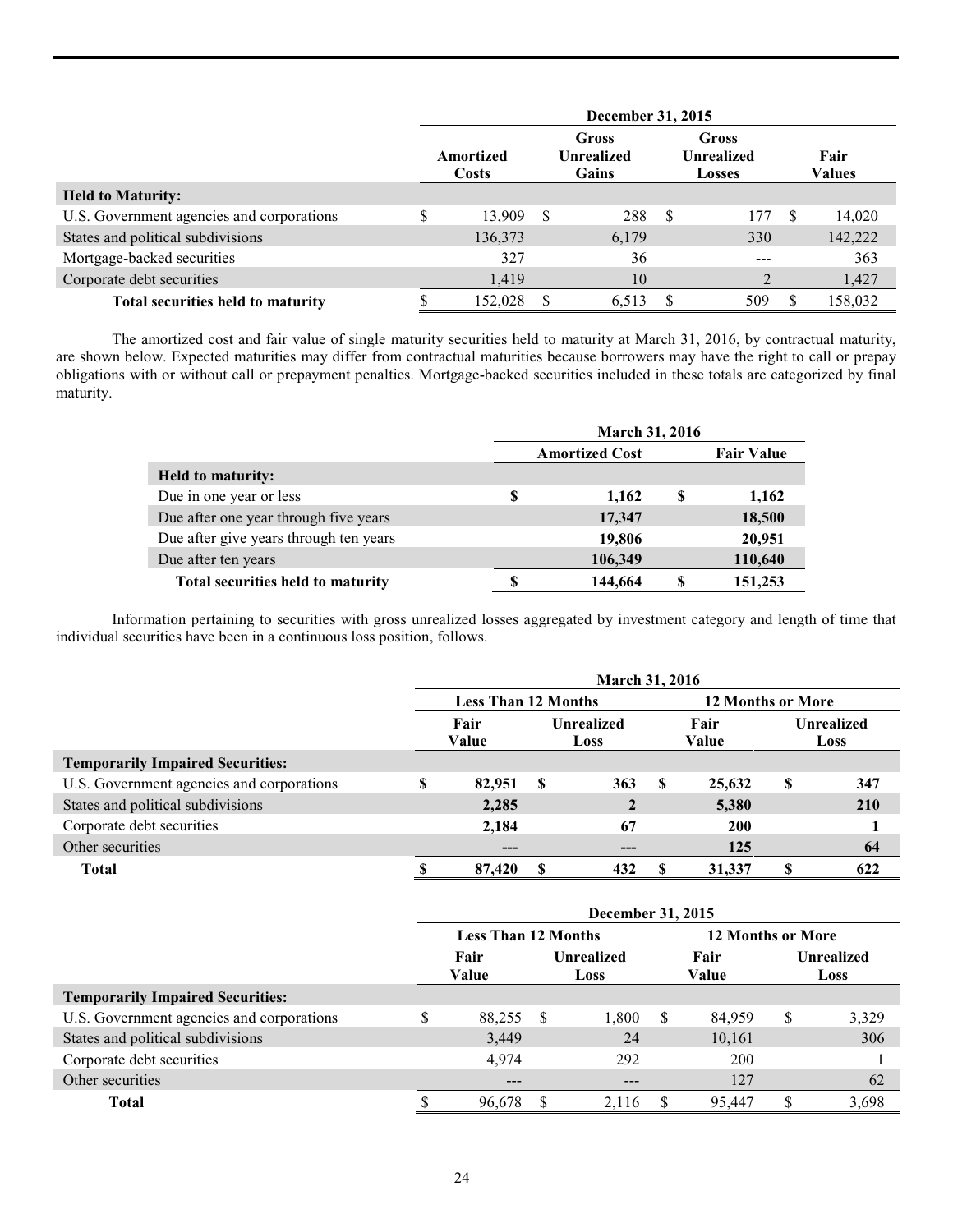The Company had 125 securities with a fair value of \$118,757 that were temporarily impaired at March 31, 2016. The total unrealized loss on these securities was \$1,054. Of the temporarily impaired total, 36 securities with a fair value of \$31,337 and an unrealized loss of \$622 have been in a continuous loss position for twelve months or more. The Company has determined that these securities are temporarily impaired at March 31, 2016 for the reasons set out below.

U.S. Government agencies. The unrealized losses of \$710 on US Government agency securities stemmed from 109 securities with a fair value of \$108,583. The unrealized losses were caused by interest rate and market fluctuations. The contractual terms of the investments do not permit the issuer to settle the securities at a price less than the cost basis of each investment. The Company is monitoring bond market trends and developing strategies to address unrealized losses. Because the Company does not intend to sell any of the investments and it is not likely that the Company will be required to sell any of the investments before recovery of its amortized cost basis, which may be at maturity, the Company does not consider these investments to be other-thantemporarily impaired.

States and political subdivisions. This category's unrealized losses of \$212 on 12 securities with a fair value of \$7,665 are primarily the result of interest rate and market fluctuations. The contractual terms of the investments do not permit the issuer to settle the securities at a price less than the cost basis of each investment. The Company purchases only investment-grade bonds with a Moody or Standard and Poor's rating of A or better, and that comply with regulatory requirements. Bond ratings are monitored on an ongoing basis. Municipal obligations that experience a decline in credit rating are analyzed to determine appropriate action and accounting treatment. The company performs an analysis each quarter to determine whether any investments are other-thantemporarily impaired. Because the Company does not intend to sell any of the investments and it is not likely that the Company will be required to sell any of the investments before recovery of its amortized cost basis, which may be at maturity, the Company does not consider these investments to be other-than-temporarily impaired.

Corporate. The Company's unrealized losses of \$68 on 4 corporate debt securities with a fair value of \$2,384 are related to interest rate and market fluctuations. The contractual terms of the investments do not permit the issuer to settle the securities at a price less than the cost basis of each investment. Because the Company does not intend to sell any of the investments before recovery of its amortized cost basis, which may be at maturity, the Company does not consider these investments to be other-than-temporarily impaired.

Other securities. The Company holds a small investment in community bank stock. One security with a fair value of \$125 has an unrealized loss of \$64. The value of this investment has been negatively affected by market conditions. Because the Company does not intend to sell this investment before recovery of its amortized cost basis, the Company does not consider this investment to be other-than-temporarily impaired.

Restricted stock. Restricted stock is reported separately from available-for-sale securities and held-to-maturity securities. As a member of the Federal Reserve and the Federal Home Loan Bank ("FHLB") of Atlanta, NBB is required to maintain certain minimum investments in the common stock of those entities. Required levels of investment are based upon NBB's capital and a percentage of qualifying assets. In addition, NBB is eligible to borrow from the FHLB with borrowings collateralized by qualifying assets, primarily residential mortgage loans and NBB's capital stock investment in the FHLB. Redemption of FHLB stock is subject to certain limitations and conditions. At its discretion, the FHLB may declare dividends on the stock. Management reviews for impairment based upon the ultimate recoverability of the cost basis of the FHLB stock, and at March 31, 2016, management did not determine any impairment.

Management regularly monitors the credit quality of the investment portfolio. Changes in ratings are noted and follow-up research on the issuer is undertaken when warranted. Management intends to carefully monitor any changes in bond quality.

#### **Note 6: Recent Accounting Pronouncements**

In August 2014, the FASB issued ASU No. 2014-15, "Presentation of Financial Statements – Going Concern (Subtopic 205- 40): Disclosure of Uncertainties about an Entity's Ability to Continue as a Going Concern." This update is intended to provide guidance about management's responsibility to evaluate whether there is substantial doubt about an entity's ability to continue as a going concern and to provide related footnote disclosures. Management is required under the new guidance to evaluate whether there are conditions or events, considered in the aggregate, that raise substantial doubt about the entity's ability to continue as a going concern within one year after the date the financial statements are issued when preparing financial statements for each interim and annual reporting period. If conditions or events are identified, the ASU specifies the process that must be followed by management and also clarifies the timing and content of going concern footnote disclosures in order to reduce diversity in practice. The amendments in this ASU are effective for annual periods and interim periods within those annual periods beginning after December 15, 2016. Early adoption is permitted. The Company does not expect the adoption of ASU 2014-15 to have a material impact on its consolidated financial statements.

In January 2016, the FASB issued ASU 2016-01, "Financial Instruments – Overall (Subtopic 825-10): Recognition and Measurement of Financial Assets and Financial Liabilities." The amendments in ASU 2016-01, among other things: 1) Requires equity investments (except those accounted for under the equity method of accounting, or those that result in consolidation of the investee) to be measured at fair value with changes in fair value recognized in net income. 2) Requires public business entities to use the exit price notion when measuring the fair value of financial instruments for disclosure purposes. 3) Requires separate presentation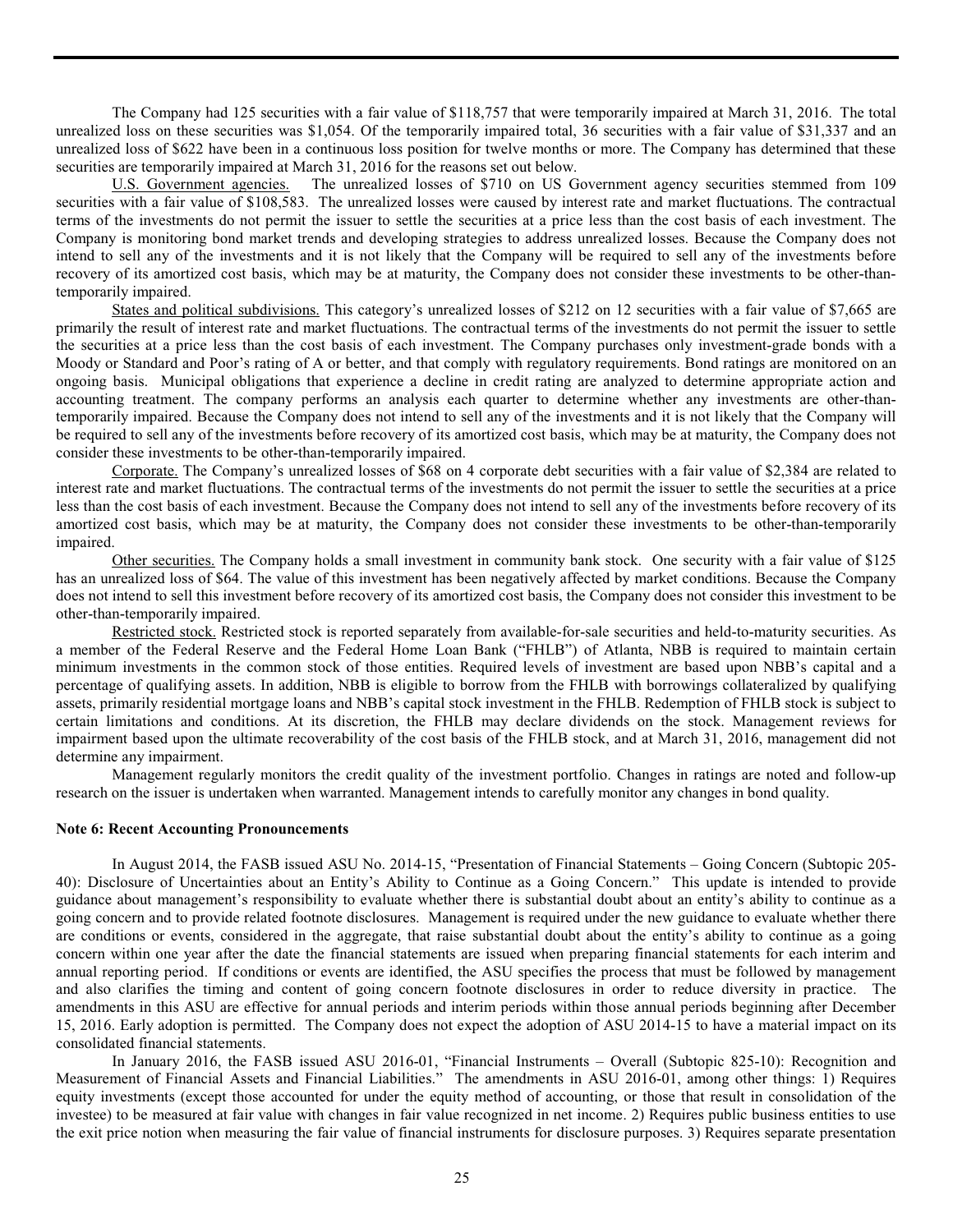of financial assets and financial liabilities by measurement category and form of financial asset (i.e., securities or loans and receivables). 4) Eliminates the requirement for public business entities to disclose the method(s) and significant assumptions used to estimate the fair value that is required to be disclosed for financial instruments measured at amortized cost. The amendments in this ASU are effective for public companies for fiscal years beginning after December 15, 2017, including interim periods within those fiscal years. The Company is currently assessing the impact that ASU 2016-01 will have on its consolidated financial statements.

In February 2016, the FASB issued ASU No. 2016-02, "Leases (Topic 842)." Among other things, in the amendments in ASU 2016-02, lessees will be required to recognize the following for all leases (with the exception of short-term leases) at the commencement date: (1) A lease liability, which is a lessee's obligation to make lease payments arising from a lease, measured on a discounted basis; and (2) A right-of-use asset, which is an asset that represents the lessee's right to use, or control the use of, a specified asset for the lease term. Under the new guidance, lessor accounting is largely unchanged. Certain targeted improvements were made to align, where necessary, lessor accounting with the lessee accounting model and Topic 606, Revenue from Contracts with Customers. The amendments in this ASU are effective for fiscal years beginning after December 15, 2018, including interim periods within those fiscal years. Early application is permitted upon issuance. Lessees (for capital and operating leases) and lessors (for sales-type, direct financing, and operating leases) must apply a modified retrospective transition approach for leases existing at, or entered into after, the beginning of the earliest comparative period presented in the financial statements. The modified retrospective approach would not require any transition accounting for leases that expired before the earliest comparative period presented. Lessees and lessors may not apply a full retrospective transition approach. The Company is currently assessing the impact that ASU 2016-02 will have on its consolidated financial statements.

In March 2016, the FASB issued ASU No. 2016-07, "Investments – Equity Method and Joint Ventures (Topic 323): Simplifying the Transition to the Equity Method of Accounting." The amendments in this ASU eliminate the requirement that when an investment qualifies for use of the equity method as a result of an increase in the level of ownership interest or degree of influence, an investor must adjust the investment, results of operations, and retained earnings retroactively on a step-by-step basis as if the equity method had been in effect during all previous periods that the investment had been held. The amendments require that the equity method investor add the cost of acquiring the additional interest in the investee to the current basis of the investor's previously held interest and adopt the equity method of accounting as of the date the investment becomes qualified for equity method accounting. Therefore, upon qualifying for the equity method of accounting, no retroactive adjustment of the investment is required. In addition, the amendments in this ASU require that an entity that has an available-for-sale equity security that becomes qualified for the equity method of accounting recognize through earnings the unrealized holding gain or loss in accumulated other comprehensive income at the date the investment becomes qualified for use of the equity method. The amendments are effective for all entities for fiscal years, and interim periods within those fiscal years, beginning after December 15, 2016. The amendments should be applied prospectively upon their effective date to increases in the level of ownership interest or degree of influence that result in the adoption of the equity method. Early adoption is permitted. The Company does not expect the adoption of ASU 2016-07 to have a material impact on its consolidated financial statements.

During March 2016, the FASB issued ASU No. 2016-09, "Compensation – Stock Compensation (Topic 718): Improvements to Employee Share-Based Payment Accounting." The amendments in this ASU simplify several aspects of the accounting for sharebased payment award transactions including: (a) income tax consequences; (b) classification of awards as either equity or liabilities; and (c) classification on the statement of cash flows. The amendments are effective for public companies for annual periods beginning after December 15, 2016, and interim periods within those annual periods. The Company is currently assessing the impact that ASU 2016-09 will have on its consolidated financial statements.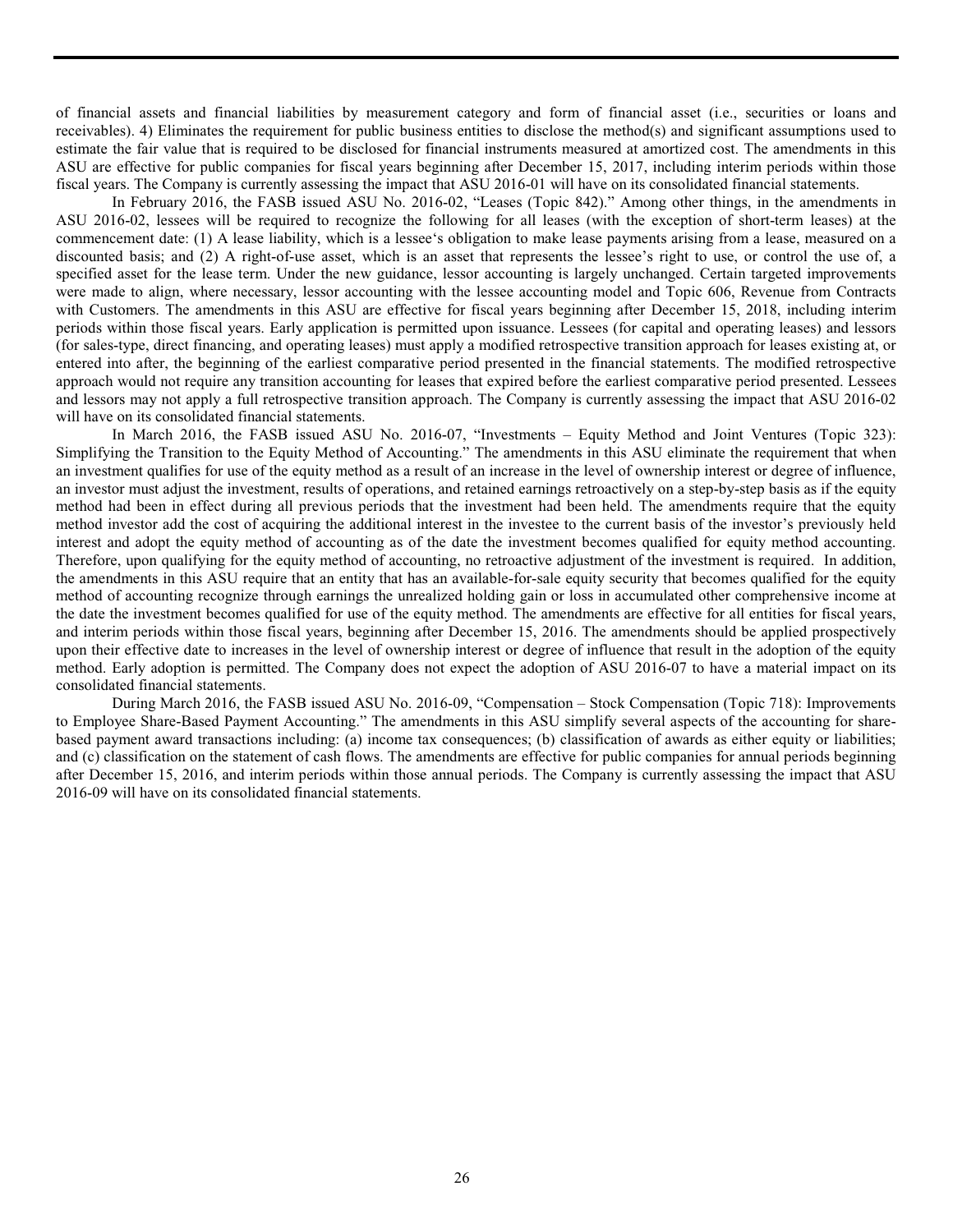# **Note 7: Defined Benefit Plan**

# Components of Net Periodic Benefit Cost

|                                    |   | <b>Pension Benefits</b><br>Three Months Ended March 31, |       |  |  |  |  |
|------------------------------------|---|---------------------------------------------------------|-------|--|--|--|--|
|                                    |   |                                                         |       |  |  |  |  |
|                                    |   | 2016                                                    | 2015  |  |  |  |  |
| Service cost                       | S | <sup>S</sup><br>174                                     | 155   |  |  |  |  |
| Interest cost                      |   | 189                                                     | 167   |  |  |  |  |
| Expected return on plan assets     |   | (272)                                                   | (292) |  |  |  |  |
| Amortization of prior service cost |   | (27)                                                    | (27)  |  |  |  |  |
| Recognized net actuarial loss      |   | 143                                                     | 104   |  |  |  |  |
| Net periodic benefit cost          |   | 207                                                     | 107   |  |  |  |  |

# 2016 Plan Year Employer Contribution

For the three months ended March 31, 2016, the Company is not required to make a minimum contribution and has elected not to make a contribution to the Plan.

# **Note 8: Fair Value Measurements**

The Company records fair value adjustments to certain assets and liabilities and determines fair value disclosures utilizing a definition of fair value of assets and liabilities that states that fair value is an exit price, representing the amount that would be received to sell an asset or paid to transfer a liability in an orderly transaction between market participants. Additional considerations come into play in determining the fair value of assets in markets that are not active.

The Company uses a hierarchy of valuation techniques based on whether the inputs to those valuation techniques are observable or unobservable. Observable inputs reflect market data obtained from independent sources, while unobservable inputs reflect the Company's market assumptions. The three levels of the fair value hierarchy based on these two types of inputs are as follows:

- Level 1 Valuation is based on quoted prices in active markets for identical assets and liabilities.
- Level 2 Valuation is based on observable inputs including quoted prices in active markets for similar assets and liabilities, quoted prices for identical or similar assets and liabilities in less active markets, and model-based valuation techniques for which significant assumptions can be derived primarily from or corroborated by observable data in the market.
- Level 3 Valuation is based on model-based techniques that use one or more significant inputs or assumptions that are unobservable in the market.

The following describes the valuation techniques used by the Company to measure certain assets and liabilities recorded at fair value on a recurring basis in the financial statements.

# Securities Available for Sale

Securities available for sale are recorded at fair value on a recurring basis. Fair value measurement is based upon quoted market prices, when available (Level 1). If quoted market prices are not available, fair values are measured utilizing independent valuation techniques of identical or similar securities for which significant assumptions are derived primarily from or corroborated by observable market data. Third party vendors compile prices from various sources and may determine the fair value of identical or similar securities by using pricing models that consider observable market data (Level 2). The carrying value of restricted Federal Reserve Bank and Federal Home Loan Bank stock approximates fair value based upon the redemption provisions of each entity and is therefore excluded from the following table.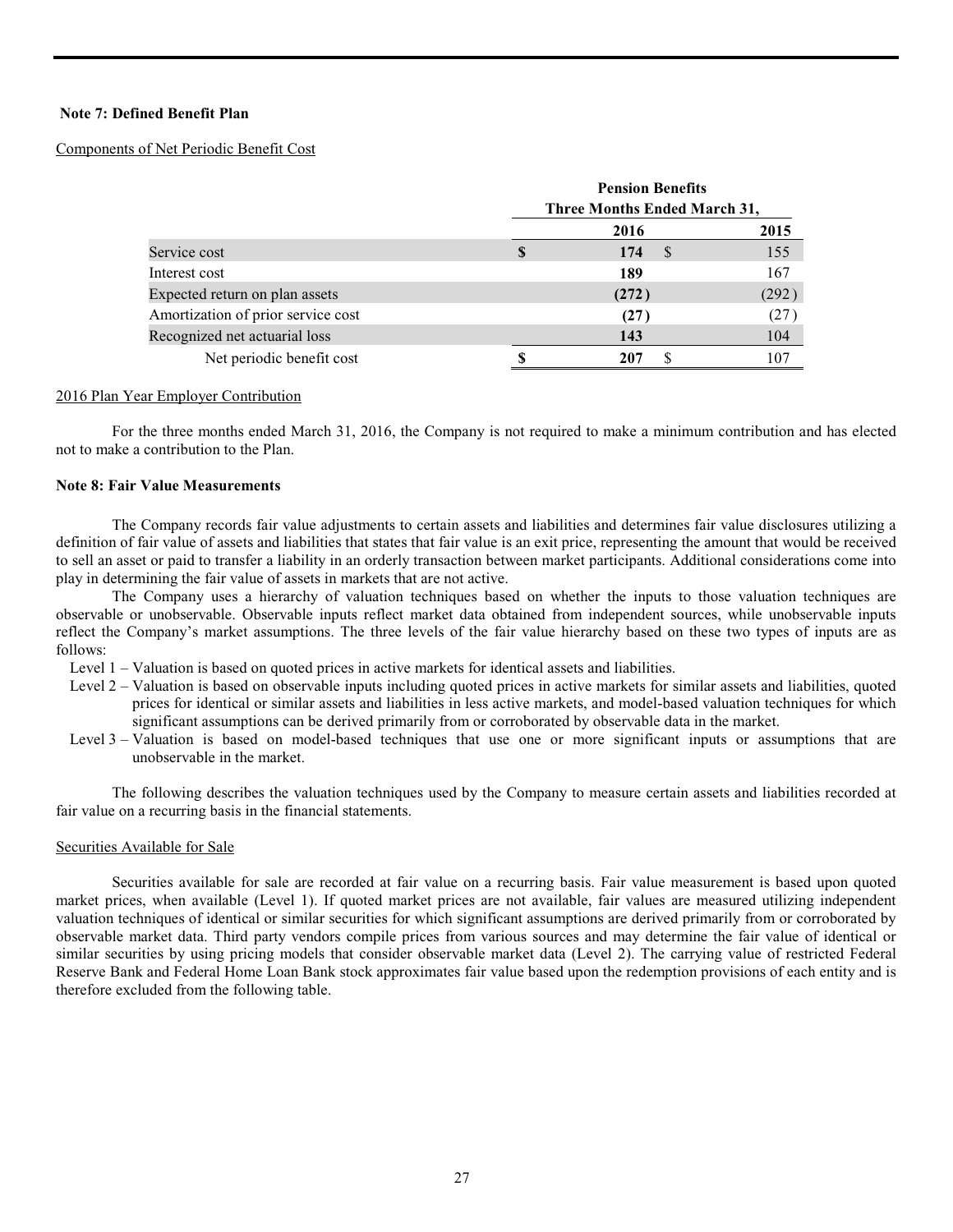|                                           |                                               |         |    | Fair Value Measurements at March 31, 2016 Using                  |  |                      |    |                                                                  |  |                                                    |  |
|-------------------------------------------|-----------------------------------------------|---------|----|------------------------------------------------------------------|--|----------------------|----|------------------------------------------------------------------|--|----------------------------------------------------|--|
| <b>Description</b>                        | <b>Balance as of</b><br><b>March 31, 2016</b> |         |    | in Active<br>Markets for<br><b>Identical Assets</b><br>(Level 1) |  | <b>Ouoted Prices</b> |    | Significant<br>Other<br><b>Observable</b><br>Inputs<br>(Level 2) |  | Significant<br>Unobservable<br>Inputs<br>(Level 3) |  |
| U.S. Government agencies and corporations | <sup>\$</sup>                                 | 248,156 | -S | ---                                                              |  | \$248,156            | -S |                                                                  |  |                                                    |  |
| States and political subdivisions         |                                               | 14,453  |    | ---                                                              |  | 14,453               |    |                                                                  |  |                                                    |  |
| Mortgage-backed securities                |                                               | 1,241   |    | ---                                                              |  | 1,241                |    |                                                                  |  |                                                    |  |
| Corporate debt securities                 |                                               | 6,119   |    | ---                                                              |  | 6,119                |    |                                                                  |  |                                                    |  |
| Other securities                          |                                               | 125     |    | ---                                                              |  | 125                  |    |                                                                  |  |                                                    |  |
| Total securities available for sale       | S                                             | 270,094 | S  |                                                                  |  | \$270,094            | S  |                                                                  |  |                                                    |  |

|                                           |                                              |    |                                                                                          |                                                                         | Fair Value Measurements at December 31, 2015 Using |                                                    |  |  |
|-------------------------------------------|----------------------------------------------|----|------------------------------------------------------------------------------------------|-------------------------------------------------------------------------|----------------------------------------------------|----------------------------------------------------|--|--|
| <b>Description</b>                        | <b>Balance as of</b><br>December 31,<br>2015 |    | <b>Ouoted Prices</b><br>in Active<br>Markets for<br><b>Identical Assets</b><br>(Level 1) | Significant<br><b>Other</b><br><b>Observable</b><br>Inputs<br>(Level 2) |                                                    | Significant<br>Unobservable<br>Inputs<br>(Level 3) |  |  |
| U.S. Government agencies and corporations | \$<br>212,464                                | -S | $---$                                                                                    | \$212,464                                                               | S                                                  |                                                    |  |  |
| States and political subdivisions         | 16,475                                       |    | ---                                                                                      | 16,475                                                                  |                                                    | ---                                                |  |  |
| Mortgage-backed securities                | 1,319                                        |    |                                                                                          | 1,319                                                                   |                                                    |                                                    |  |  |
| Corporate debt securities                 | 5,746                                        |    | ---                                                                                      | 5,746                                                                   |                                                    |                                                    |  |  |
| Other securities                          | 127                                          |    | ---                                                                                      | 127                                                                     |                                                    | ---                                                |  |  |
| Total securities available for sale       | 236,131                                      | S  |                                                                                          | 236,131<br>S.                                                           | S                                                  |                                                    |  |  |

Certain assets are measured at fair value on a nonrecurring basis in accordance with GAAP. Adjustments to the fair value of these assets usually result from the application of lower-of-cost-or-market accounting or write-downs of individual assets.

The following describes the valuation techniques used by the Company to measure certain assets recorded at fair value on a nonrecurring basis in the financial statements.

#### Loans Held for Sale

Loans held for sale are carried at the lower of cost or fair value. These loans currently consist of one-to-four family residential loans originated for sale in the secondary market. Fair value is based on the price secondary markets offer at the report date for similar loans using observable market data which is not materially different than cost due to the short duration between origination and sale (Level 2). As such, the Company records any fair value adjustments on a nonrecurring basis. No nonrecurring fair value adjustments were recorded on loans held for sale at March 31, 2016 or December 31, 2015.

#### Impaired Loans

Loans are designated as impaired when, in the judgment of management based on current information and events, it is probable that all amounts due will not be collected when due according to the contractual terms of the loan agreement. Troubled debt restructurings are impaired loans. Impaired loans are measured at fair value on a nonrecurring basis. If an individually-evaluated impaired loan's balance exceeds fair value, the amount is allocated to the allowance for loan losses. Any fair value adjustments are recorded in the period incurred as provision for loan losses on the Consolidated Statements of Income.

The fair value of an impaired loan and measurement of associated loss is based on one of three methods: the observable market price of the loan, the present value of projected cash flows, or the fair value of the collateral. The observable market price of a loan is categorized as a Level 1 input. The present value of projected cash flows method results in a Level 3 categorization because the calculation relies on the Company's judgment to determine projected cash flows, which are then discounted at the current rate of the loan, or the rate prior to modification if the loan is a troubled debt restructure.

Loans measured using the fair value of collateral method may be categorized in Level 2 or Level 3. Collateral may be in the form of real estate or business assets including equipment, inventory, and accounts receivable. Most collateral is real estate. The Company bases collateral method fair valuation upon the "as-is" value of independent appraisals or evaluations. Valuations for impaired loans with outstanding principal balances of \$250 or more are based on a current appraisal. Appraisals are also used to value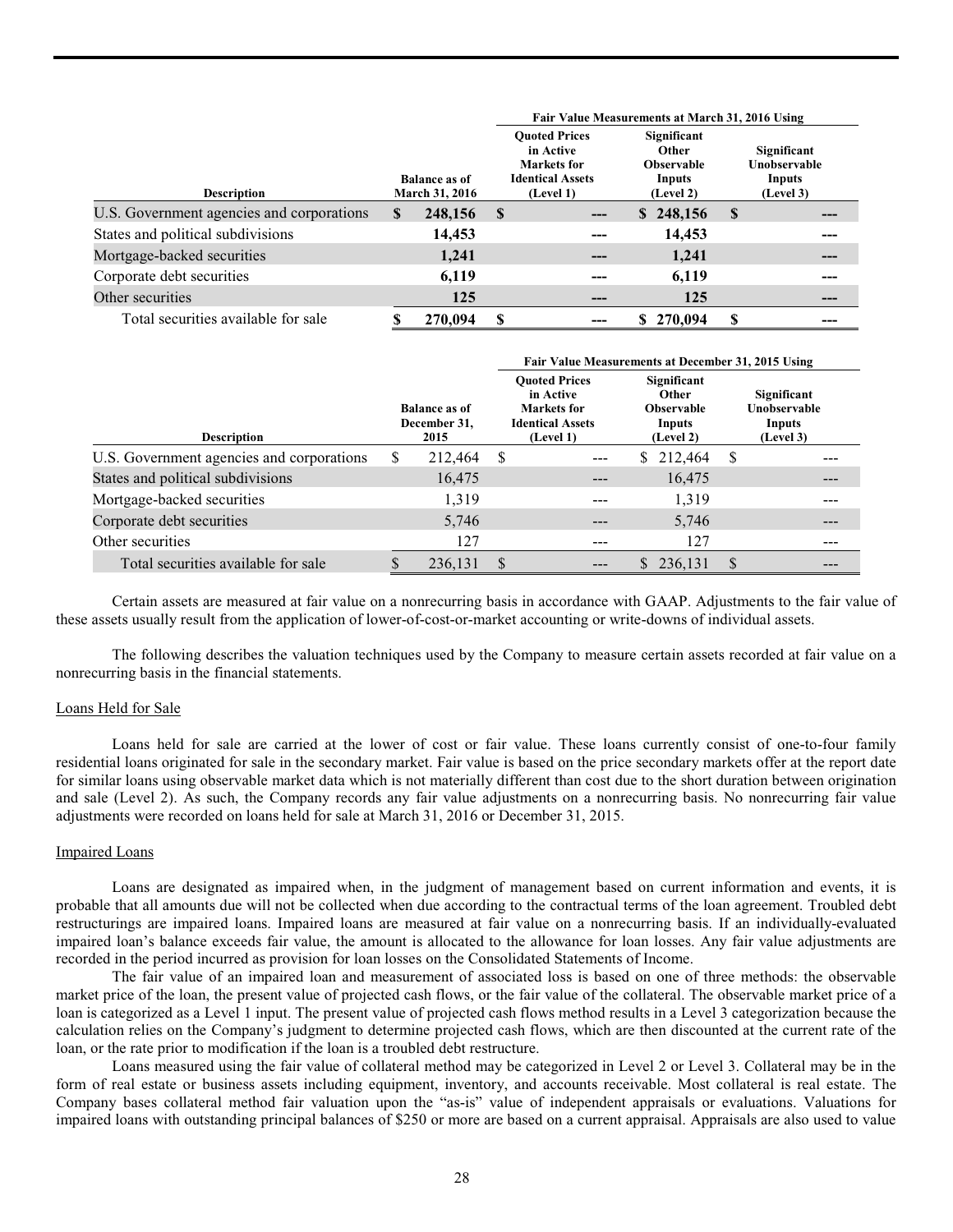impaired loans with principal balances of \$100 or greater and secured by one piece of collateral. Collateral-method impaired loans with principal balances below \$100, or if secured by multiple pieces of collateral, below \$250, are valued using an internal evaluation.

The value of real estate collateral is determined by a current (less than 12 months of age) appraisal or internal evaluation utilizing an income or market valuation approach. Appraisals conducted by an independent, licensed appraiser outside of the Company using observable market data are categorized as Level 2. If a current appraisal cannot be obtained prior to a reporting date and an existing appraisal is discounted to obtain an estimated value, or if declines in value are identified after the date of the appraisal, or if an appraisal is discounted for estimated selling costs, the valuation of real estate collateral is categorized as Level 3. Valuations derived from internal evaluations are categorized as Level 3. The value of business equipment is based upon an outside appraisal (Level 2) if deemed significant, or the net book value on the applicable business' financial statements (Level 3) if not considered significant. Likewise, values for inventory and accounts receivables collateral are based on financial statement balances or aging reports (Level 3).

Impaired loans are measured quarterly for impairment. The Company employs the most applicable valuation method for each loan based on current information at the time of valuation. Valuations of loans using the collateral method may include a discount for selling costs if collection of the loan is expected to come from sale of the collateral. Fair value measurement using the collateral method for a loan that is dependent on the operation, but not the sale, of collateral for collection is not discounted for selling costs.

The following table summarizes the Company's impaired loans that were measured at fair value on a nonrecurring basis at March 31, 2016 and at December 31, 2015.

|                   |                                              |                |       |                                                                                                 | <b>Carrying Value</b>                                                   |    |                                                    |  |  |
|-------------------|----------------------------------------------|----------------|-------|-------------------------------------------------------------------------------------------------|-------------------------------------------------------------------------|----|----------------------------------------------------|--|--|
| Date              | <b>Description</b>                           | <b>Balance</b> |       | <b>Ouoted Prices</b><br>in Active<br><b>Markets</b> for<br><b>Identical Assets</b><br>(Level 1) | Significant<br><b>Other</b><br><b>Observable</b><br>Inputs<br>(Level 2) |    | Significant<br>Unobservable<br>Inputs<br>(Level 3) |  |  |
|                   | Assets:                                      |                |       |                                                                                                 |                                                                         |    |                                                    |  |  |
| March 31, 2016    | Impaired loans net of<br>valuation allowance | J.             | 1,738 | <b>S</b>                                                                                        | <sup>\$</sup>                                                           | \$ | 1,738                                              |  |  |
| December 31, 2015 | Impaired loans net of<br>valuation allowance |                | 2,328 | ---                                                                                             | $- - -$                                                                 |    | 2,328                                              |  |  |

The following tables present information about Level 3 Fair Value Measurements for March 31, 2016 and December 31, 2015.

|                       |                             |                                          | Range                       |
|-----------------------|-----------------------------|------------------------------------------|-----------------------------|
| <b>March 31, 2016</b> | <b>Valuation Technique</b>  | Unobservable Input                       | (Weighted Average)          |
| <b>Impaired</b> loans | Present value of cash flows | Market rate for borrower (discount rate) | $5.50\% - 8.00\% (6.46\%)$  |
|                       |                             |                                          |                             |
|                       |                             |                                          | Range                       |
| December 31, 2015     | <b>Valuation Technique</b>  | Unobservable Input                       | (Weighted Average)          |
| <b>Impaired</b> loans | Present value of cash flows | Discount rate                            | $6.00\%$ - 7.38% $(6.56\%)$ |

#### Other Real Estate Owned

Other real estate owned are real estate assets acquired in full or partial satisfaction of a loan. At acquisition, other real estate owned assets are measured at fair value. If the assets are marketed for sale by an outside party, the acquisition-date fair value is discounted by selling costs; if the assets are marketed for sale by the Company, no reduction to fair value for selling costs is made. Subsequent to acquisition, the assets are measured at the lower of initial measurement or current fair value, discounted for selling costs as appropriate.

The fair value of an other real estate owned asset is determined by an income or market valuation approach based on an appraisal conducted by an independent, licensed appraiser outside of the Company using observable market data (Level 2). If the appraisal is discounted either for age or because management considers the real estate market to be experiencing volatility, then the fair value is considered Level 3. Discounts for selling costs also result in measurement based on Level 3 inputs. Fair value adjustments are measured on a nonrecurring basis and are recorded in the period incurred as valuation allowances to other real estate owned, and expensed through noninterest expense.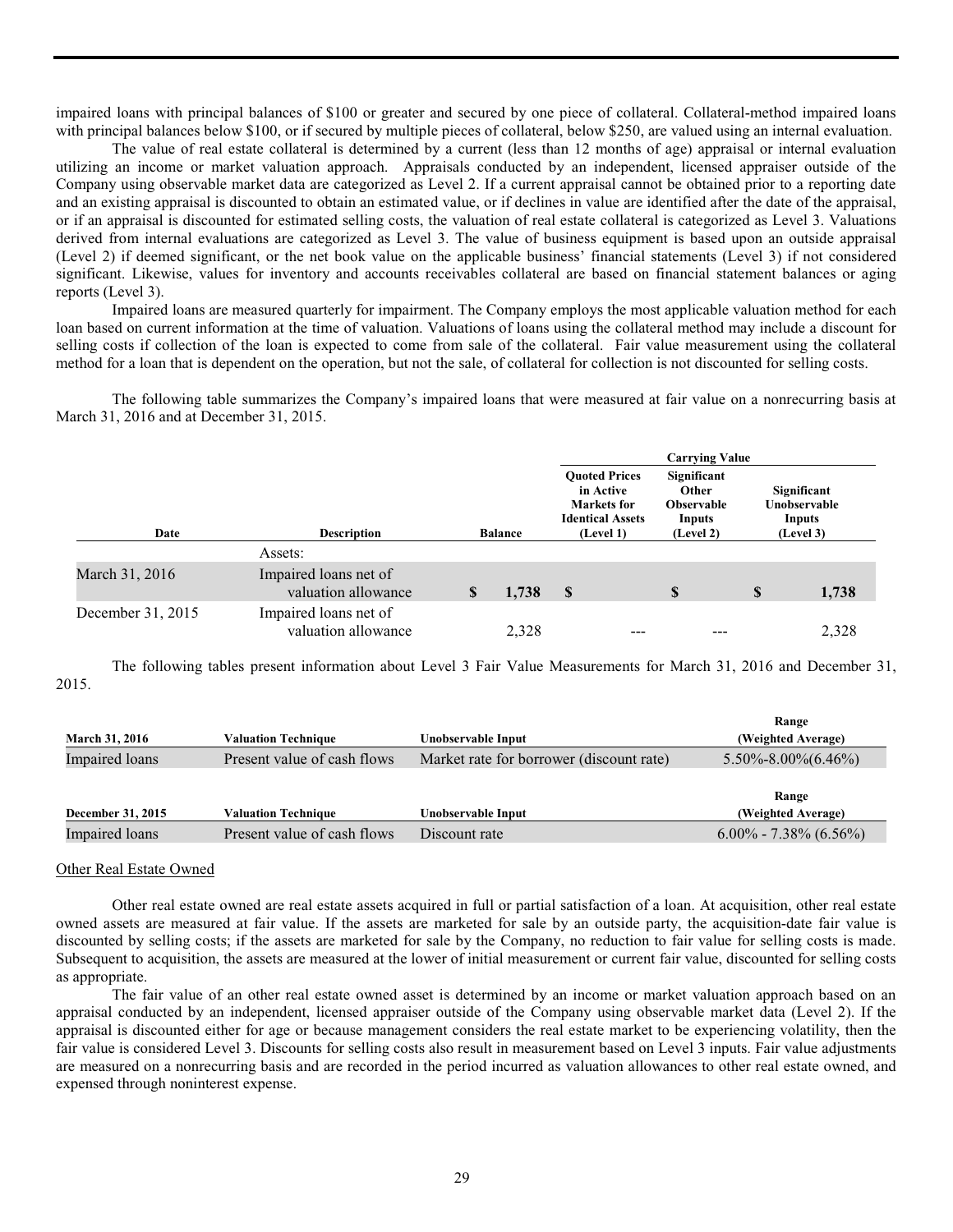The following table summarizes the Company's other real estate owned that was measured at fair value on a nonrecurring basis.

|                   |                                                       |                |       |                                                                                          | <b>Carrying Value</b>                                                   |                                                    |
|-------------------|-------------------------------------------------------|----------------|-------|------------------------------------------------------------------------------------------|-------------------------------------------------------------------------|----------------------------------------------------|
| Date              | <b>Description</b>                                    | <b>Balance</b> |       | <b>Ouoted Prices</b><br>in Active<br>Markets for<br><b>Identical Assets</b><br>(Level 1) | Significant<br><b>Other</b><br><b>Observable</b><br>Inputs<br>(Level 2) | Significant<br>Unobservable<br>Inputs<br>(Level 3) |
|                   | Assets:                                               |                |       |                                                                                          |                                                                         |                                                    |
| March 31, 2016    | Other real estate owned net<br>of valuation allowance | S              | 3,612 | -S                                                                                       | S                                                                       | \$<br>3,612                                        |
| December 31, 2015 | Other real estate owned net<br>of valuation allowance |                | 4.165 | ---                                                                                      |                                                                         | 4.165                                              |

The following tables present information about Level 3 Fair Value Measurements for March 31, 2016 and December 31, 2015.

|                         |                            |                                                            | Range                            |
|-------------------------|----------------------------|------------------------------------------------------------|----------------------------------|
| <b>March 31, 2016</b>   | <b>Valuation Technique</b> | Unobservable Input                                         | (Weighted Average)               |
|                         |                            |                                                            |                                  |
| Other real estate owned | Discounted appraised value | Selling cost                                               | $0.00\%^{(1)} - 10.00\%$ (5.94%) |
| Other real estate owned | Discounted appraised value | Discount for lack of marketability<br>and age of appraisal | $0.00\%$ - 53.46% (10.29%)       |
| December 31, 2015       | <b>Valuation Technique</b> | Unobservable Input                                         | Range<br>(Weighted Average)      |
|                         |                            |                                                            |                                  |
| Other real estate owned | Discounted appraised value | Selling cost                                               | $0\%^{(1)} - 10.00\%$ (5.89%)    |
| Other real estate owned | Discounted appraised value | Discount for lack of marketability<br>and age of appraisal | $0\% - 50.01\%$ (10.16%)         |

<sup>(1)</sup> The Company markets other real estate owned both independently and with local realtors. Properties marketed by realtors are discounted by selling costs. Properties that the Company markets independently are not discounted by selling costs.

The following methods and assumptions were used by the Company in estimating fair value disclosures for financial instruments.

## Cash and Due from Banks and Interest-Bearing Deposits

The carrying amounts approximate fair value.

## **Securities**

The fair value of securities, excluding restricted stock, is determined by quoted market prices or dealer quotes. The fair value of certain state and municipal securities is not readily available through market sources other than dealer quotations, so fair value estimates are based on quoted market prices of similar instruments adjusted for differences between the quoted instruments and the instruments being valued. The carrying value of restricted securities approximates fair value based upon the redemption provisions of the applicable entities.

## Loans Held for Sale

The fair value of loans held for sale is based on commitments on hand from investors or prevailing market prices.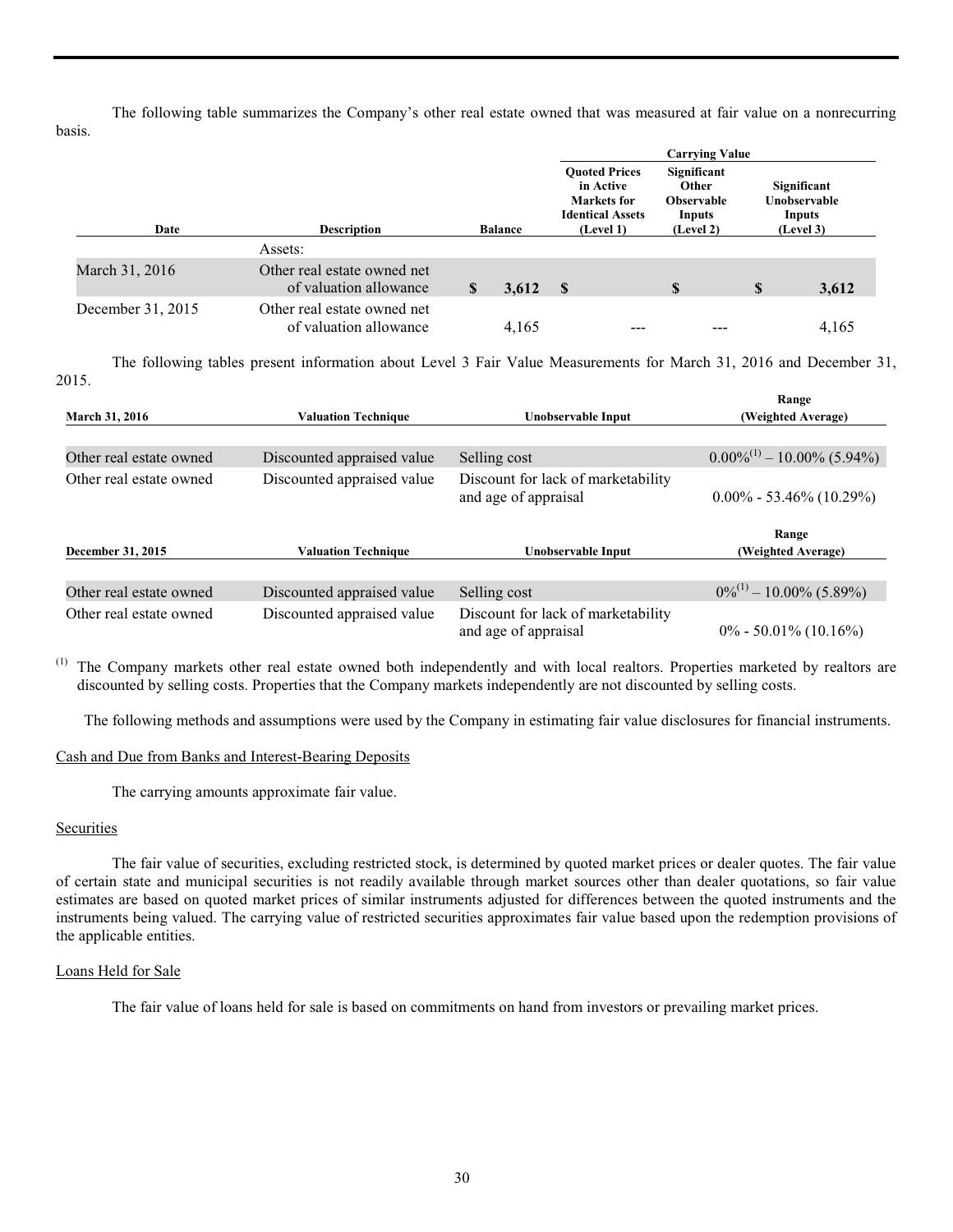#### Loans

Fair value for the loan portfolio is estimated on an account-level basis by discounting scheduled cash flows through the projected maturity for each loan. The calculation applies estimated market discount rates that reflect the credit and interest rate risk inherent in the loan. The estimate of maturity is based on the Company's historical experience with repayments for loan classification, modified by an estimate of the effect of economic conditions on lending.

Impaired loans are individually evaluated for fair value. Fair value for the Company's impaired loans is estimated by using either discounted cash flows or the appraised value of collateral. Any amount of principal balance that exceeds fair value is accrued in the allowance for loan losses. Assumptions regarding credit risk, cash flows and discount rates are determined within management's judgment, using available market information and specific borrower information. Discount rates for cash flow analysis are based on the loan's interest rate, and cash flows are estimated based upon the loan's historical payment performance and the borrower's current financial condition. Appraisals may be discounted for age, reasonableness, and selling costs.

#### **Deposits**

The fair value of demand and savings deposits is the amount payable on demand. The fair value of fixed maturity term deposits and certificates of deposit is estimated using the rates currently offered for deposits with similar remaining maturities.

## Accrued Interest

The carrying amounts of accrued interest approximate fair value.

# Bank-Owned Life Insurance

Bank owned life insurance represents insurance policies on officers of the Company and certain officers who are no longer employed by the Company. The cash values of the policies are estimates using information provided by insurance carriers. These policies are carried at their cash surrender value, which approximates the fair value.

#### Commitments to Extend Credit and Standby Letters of Credit

The only amounts recorded for commitments to extend credit, standby letters of credit and financial guarantees written are the deferred fees arising from these unrecognized financial instruments. These deferred fees are not deemed significant at March 31, 2016 and December 31, 2015, and, as such, the related fair values have not been estimated.

The estimated fair values and related carrying amounts of the Company's financial instruments follow.

|                               |                    |                                                                                            | March 31, 2016                                                  |               |                                                  |
|-------------------------------|--------------------|--------------------------------------------------------------------------------------------|-----------------------------------------------------------------|---------------|--------------------------------------------------|
|                               | Carrying<br>Amount | <b>Ouoted Prices in</b><br><b>Active Markets for</b><br><b>Identical Assets</b><br>Level 1 | <b>Significant Other</b><br><b>Observable Inputs</b><br>Level 2 |               | Significant<br>Unobservable<br>Inputs<br>Level 3 |
| <b>Financial Assets:</b>      |                    |                                                                                            |                                                                 |               |                                                  |
| Cash and due from banks       | \$<br>9,913 \$     | $9,913$ \$                                                                                 | ---                                                             | S             | ---                                              |
| Interest-bearing deposits     | 129,363            | 129,363                                                                                    |                                                                 |               |                                                  |
| Securities                    | 414,758            |                                                                                            | 421,347                                                         |               |                                                  |
| Restricted securities         | 1,170              | ---                                                                                        | 1,170                                                           |               | ---                                              |
| Loans held for sale           | 63                 |                                                                                            | 63                                                              |               |                                                  |
| Loans, net                    | 599,536            | ---                                                                                        |                                                                 |               | 617,299                                          |
| Accrued interest receivable   | 5,587              | ---                                                                                        | 5,587                                                           |               | ---                                              |
| Bank-owned life insurance     | 22,548             |                                                                                            | 22,548                                                          |               | ---                                              |
| <b>Financial Liabilities:</b> |                    |                                                                                            |                                                                 |               |                                                  |
| Deposits                      | \$<br>1,018,512 \$ | ---                                                                                        | 833,216<br>- \$                                                 | <sup>\$</sup> | 184,002                                          |
| Accrued interest payable      | 62                 |                                                                                            | 62                                                              |               |                                                  |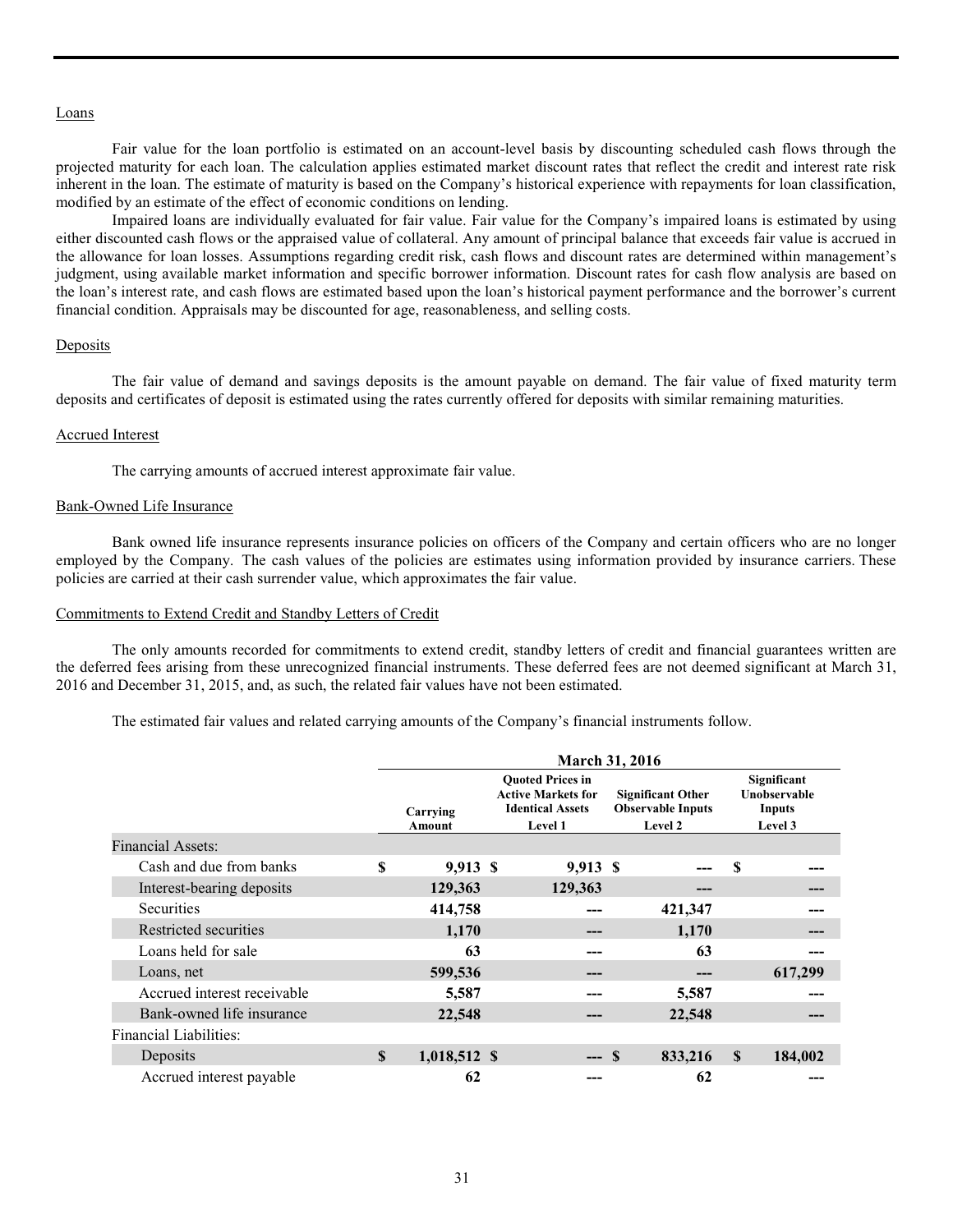|                               | December 31, 2015 |                    |                                                                                            |                                                                 |              |                                                  |  |  |  |
|-------------------------------|-------------------|--------------------|--------------------------------------------------------------------------------------------|-----------------------------------------------------------------|--------------|--------------------------------------------------|--|--|--|
|                               |                   | Carrying<br>Amount | <b>Ouoted Prices in</b><br><b>Active Markets for</b><br><b>Identical Assets</b><br>Level 1 | <b>Significant Other</b><br><b>Observable Inputs</b><br>Level 2 |              | Significant<br>Unobservable<br>Inputs<br>Level 3 |  |  |  |
| <b>Financial Assets:</b>      |                   |                    |                                                                                            |                                                                 |              |                                                  |  |  |  |
| Cash and due from banks       | \$                | 12,152 \$          | 12,152 \$                                                                                  |                                                                 | \$           |                                                  |  |  |  |
| Interest-bearing deposits     |                   | 130,811            | 130,811                                                                                    | ---                                                             |              |                                                  |  |  |  |
| Securities                    |                   | 388,159            |                                                                                            | 394,163                                                         |              |                                                  |  |  |  |
| Restricted securities         |                   | 1,129              | ---                                                                                        | 1,129                                                           |              |                                                  |  |  |  |
| Mortgage loans held for sale  |                   | 634                |                                                                                            | 634                                                             |              |                                                  |  |  |  |
| Loans, net                    |                   | 610,711            | ---                                                                                        |                                                                 |              | 621,590                                          |  |  |  |
| Accrued interest receivable   |                   | 5,769              |                                                                                            | 5,769                                                           |              |                                                  |  |  |  |
| Bank-owned life insurance     |                   | 22,401             |                                                                                            | 22,401                                                          |              |                                                  |  |  |  |
| <b>Financial Liabilities:</b> |                   |                    |                                                                                            |                                                                 |              |                                                  |  |  |  |
| Deposits                      | $\mathbb{S}$      | 1,018,859 \$       | $--$ S                                                                                     | 826,476                                                         | $\mathbb{S}$ | 193,912                                          |  |  |  |
| Accrued interest payable      |                   | 56                 |                                                                                            | 56                                                              |              |                                                  |  |  |  |

# **Note 9: Components of Accumulated Other Comprehensive Loss**

|                                                                                     | <b>Net Unrealized</b><br>Gain (Loss) on<br><b>Securities</b> |         |    | <b>Adjustments Related</b><br>to Pension Benefits | <b>Accumulated Other</b><br>Comprehensive<br>Loss |         |  |
|-------------------------------------------------------------------------------------|--------------------------------------------------------------|---------|----|---------------------------------------------------|---------------------------------------------------|---------|--|
| <b>Balance at December 31, 2014</b>                                                 | S                                                            | (1,582) | S  | (4,090)                                           | \$                                                | (5,672) |  |
| Unrealized holding gains on available for sale<br>securities, net of tax of \$1,320 |                                                              | 2,452   |    |                                                   |                                                   | 2,452   |  |
| Reclassification adjustment, net of tax of \$1                                      |                                                              |         |    |                                                   |                                                   |         |  |
| <b>Balance at March 31, 2015</b>                                                    |                                                              | 871     | \$ | (4.090)                                           | \$                                                | (3,219) |  |
|                                                                                     |                                                              |         |    |                                                   |                                                   |         |  |
| <b>Balance at December 31, 2015</b>                                                 | \$                                                           | (2,666) | S  | (5,270)                                           | \$                                                | (7,936) |  |
| Unrealized holding gains on available for sale<br>securities net of tax of \$1,809  |                                                              | 3,359   |    |                                                   |                                                   | 3,359   |  |
| Reclassification adjustment, net of tax of (\$8)                                    |                                                              | (16)    |    |                                                   |                                                   | (16)    |  |
| <b>Balance at March 31, 2016</b>                                                    |                                                              | 677     |    | (5,270)                                           | S                                                 | (4,593) |  |

The following provides information regarding reclassifications out of accumulated comprehensive loss for the three month periods ended March 31, 2016 and March 31, 2015.

|                                                                                                                                     | <b>Three Months Ended</b> |                       |  |                       |  |
|-------------------------------------------------------------------------------------------------------------------------------------|---------------------------|-----------------------|--|-----------------------|--|
|                                                                                                                                     |                           | <b>March 31, 2016</b> |  | <b>March 31, 2015</b> |  |
| Reclassification out of unrealized gains and losses on available-for-sale<br>securities:                                            |                           |                       |  |                       |  |
| Realized securities (gains) losses, net                                                                                             |                           | (24)                  |  |                       |  |
| Income tax expense (benefit)                                                                                                        |                           | 8                     |  |                       |  |
| Realized (gains) losses on available-for-sale securities, net of tax, reclassified out<br>of accumulated other comprehensive income |                           | (16)                  |  |                       |  |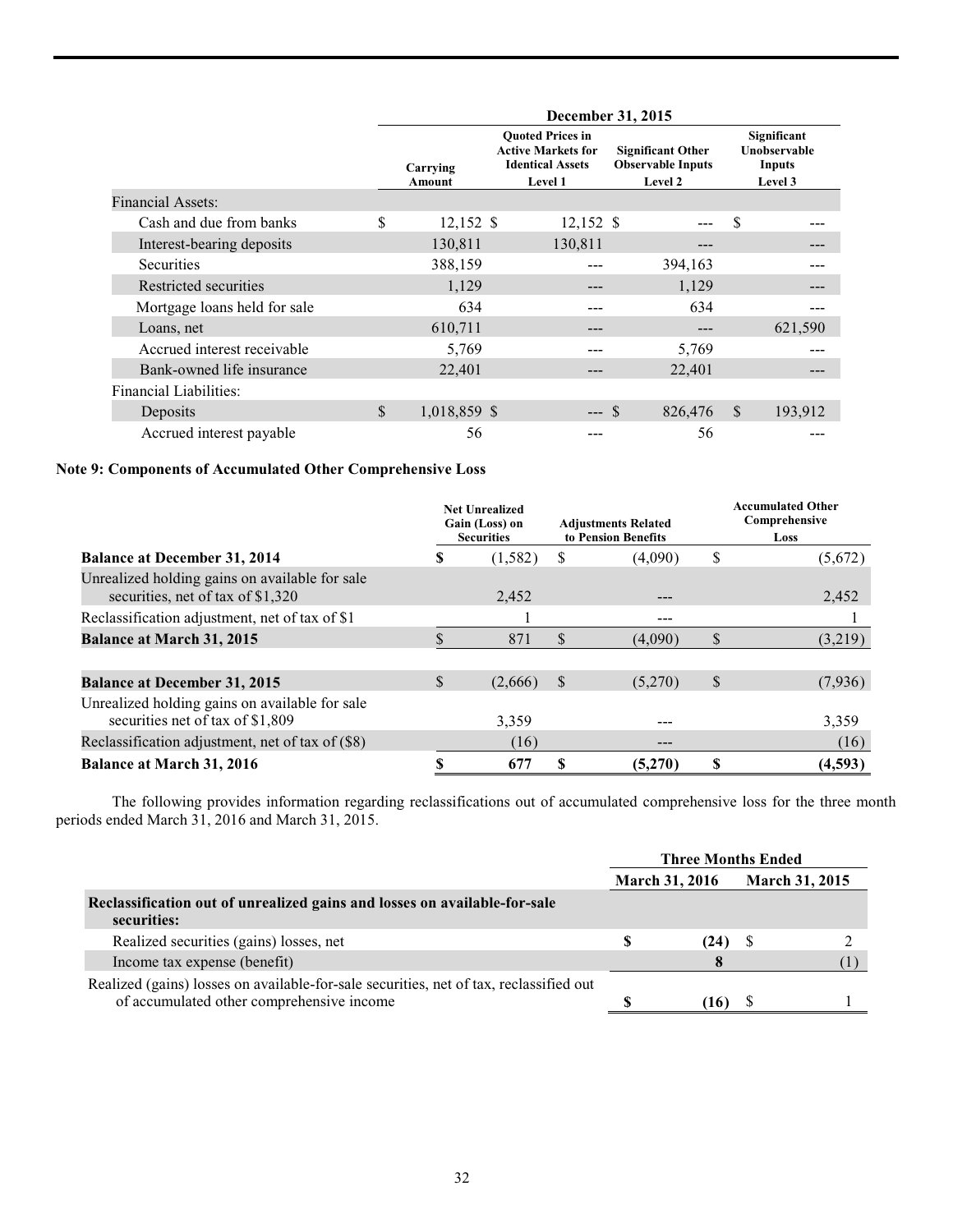# <span id="page-32-0"></span>**Item 2. Management's Discussion and Analysis of Financial Condition and Results of Operations**

\$ in thousands, except per share data

The purpose of this discussion and analysis is to provide information about the financial condition and results of operations of National Bankshares, Inc. and its wholly-owned subsidiaries (the "Company"), which are not otherwise apparent from the consolidated financial statements and other information included in this report. Please refer to the financial statements and other information included in this report as well as the 2015 Annual Report on Form 10-K for an understanding of the following discussion and analysis.

# **Cautionary Statement Regarding Forward-Looking Statements**

We make forward-looking statements in this Form 10-K that are subject to significant risks and uncertainties. These forward-looking statements include statements regarding our profitability, liquidity, allowance for loan losses, interest rate sensitivity, market risk, growth strategy, and financial and other goals, and are based upon our management's views and assumptions as of the date of this report. The words "believes," "expects," "may," "will," "should," "projects," "contemplates," "anticipates," "forecasts," "intends," or other similar words or terms are intended to identify forward-looking statements.

These forward-looking statements are based upon or are affected by factors that could cause our actual results to differ materially from historical results or from any results expressed or implied by such forward-looking statements. These factors include, but are not limited to, changes in:

- interest rates,
- general economic conditions,
- the legislative/regulatory climate,
- monetary and fiscal policies of the U.S. Government, including policies of the U.S. Treasury, the Office of the Comptroller of the Currency, the Federal Reserve Board and the Federal Deposit Insurance Corporation, and the impact of any policies or programs implemented pursuant to the Emergency Economic Stabilization Act of 2008 ("EESA") the Dodd-Frank Wall Street Reform and Consumer Protection Act of 2010 (the "Dodd-Frank Act") and other financial reform legislation,
- unanticipated increases in the level of unemployment in the Company's trade area,
- the quality or composition of the loan and/or investment portfolios,
- demand for loan products,
- deposit flows,
- competition,
- demand for financial services in the Company's trade area,
- the real estate market in the Company's trade area,
- the Company's technology initiatives, and
- applicable accounting principles, policies and guidelines.

These risks and uncertainties should be considered in evaluating the forward-looking statements contained in this report. We caution readers not to place undue reliance on those statements, which speak only as of the date of this report. This discussion and analysis should be read in conjunction with the description of our "Risk Factors" in Item 1A. of this Form 10-K.

The national economy and the Company's market area have experienced a slow recovery since the economic recession of 2008 and 2009. Unemployment rates have slowly improved since the peak of the recession. If the economic recovery wavers or reverses, it is likely that unemployment will rise and that other economic indicators will negatively impact the Company's trade area. Because of the importance to the Company's markets of state-funded universities, cutbacks in the funding provided by the State as a result of the recession could also negatively impact employment. This could lead to a higher rate of delinquent loans and a greater number of real estate foreclosures. Higher unemployment and the fear of layoffs causes reduced consumer demand for goods and services, which negatively impacts the Company's business and professional customers. A reversal in the economic recovery could have an adverse effect on all financial institutions, including the Company.

#### **Critical Accounting Policies**

#### **General**

The Company's financial statements are prepared in accordance with accounting principles generally accepted in the United States (GAAP). The financial information contained within our statements is, to a significant extent, financial information that is based on measures of the financial effects of transactions and events that have already occurred. A variety of factors could affect the ultimate value that is obtained when earning income, recognizing an expense, recovering an asset or relieving a liability. The Company uses historical loss rates as one factor in determining the inherent loss that may be present in the loan portfolio. Actual losses could differ significantly from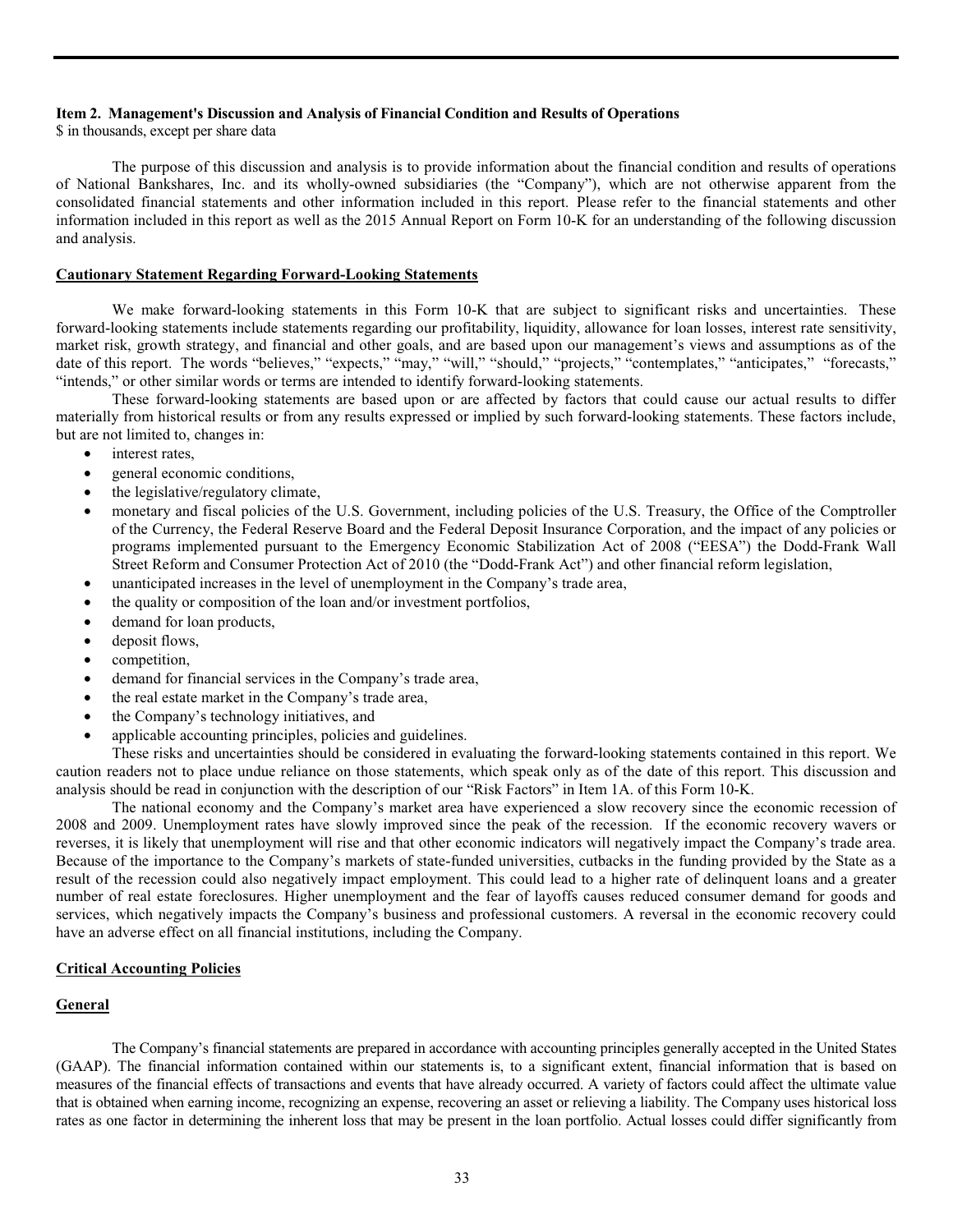one previously acceptable method to another method. Although the economics of the Company's transactions would be the same, the timing of events that would impact the transactions could change.

## **Allowance for Loan Losses**

The allowance for loan losses is an estimate of probable losses inherent in our loan portfolio. The allowance is funded by the provision for loan losses, reduced by charge-offs of loans and increased by recoveries of previously charged-off loans. The determination of the allowance is based on two accounting principles, Accounting Standards Codification ("ASC") Topic 450-20 (Contingencies) which requires that losses be accrued when occurrence is probable and the amount of the loss is reasonably estimable, and ASC Topic 310-10 (Receivables) which requires accrual of losses on impaired loans if the recorded investment exceeds fair value.

Probable losses are accrued through two calculations, individual evaluation of impaired loans and collective evaluation of the remainder of the portfolio. Impaired loans are larger non-homogeneous loans for which there is a probability that collection will not occur according to the loan terms, as well as loans whose terms have been modified in a troubled debt restructuring. Impaired loans that are not TDR's with an estimated impairment loss are placed on nonaccrual status. TDR's with an impairment loss may accrue interest if they have demonstrated six months of timely payment performance.

#### *Impaired loans*

Impaired loans are identified through the Company's credit risk rating process. Estimated loss for an impaired loan is the amount of recorded investment that exceeds the loan's fair value. Fair value of an impaired loan is measured by one of three methods: the fair value of collateral ("collateral method"), the present value of future cash flows ("cash flow method"), or observable market price. The Company applies the collateral method to collateral-dependent loans, loans for which foreclosure is eminent and to loans for which the fair value of collateral is a more reliable estimate of fair value. The cash flow method is applied to loans that are not collateral dependent and for which cash flows may be estimated.

The Company bases collateral method fair valuation upon the "as-is" value of independent appraisals or evaluations. Valuations for impaired loans with outstanding principal balances of \$250 or more are based on a current appraisal. Appraisals are also used to value impaired loans with principal balances of \$100 or greater and secured by one piece of collateral. Collateral-method impaired loans with principal balances below \$100, or if secured by multiple pieces of collateral, below \$250, are valued using an internal evaluation.

Appraisals and internal valuations provide an estimate of market value. Appraisals must conform to the Uniform Standards of Professional Appraisal Practice ("USPAP") and are prepared by an independent third-party appraiser who is certified and licensed and who is approved by the Company. Appraisals incorporate market analysis, comparable sales analysis, cash flow analysis and market data pertinent to the property to determine market value. Internal evaluations are prepared and reviewed by employees of the Company who are independent of the loan origination, operation, management and collection functions. Evaluations provide a property's market value based on the property's current physical condition and characteristics and the economic market conditions that affect the collateral's market value. Evaluations incorporate multiple sources of data to arrive at a property's market value, including physical inspection, tax values, independent third-party automated tools, comparable sales analysis and local market information.

Updated appraisals or evaluations are ordered when the loan becomes impaired if the appraisal or evaluation on file is more than twelve months old. Appraisals and evaluations are reviewed for propriety and reasonableness and may be discounted if the Company determines that the value exceeds reasonable levels. If an updated appraisal or evaluation has been ordered but has not been received by a reporting date, the fair value may be based on the most recent available appraisal or evaluation, discounted for age.

The appraisal or evaluation value for a collateral-dependent loan for which recovery is expected solely from the sale of collateral is reduced by estimated selling costs. Estimated losses on collateral-dependent loans, as well as any other impairment loss considered uncollectible, are charged against the allowance for loan losses. For loans that are not collateral dependent, the impairment loss is accrued in the allowance. Impaired loans with partial charge-offs are maintained as impaired until the remaining balance is satisfied. Smaller homogeneous impaired loans that are not troubled debt restructurings or part of a larger impaired relationship are collectively evaluated.

Troubled debt restructurings are impaired loans and are measured for impairment under the same valuation methods as other impaired loans. Troubled debt restructurings are maintained in nonaccrual status until the loan has demonstrated reasonable assurance of repayment with at least six months of consecutive timely payment performance.

#### *Collectively-evaluated loans*

Non-impaired loans and smaller homogeneous impaired loans that are not troubled debt restructurings and not part of a larger impaired relationship are grouped by portfolio segments that are made up of smaller loan classes. Loans within a segment or class have similar risk characteristics.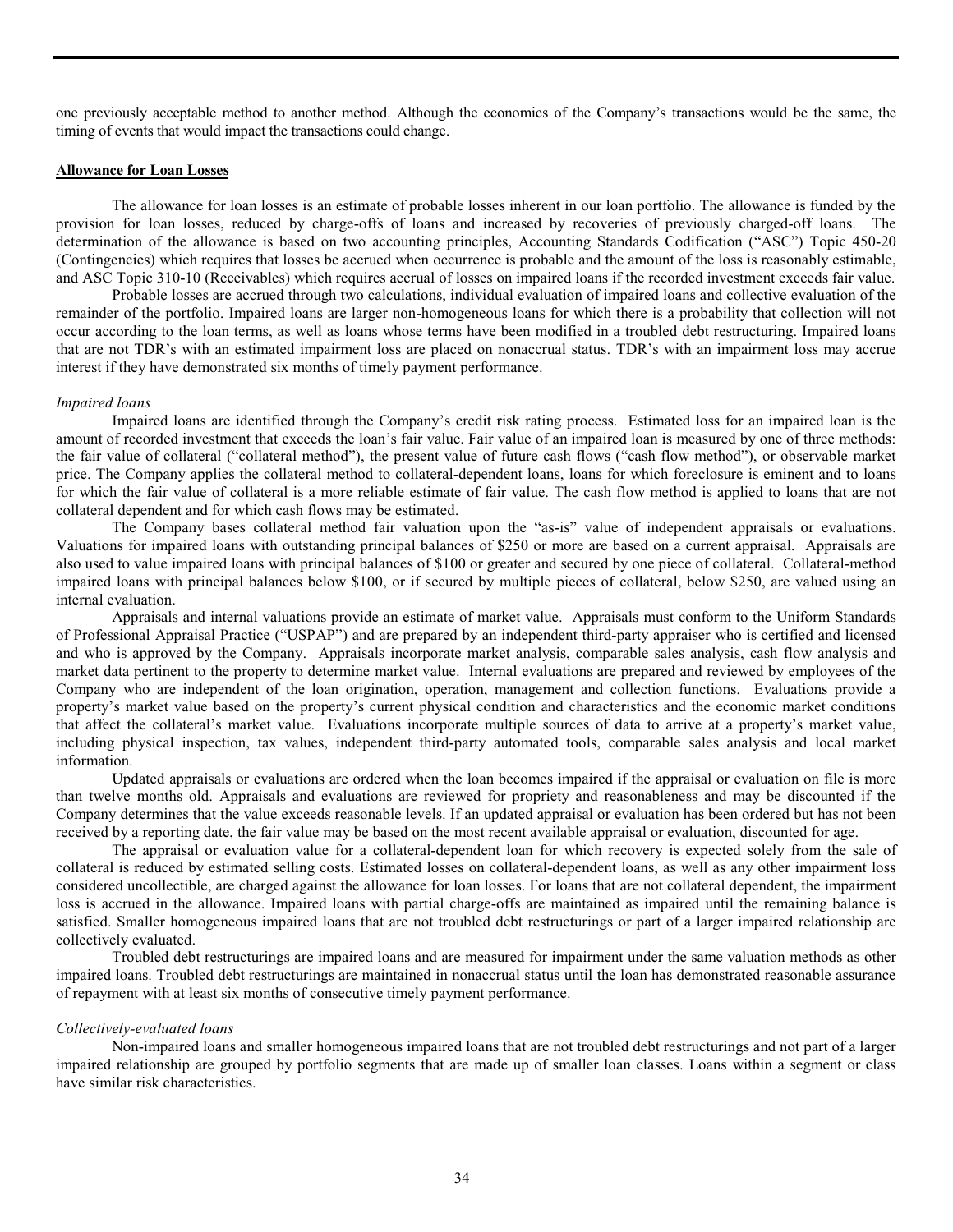Probable loss is determined by applying historical net charge-off rates as well as additional percentages for trends and current levels of quantitative and qualitative factors. Loss rates are calculated for and applied to individual classes by averaging loss rates over the most recent 8 quarters. The look-back period of 8 quarters is applied consistently among all classes.

Two loss rates for each class are calculated: total net charge-offs for the class as a percentage of average class loan balance ("class loss rate"), and total net charge-offs for the class as a percentage of average classified loans in the class ("classified loss rate"). Classified loans are those with risk ratings of "substandard" or higher. Net charge-offs in both calculations include charge-offs and recoveries of classified and non-classified loans as well as those associated with impaired loans. Class historical loss rates are applied to non-classified loan balances at the reporting date, and classified historical loss rates are applied to classified loan balances and not individually evaluated at the reporting date.

Qualitative factors are evaluated and allocations are applied to each class. Qualitative factors include delinquency rates, loan quality and concentrations, loan officers' experience, changes in lending policies and changes in the loan review process. Economic factors such as unemployment rates, bankruptcy rates and others are also evaluated, with standard allocations applied consistently to relevant classes.

The Company accrues additional estimated loss for criticized loans within each class and for loans designated high risk. High risk loans are defined as junior lien mortgages, loans with high loan-to-value ratios and loans with terms that require interest only payments. Both criticized loans and high risk loans are included in the base risk analysis for each class and are allocated additional reserves.

#### *Estimation of the allowance for loan losses*

The estimation of the allowance involves analysis of internal and external variables, methodologies, assumptions and our judgment and experience. Key judgments used in determining the allowance for loan losses include internal risk rating determinations, market and collateral values, discount rates, loss rates, and our view of current economic conditions. These judgments are inherently subjective and our actual losses could be greater or less than the estimate. Future estimates of the allowance could increase or decrease based on changes in the financial condition of individual borrowers, concentrations of various types of loans, economic conditions or the markets in which collateral may be sold. The estimate of the allowance accrual determines the amount of provision expense and directly affects our financial results.

The estimate of the allowance for March 31, 2016 considered market and portfolio conditions during the first three months of 2016 as well as the levels of delinquencies and net charge-offs in the eight quarters prior to the quarter ended March 31, 2016. Given the continued economic difficulties, the ultimate amount of loss could vary from that estimate. For additional discussion of the allowance, see Note 4 to the consolidated financial statements and "Asset Quality," and "Provision and Allowance for Loan Losses."

#### **Goodwill and Core Deposit Intangibles**

Goodwill is subject to at least an annual assessment for impairment by applying a fair value based test. The Company performs impairment testing in the fourth quarter of each year. The Company's most recent impairment test was performed in the fourth quarter of 2015. Accounting guidance provides the option of performing preliminary assessment of qualitative factors before performing more substantial testing for impairment. The Company opted not to perform the preliminary assessment. The Company's goodwill impairment analysis considered three valuation techniques appropriate to the measurement. The first technique uses the Company's market capitalization as an estimate of fair value; the second technique estimates fair value using current market pricing multiples for companies comparable to the Company; while the third technique uses current market pricing multiples for change-ofcontrol transactions involving companies comparable to the Company. Each measure indicated that the Company's fair value exceeded its book value, validating that goodwill is not impaired.

Certain key judgments were used in the valuation measurement. Goodwill is held by the Company's bank subsidiary. The bank subsidiary is 100% owned by the Company, and no market capitalization is available. Because most of the Company's assets are comprised of the subsidiary bank's equity, the Company's market capitalization was used to estimate the Bank's market capitalization. Other judgments include the assumption that the companies and transactions used as comparables for the second and third technique were appropriate to the estimate of the Company's fair value, and that the comparable multiples are appropriate indicators of fair value, and compliant with accounting guidance.

Acquired intangible assets (such as core deposit intangibles) are recognized separately from goodwill if the benefit of the asset can be sold, transferred, licensed, rented, or exchanged, and amortized over its useful life. The Company amortizes intangible assets arising from branch transactions over their useful life. Core deposit intangibles are subject to a recoverability test based on undiscounted cash flows, and to the impairment recognition and measurement provisions required for other long-lived assets held and used. The impairment testing showed that the expected cash flows of the intangible assets exceeded the carrying value.

#### **Overview**

National Bankshares, Inc. ("NBI") is a financial holding company incorporated under the laws of Virginia. Located in southwest Virginia, NBI has two wholly-owned subsidiaries, the National Bank of Blacksburg ("NBB" or "the Bank") and National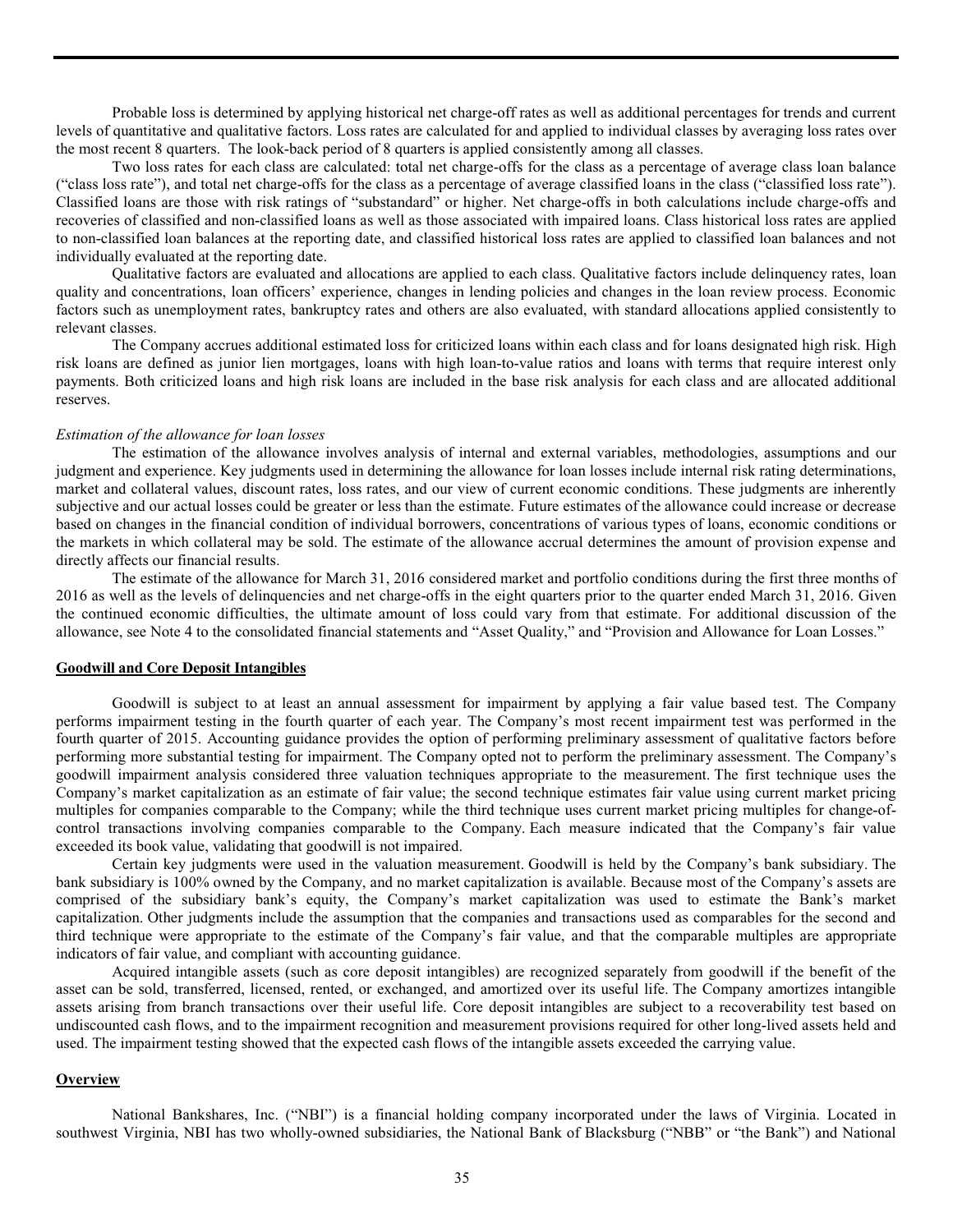Bankshares Financial Services, Inc. ("NBFS"). NBB, which does business as National Bank from twenty-six full-service locations and one loan production office, is a community bank. NBB is the source of nearly all of the Company's revenue. NBFS does business as National Bankshares Investment Services and National Bankshares Insurance Services. Income from NBFS is not significant at this time, nor is it expected to be so in the near future.

NBI common stock is listed on the NASDAQ Capital Market and is traded under the symbol "NKSH." National Bankshares, Inc. has been included in the Russell Investments Russell 3000 and Russell 2000 Indexes since June 29, 2009.

# **Lending**

NBB is community-oriented and offers a full range of retail and commercial banking services to individuals, small and midsized businesses, non-profits and local governments. Loan types include commercial and agricultural, commercial real estate, construction for commercial and residential properties, residential real estate, home equity and various consumer loan products. Of primary consideration in the Bank's decision to extend credit is the repayment ability of the borrowers and (if secured) the collateral value in relation to the principal balance. Collateral value lowers risk and may be used as a secondary source of repayment. The credit decision is supported by documentation appropriate to the type of loan, including current financial information, income verification or cash flow analysis, tax returns, credit reports, collateral information, guarantor verification, title reports, appraisals (where appropriate), and other documents. A discussion of underwriting policies and procedures specific to the major loan products follows.

Commercial and agricultural loans primarily finance equipment acquisition, expansion, working capital, and other general business purposes. Because these loans have a higher degree of risk, the Bank generally obtains collateral such as inventories, accounts receivable or equipment, and personal guarantees from the borrowing entity's principal owners. The Bank's policy limits lending to 60% of the appraised value for inventory and equipment and up to 70% for accounts receivables less than 90 days old. Credit decisions are based upon an assessment of the financial capacity of the applicant, including the primary borrower's ability to repay within proposed terms, a risk assessment, financial strength of guarantors and adequacy of collateral. Credit agency reports of individual owners' credit history supplement the analysis.

Commercial mortgages and construction loans are offered to investors, developers and builders, primarily within the Bank's market area in southwest Virginia. These loans are secured by first mortgages on real estate. The loan amount is generally limited to 80% of the collateral value, and is individually determined based on the property type, quality, location and sponsorship. Commercial properties include retail centers, apartments, and industrial properties.

Underwriting decisions are based upon an analysis of the economic viability of the collateral and creditworthiness of the borrower. The Bank obtains appraisals from qualified certified independent appraisers to establish the value of collateral properties. The property's projected net cash flows compared to the debt service requirement (the "debt service coverage ratio" or "DSC" ratio) is required to be 110% or greater, and is computed after deduction for a vacancy factor and property expenses, as appropriate. Borrower cash flow may be supplemented by a personal guarantee from the principal(s) of the borrower, and guarantees from other parties. The Bank requires title insurance, fire, and extended coverage casualty insurance, and flood insurance, if appropriate, in order to protect the security interest in the underlying property. In addition, the Bank may employ stress testing techniques to determine repayment ability in a changing rate environment before granting loan approval.

Construction loans are underwritten against projected cash flows from rental income, business and/or personal income from an owner-occupant or the sale of the property to an end-user. Associated risks may be mitigated by requiring fixed-price construction contracts, performance and payment bonding, controlled disbursements, and pre-sale contracts or pre-lease agreements.

The Bank offers a variety of first mortgage and junior lien loans secured by 1-4 family residences to individuals within our markets. Credit decisions are primarily based on loan-to-value ("LTV") ratios, debt-to-income ("DTI") ratios, liquidity, and net worth. Income and financial information is obtained from personal tax returns, personal financial statements, credit reports and employment documentation. The Bank generally requires an LTV ratio of 80% or lower, although higher levels are permitted with mortgage insurance. The debt-to-income ratio is limited to 43% of gross income.

Consumer real estate mortgages may have fixed interest rates for the entire term of the loan or variable interest rates subject to change after the first, third, or fifth year. Variable rates are based on the weekly average yield of United States Treasury Securities and are underwritten at fully-indexed rates. We do not offer consumer real estate interest-only loans, sub-prime loans, or any variation on sub-prime lending including hybrid loans and payment option ARMs, or any product with negative amortization. Sub-prime loans involve extending credit to borrowers who exhibit characteristics indicating a significantly higher risk of default than traditional bank lending customers. Hybrid loans are loans that start out as a fixed rate mortgage but after a set number of years automatically adjust to an adjustable rate mortgage. Payment option ARMs usually have adjustable rates, for which borrowers choose their monthly payment of either a full payment, interest only, or a minimum payment which may be lower than the payment required to reduce the balance of the loan in accordance with the originally underwritten amortization.

Home equity loans are secured primarily by second mortgages on residential property. The underwriting policy for home equity loans generally permits aggregate (the total of all liens secured by the collateral property) borrowing availability up to 80% of the appraised value of the collateral. We offer both fixed rate and variable rate home equity loans, with variable rate loans underwritten at fully-indexed rates. Lending decisions are primarily based on LTV ratios, DTI ratios, liquidity and credit history. We do not offer home equity loan products with reduced documentation.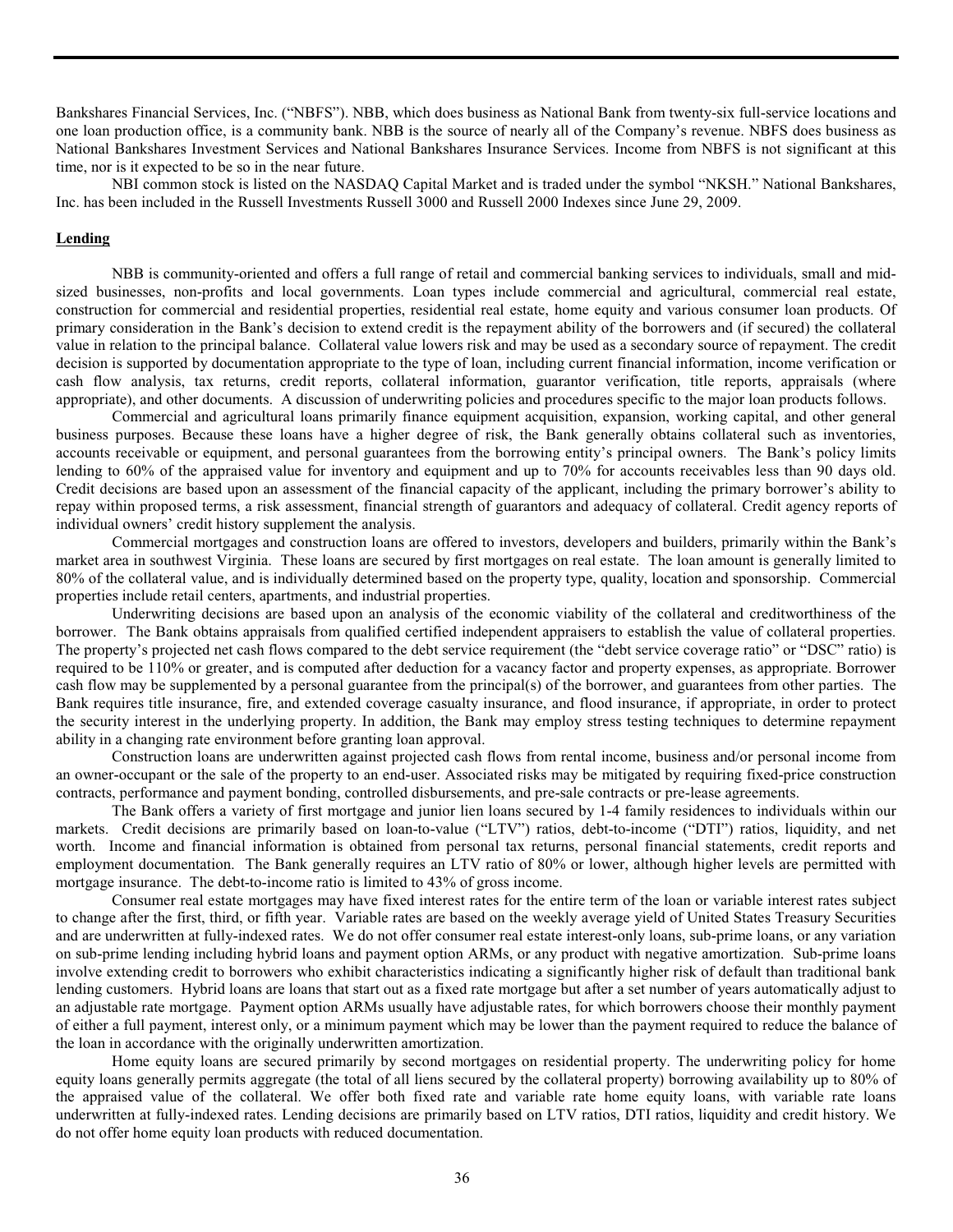Automobile loans include loans secured by new or used automobiles. Automobile loans are originated either on a direct basis or on an indirect basis through selected dealerships. We require borrowers to maintain collision insurance on automobiles securing consumer loans. Our procedures for underwriting automobile loans include an assessment of an applicant's overall financial capacity, including credit history and the ability to meet existing obligations and payments on the proposed loan. Although an applicant's creditworthiness is the primary consideration, the underwriting process also includes a comparison of the value of the collateral security to the proposed loan amount.

#### **Performance Summary**

The following table presents the Company's key performance ratios for the three months ended March 31, 2016 and March 31, 2015 and the year ended December 31, 2015. The measures for March 31, 2016 and March 31, 2015 are annualized, except for basic earnings per share and fully diluted earnings per share.

|                                  | <b>Three Months Ended</b><br><b>March 31, 2016</b> |          | <b>Three Months Ended</b><br><b>March 31, 2015</b> |          | <b>Twelve Months Ended</b><br><b>December 31, 2015</b> |          |
|----------------------------------|----------------------------------------------------|----------|----------------------------------------------------|----------|--------------------------------------------------------|----------|
| Return on average assets         |                                                    | $1.28\%$ |                                                    | $1.40\%$ |                                                        | 1.37%    |
| Return on average equity         |                                                    | $8.64\%$ |                                                    | $9.50\%$ |                                                        | $9.22\%$ |
| Basic earnings per share         |                                                    | 0.54     | <sup>S</sup>                                       | 0.57     | \$                                                     | 2.28     |
| Fully diluted earnings per share |                                                    | 0.54     | S                                                  | 0.57     | \$                                                     | 2.28     |
| Net interest margin $^{(1)}$     |                                                    | $3.66\%$ |                                                    | $3.94\%$ |                                                        | 3.86%    |
| Noninterest margin $^{(2)}$      |                                                    | $1.48\%$ |                                                    | $1.56\%$ |                                                        | $1.40\%$ |

<sup>(1)</sup> Net interest margin: Year-to-date tax-equivalent net interest income divided by year-to-date average earning assets.<br><sup>(2)</sup> Noninterest margin: Noninterest expense (excluding the provision for bad debts and income tax

securities gains and losses) divided by average year-to-date assets.

The annualized return on average assets declined 12 basis points for the three months ended March 31, 2016, compared with the three months ended March 31, 2015. The annualized return on average equity decreased 86 basis points for the same period.

The annualized net interest margin was 3.66% for the three months ended March 31, 2016, down 28 basis points from the 3.94% reported for the three months ended March 31, 2015. The primary factor driving the decrease in the net interest margin was the declining yield on earning assets offset by a smaller decline in the cost to fund earning assets.

The annualized noninterest margin decreased 8 basis points from the three months ended March 31, 2015. Please refer to the discussion under noninterest expense for further information.

The annualized return on average assets declined 9 basis points for the three months ended March 31, 2016, compared with the year ended December 31, 2015. The annualized return on average equity decreased 58 basis points for the same period.

The annualized net interest margin was down 20 basis points from the 3.86% reported for the year ended December 31, 2015. As with the three-month periods ended March 31, 2016 and March 31, 2015, the primary factor driving the decrease in the net interest margin was the declining yield on earning assets offset by a smaller decline in the cost to fund earning assets.

The annualized noninterest margin increased 8 basis points from the year ended December 31, 2015. Please refer to the discussion under noninterest expense for further information.

## **Growth**

NBI's key growth indicators are shown in the following table.

|                               |   | <b>March 31, 2016</b> | <b>December 31, 2015</b> |           | <b>Percent Change</b> |
|-------------------------------|---|-----------------------|--------------------------|-----------|-----------------------|
| Interest-bearing deposits     | D | 129,363               |                          | 130,811   | $(1.11)\%$            |
| Securities, at carrying value |   | 415,928               |                          | 389,288   | 6.84 $%$              |
| Loans, net                    |   | 599,536               |                          | 610,711   | $(1.83)\%$            |
| Deposits                      |   | 1,018,512             |                          | 1,018,859 | $(0.03)\%$            |
| Total assets                  |   | 1,207,871             |                          | 1,199,739 | $0.68\%$              |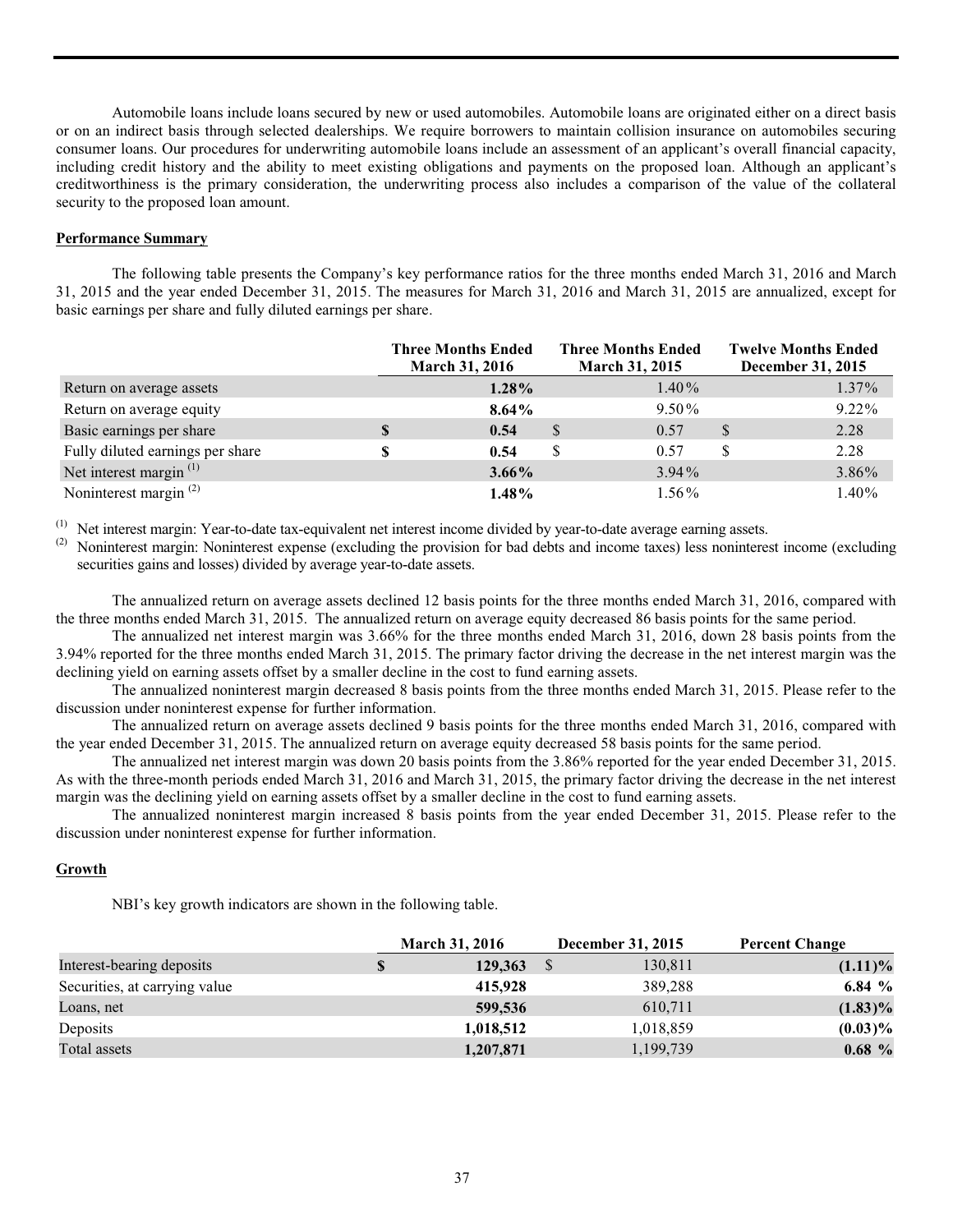#### **Asset Quality**

Key indicators of the Company's asset quality are presented in the following table.

|                                                                                                 | <b>March 31, 2016</b> | <b>March 31, 2015</b> | December 31, 2015 |
|-------------------------------------------------------------------------------------------------|-----------------------|-----------------------|-------------------|
| Nonperforming loans<br>S                                                                        | 6,405 $\sqrt{3}$      | $9,225$ \$            | 6,682             |
| Loans past due 90 days or more, and still accruing                                              | 328                   | 272                   | 156               |
| Other real estate owned                                                                         | 3,612                 | 4,573                 | 4,165             |
| Allowance for loan losses to loans                                                              | $1.33\%$              | $1.33\%$              | 1.34 %            |
| Net charge-off ratio                                                                            | $0.26\%$              | $0.14\%$              | $0.32 \%$         |
| Ratio of nonperforming assets to loans, net of<br>unearned income and deferred fees, plus other |                       |                       |                   |
| real estate owned                                                                               | $1.64\%$              | $2.20\%$              | $1.74\%$          |
| Ratio of allowance for loan losses to<br>nonperforming loans                                    | 126.57%               | $89.51\%$             | 124.17 %          |

The Company's risk analysis determined an allowance for loan losses of \$8,107 or 1.33% at March 31, 2016, a decrease from \$8,297 or 1.34% of loans net of unearned income and deferred fees at December 31, 2015 and from \$8,257 or 1.33% of loans net of unearned income and deferred fees at March 31, 2015. The determination of the appropriate level for the allowance for loan losses resulted in a provision for loan loss of \$203 for the three months ended March 31, 2016 and \$201 for the three months ended March 31, 2015. To determine the appropriate level of allowance for loan losses, the Company considers credit risk for certain loans designated as impaired and for non-impaired ("collectively evaluated") loans.

Individually evaluated impaired loans totaled \$13,989 with specific allocation to the allowance for loan losses of \$80 at March 31, 2016, compared with individually evaluated impaired loans of \$15,346 with specific allocations of \$45 at December 31, 2015, and individually evaluated impaired loans of \$14,994 and specific allocation of \$236 for March 31, 2015. The specific allocation is determined based on criteria particular to each impaired loan.

For collectively evaluated loans, the Company applies to each loan class a historical net charge-off rate, averaged over the most recent 8 quarters, and adjusted for factors that influence credit risk. Collectively evaluated loans totaled \$594,501 with an allowance of \$8,027 or 1.35% at March 31, 2016. At December 31, 2015, collectively evaluated loans totaled \$604,538 with an allowance of \$8,252 or 1.37% of the collectively-evaluated portfolio. Collectively evaluated loans at March 31, 2015 totaled \$608,018 with an allowance of \$8,021 or 1.32%.

Net charge-offs for March 31, 2016 were \$393 or 0.26% of total average loans, an increase when compared with \$207 or 0.14% of total average loans for March 31, 2015. However, the charge off rate for the first three months of 2016 decreased when compared with 0.32% for the year ended December 31, 2015. Increases in the net charge-off rate increase the required allowance for collectively-evaluated loans.

Asset quality indicators affect the level of the allowance for loan losses. Accruing loans past due 30-89 days decreased to 0.42% of total loans at March 31, 2016, from 0.48% at December 31, 2015 and 0.66% of total loans at March 31, 2015, decreasing the required level of the allowance for loan losses at March 31, 2016. Nonaccrual loans decreased to 1.05% of total loans at March 31, 2016, from 1.08% at December 31, 2015 and 1.48% at March 31, 2015. The decrease was partially offset by an increase in the percentage of loans past due 90 days or more to 0.05% at March 31, 2016, from 0.03% at December 31, 2015 and 0.04% at March 31, 2015.

Loans rated "special mention" and "classified" indicate heightened credit risk. Collectively evaluated loans rated "special mention" were \$6,119 at March 31, 2016, similar to \$6,144 at December 31, 2015 but increased from \$4,279 at March 31, 2015. Higher levels of loans rated special mention increase the required level of the allowance for collectively-evaluated loans.

Collectively evaluated loans rated classified were \$6,179 at March 31, 2016, a slight increase from \$6,071 at December 31, 2015 but a significant decrease when compared with \$10,973 at March 31, 2015. As with loans rated special mention, higher levels of classified loans increase the requirement for the allowance for collectively evaluated loans.

Other portfolio attributes, including high risk loans, are considered in the determination of the level of the allowance for loan loss. High risk loans, defined by the Company as loans secured by junior liens, interest-only loans and loans with a high loan-to-value ratio, decreased from December 31, 2015 to March 31, 2016, resulting in a decreased requirement for the allowance for loan losses.

Economic factors contribute to the calculation of the allowance for loan loss. Within the Company's market area, personal and business bankruptcy rates, residential vacancy, and inventory of new and existing homes improved, while the change in the unemployment rate negatively impacted credit risk. Competition, legal and regulatory environment, and the interest rate environment remained at similar levels to December 31, 2015.

The calculation of the appropriate level for the allowance for loan losses incorporates analysis of multiple factors and requires management's prudent and informed judgment. The ratio of the allowance for loan losses to the total loan portfolio declined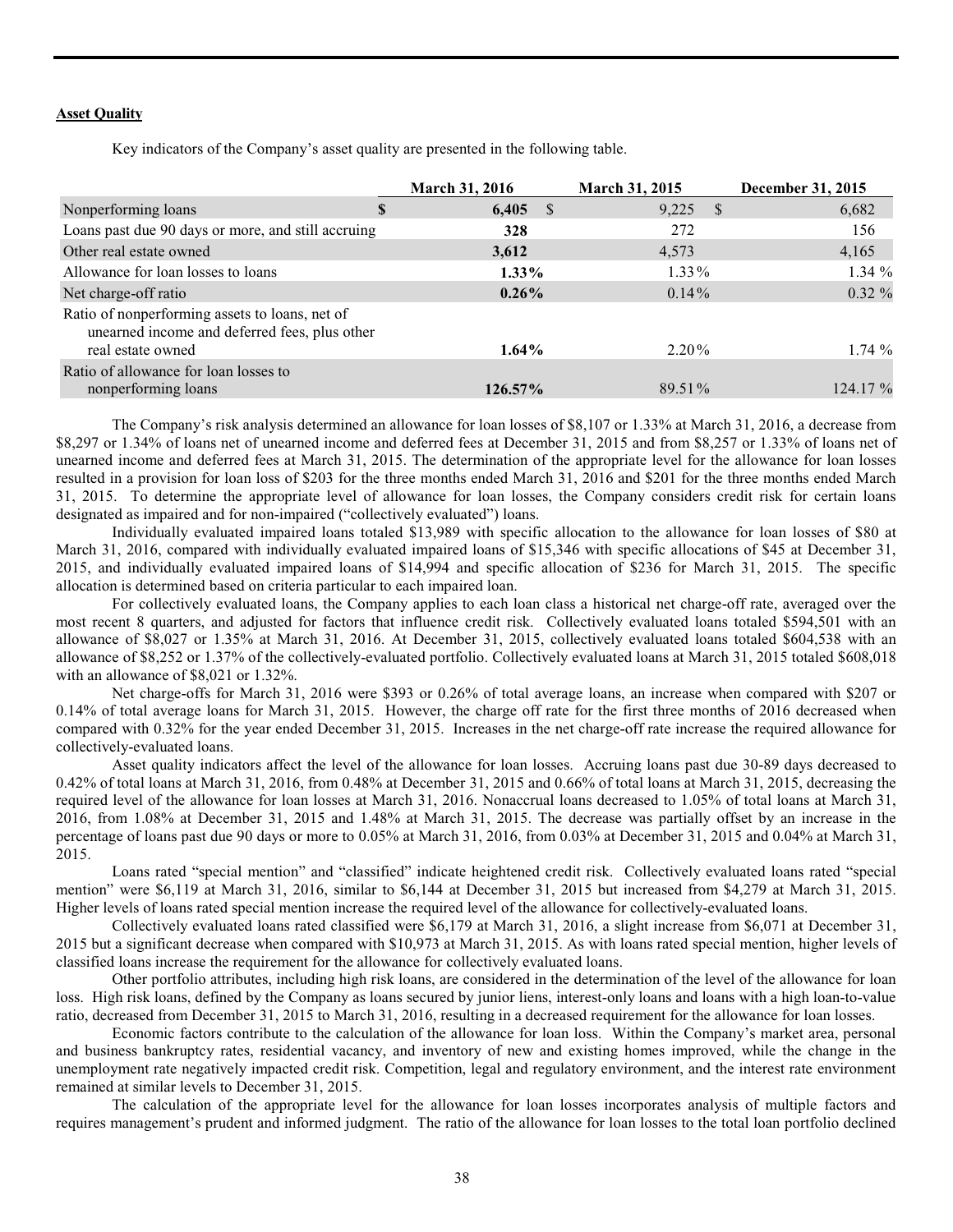slightly from December 31, 2015. Based on analysis of historical indicators, asset quality and economic factors, management believes the level of allowance for loan losses is reasonable for the credit risk in the loan portfolio.

The following table discloses the other real estate owned in physical possession and in process at reporting date:

| Other Real Estate Owned <sup>(1)</sup> | <b>March 31, 2016</b> | <b>March 31, 2015</b> | December 31, 2015 |
|----------------------------------------|-----------------------|-----------------------|-------------------|
| Real estate construction               | 2,870                 | 3,214                 | 3,180             |
| Consumer real estate                   | 125                   | 203                   | 353               |
| Commercial real estate                 | 617                   | 1.156                 | 632               |
| Total other real estate owned          | 3.612                 | 4.573                 | 4,165             |
| Other real estate owned in process     | 836                   | 589                   | 228               |

Net of valuation allowance.

Other real estate owned decreased \$553 from December 31, 2015 and \$961 from March 31, 2015. As of March 31, 2016, total residential properties approximating \$836 are in various stages of foreclosure and may impact other real estate owned in future quarters. It is not possible to accurately predict the future total of other real estate owned because property sold at foreclosure may be acquired by third parties and NBB's other real estate owned properties are regularly marketed and sold.

The Company continues to monitor risk levels within the loan portfolio. Please refer to Note 4: Allowance for Loan Losses, Nonperforming Assets and Impaired Loans for further information on collectively-evaluated loans, individually-evaluated impaired loans and the unallocated portion of the allowance for loan losses.

## **Modifications and Troubled Debt Restructurings ("TDRs")**

In the ordinary course of business, the Company modifies loan terms on a case-by-case basis, including both consumer and commercial loans, for a variety of reasons. Modifications to consumer loans generally involve short-term deferrals to accommodate specific, temporary circumstances. The Company may grant extensions to borrowers who have demonstrated a willingness and ability to repay their loan but who are dealing with the consequences of a specific unforeseen temporary hardship.

An extension defers monthly payments and requires a balloon payment at the original contractual maturity. Where the temporary event is not expected to impact a borrower's ability to repay the debt, and where the Company expects to collect all amounts due including interest accrued at the contractual interest rate for the period of delay at contractual maturity, the modification is not designated a TDR.

Modifications to commercial loans may include, but are not limited to, changes in interest rate, maturity, amortization and financial covenants. In the original underwriting, loan terms are established that represent the then-current and projected financial condition of the borrower. If the modified terms are consistent with competitive market conditions and are representative of terms the borrower could otherwise obtain in the open market, the modified loan is not categorized as a TDR.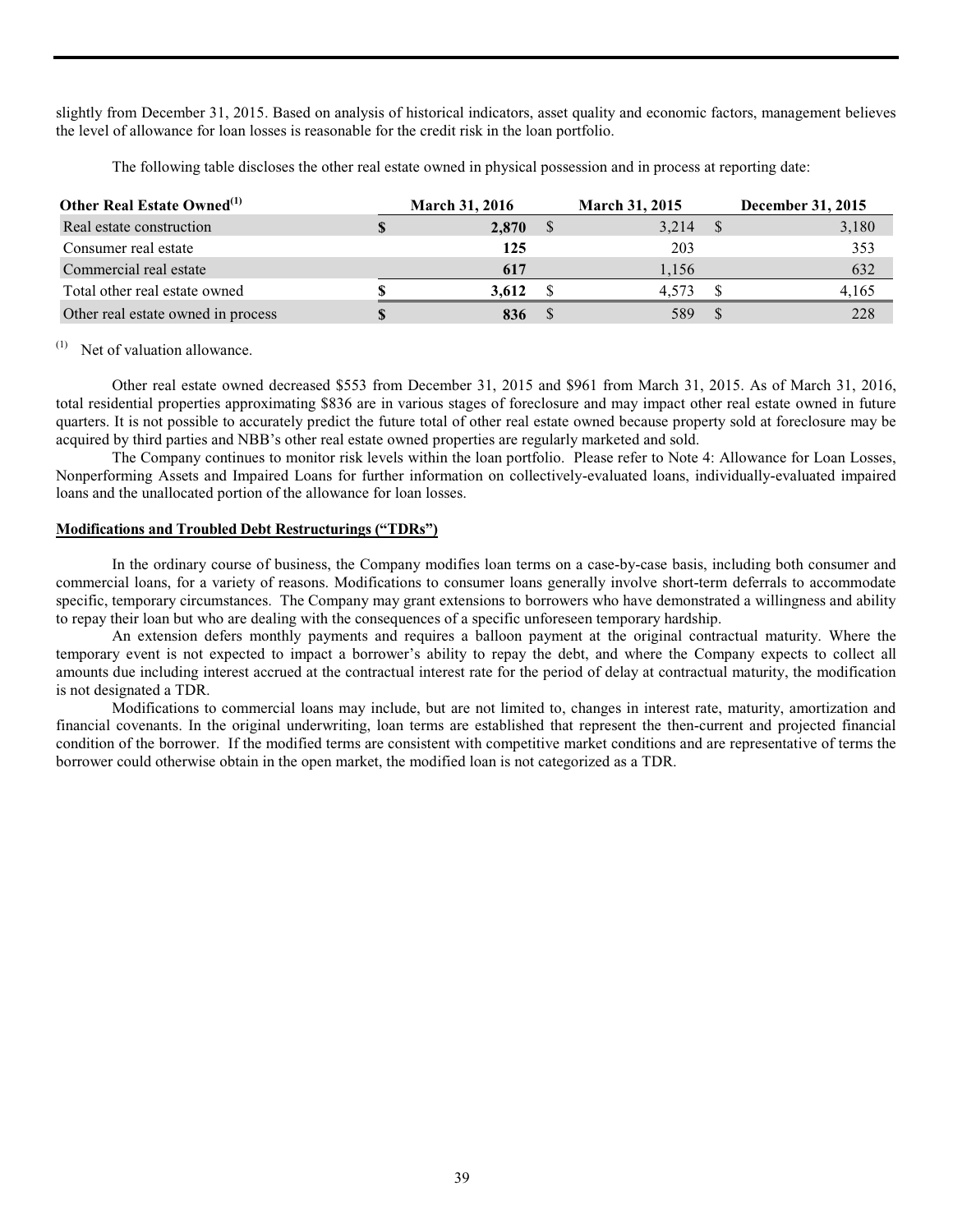The Company tracks modifications to assist in identifying troubled debt restructurings. The majority of modifications granted during the first three months of 2016 and 2015 were granted for competitive reasons and did not constitute troubled debt restructurings. A description of modifications that did not result in troubled debt restructurings for the first three months of 2016 and 2015 follows:

| <b>Modifications To Borrowers Not Experiencing</b><br><b>Financial Difficulty</b> | <b>Number of Loans</b><br><b>Modified</b> | <b>Total Amount Modified</b><br>(in thousands) |  |  |  |
|-----------------------------------------------------------------------------------|-------------------------------------------|------------------------------------------------|--|--|--|
| Rate reductions for competitive purposes                                          | 11                                        | \$<br>11,919                                   |  |  |  |
| Payment extensions for less than 3 months                                         | 25                                        | 434                                            |  |  |  |
| Maturity date extensions of more than 3 months and<br>up to 6 months              | 64                                        | 4,890                                          |  |  |  |
| Maturity date extensions of more than 6 months and<br>up to 12 months             | 69                                        | 3,337                                          |  |  |  |
| Maturity date extensions of more than 12 months                                   | $\overline{\mathbf{4}}$                   | 2,358                                          |  |  |  |
| Advances on non-revolving loans or capitalization                                 |                                           |                                                |  |  |  |
| Change in amortization term or method                                             | 9                                         | 429                                            |  |  |  |
| Renewal of expired Home Equity Line of Credit<br>loans for additional 10 years    | 4                                         | 253                                            |  |  |  |
| Renewal of single-payment notes                                                   | 57                                        | 881                                            |  |  |  |
| Total modifications that do not constitute TDRs                                   | 243                                       | \$<br>24,501                                   |  |  |  |

#### **Three Months Ended March 31, 2016**

#### **Three Months Ended March 31, 2015**

| <b>Modifications To Borrowers Not Experiencing</b>                             | <b>Number of Loans</b> |    | <b>Total Amount Modified</b> |
|--------------------------------------------------------------------------------|------------------------|----|------------------------------|
| <b>Financial Difficulty</b>                                                    | <b>Modified</b>        |    | (in thousands)               |
| Rate reductions for competitive purposes                                       | 26                     | \$ | 18,992                       |
| Payment extensions for less than 3 months                                      | 20                     |    | 764                          |
| Maturity date extensions of more than 3 months and<br>up to 6 months           | 53                     |    | 7,350                        |
| Maturity date extensions of more than 6 months and<br>up to 12 months          | 69                     |    | 3,782                        |
| Maturity date extensions of more than 12 months                                |                        |    |                              |
| Advances on non-revolving loans or capitalization                              |                        |    | 538                          |
| Change in amortization term or method                                          |                        |    | 209                          |
| Renewal of expired Home Equity Line of Credit<br>loans for additional 10 years | 8                      |    | 197                          |
| Renewal of single-payment notes                                                | 57                     |    | 1,260                        |
| Total modifications that do not constitute TDRs                                | 235                    | S  | 33.092                       |

Modifications in which the borrower is experiencing financial difficulty and in which the Company makes a concession to the original contractual loan terms are designated troubled debt restructurings.

Modifications of loan terms to borrowers experiencing financial difficulty are made in an attempt to protect as much of the Company's investment in the loan as possible. The determination of whether a modification should be accounted for as a TDR requires significant judgment after consideration of all facts and circumstances surrounding the transaction.

The Company recognizes that the current economy, elevated levels of unemployment and depressed real estate values have resulted in financial difficulties for some customers. The Company has restructured loan terms for certain qualified financially distressed borrowers who have agreed to work in good faith and have demonstrated the ability to make the restructured payments in order to avoid a foreclosure. All TDR loans are individually evaluated for impairment for purposes of determining the allowance for loan losses. TDR loans that do not demonstrate current payments for at least six months are maintained as nonaccrual until the borrower demonstrates sustained repayment history under the restructured terms and continued repayment is not in doubt. Otherwise, interest income is recognized using a cost recovery method.

The Company's TDRs were \$12,228 at March 31, 2016, a decrease from \$13,453 at December 31, 2015. Accruing TDR loans amounted to \$7,724 at March 31, 2016 and \$8,814 at December 31, 2015. TDRs with a current payment history with at least six months may accrue interest.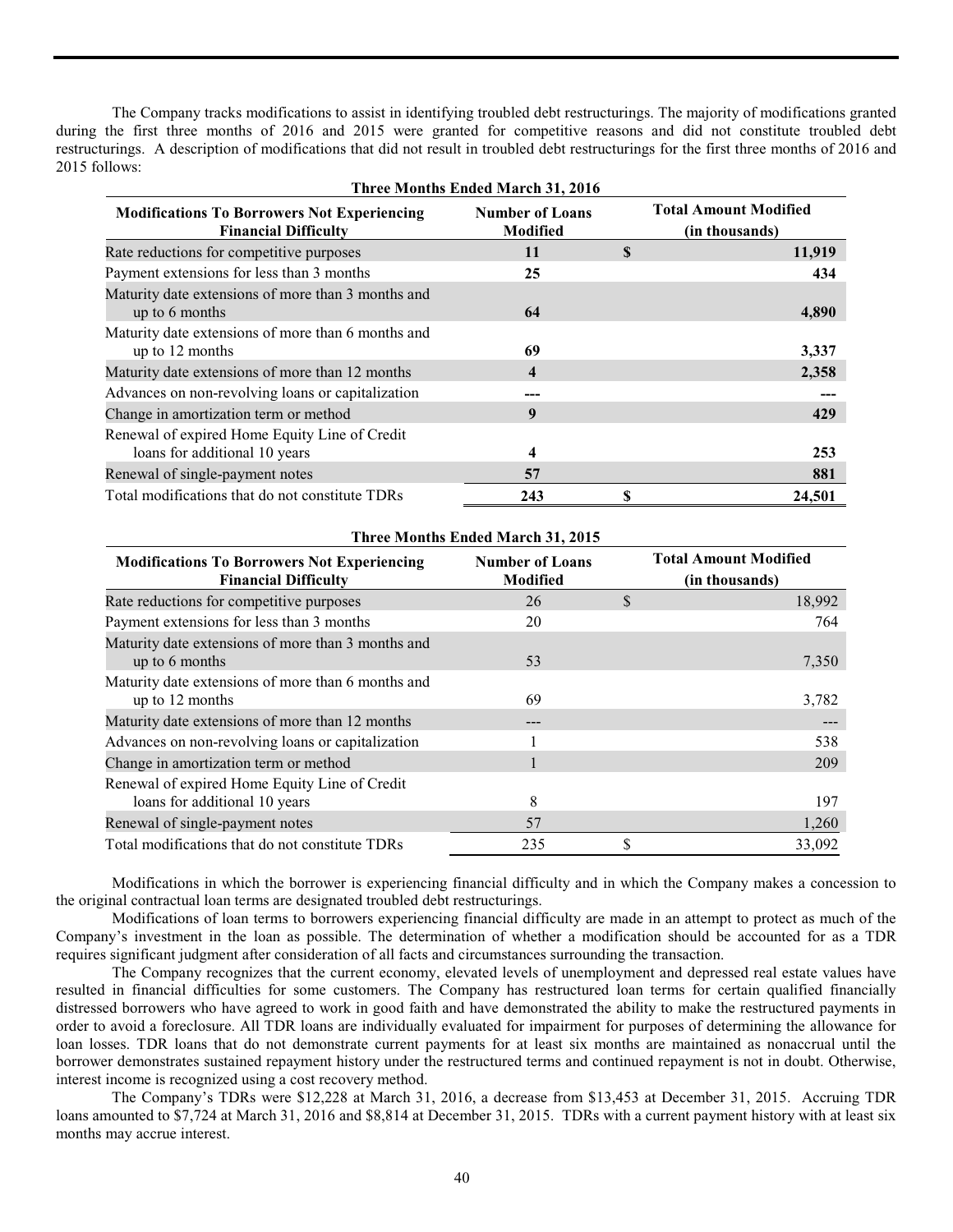|                            |    | Accruing                  |             |                                      |                                |                   |       |  |  |
|----------------------------|----|---------------------------|-------------|--------------------------------------|--------------------------------|-------------------|-------|--|--|
|                            |    | <b>Total TDR</b><br>Loans | Current     | <b>30-89 Days</b><br><b>Past Due</b> | $90 +$ Days<br><b>Past Due</b> | <b>Nonaccrual</b> |       |  |  |
| Real estate construction   | S  | 683                       | S<br>$--$ S | $--$ \$                              | ---                            | S                 | 683   |  |  |
| Consumer real estate       |    | 953                       | 457         | 496                                  |                                |                   |       |  |  |
| Commercial real estate     |    | 10,587                    | 6,766       | ---                                  |                                |                   | 3,821 |  |  |
| Commercial non real estate |    | 5                         | 5           |                                      |                                |                   |       |  |  |
| <b>Total TDR Loans</b>     | \$ | 12.228                    | \$7,228     | 496                                  | - \$                           |                   | 4.504 |  |  |

|                            |   | <b>Total TDR</b> |   |                                                                                                                                                                                                                                                                                                                                                                                                                                                                            |      | 30-89 Days      | $90 +$ Days     |    |                   |
|----------------------------|---|------------------|---|----------------------------------------------------------------------------------------------------------------------------------------------------------------------------------------------------------------------------------------------------------------------------------------------------------------------------------------------------------------------------------------------------------------------------------------------------------------------------|------|-----------------|-----------------|----|-------------------|
|                            |   | Loans            |   | Current                                                                                                                                                                                                                                                                                                                                                                                                                                                                    |      | <b>Past Due</b> | <b>Past Due</b> |    | <b>Nonaccrual</b> |
| Real estate construction   | S | 718              | S | $\frac{1}{2} \left( \frac{1}{2} \right) \left( \frac{1}{2} \right) \left( \frac{1}{2} \right) \left( \frac{1}{2} \right) \left( \frac{1}{2} \right) \left( \frac{1}{2} \right) \left( \frac{1}{2} \right) \left( \frac{1}{2} \right) \left( \frac{1}{2} \right) \left( \frac{1}{2} \right) \left( \frac{1}{2} \right) \left( \frac{1}{2} \right) \left( \frac{1}{2} \right) \left( \frac{1}{2} \right) \left( \frac{1}{2} \right) \left( \frac{1}{2} \right) \left( \frac$ | - \$ | $--$ \$         | $---$           | -S | 718               |
| Consumer real estate       |   | 962              |   | 784                                                                                                                                                                                                                                                                                                                                                                                                                                                                        |      | 178             | ---             |    |                   |
| Commercial real estate     |   | 11,566           |   | 7,645                                                                                                                                                                                                                                                                                                                                                                                                                                                                      |      | $- - -$         | ---             |    | 3,921             |
| Commercial non real estate |   | 207              |   | 207                                                                                                                                                                                                                                                                                                                                                                                                                                                                        |      |                 |                 |    |                   |
| <b>Total TDR Loans</b>     | S | 13.453           |   | \$8,636                                                                                                                                                                                                                                                                                                                                                                                                                                                                    |      | 178 S           |                 |    | 4.639             |

Restructuring generally results in a loan with either lower payments or a maturity extended beyond that originally required, and is expected to result in a lower risk of loss associated with nonperformance than the pre-modified loan. The Company did not modify any loans in a troubled debt restructuring during the first three months of 2016. During the first three months of 2015, the Company modified in a troubled debt restructure one loan with a post-modification balance of \$907. Please refer to Note 4 for information on troubled debt restructurings.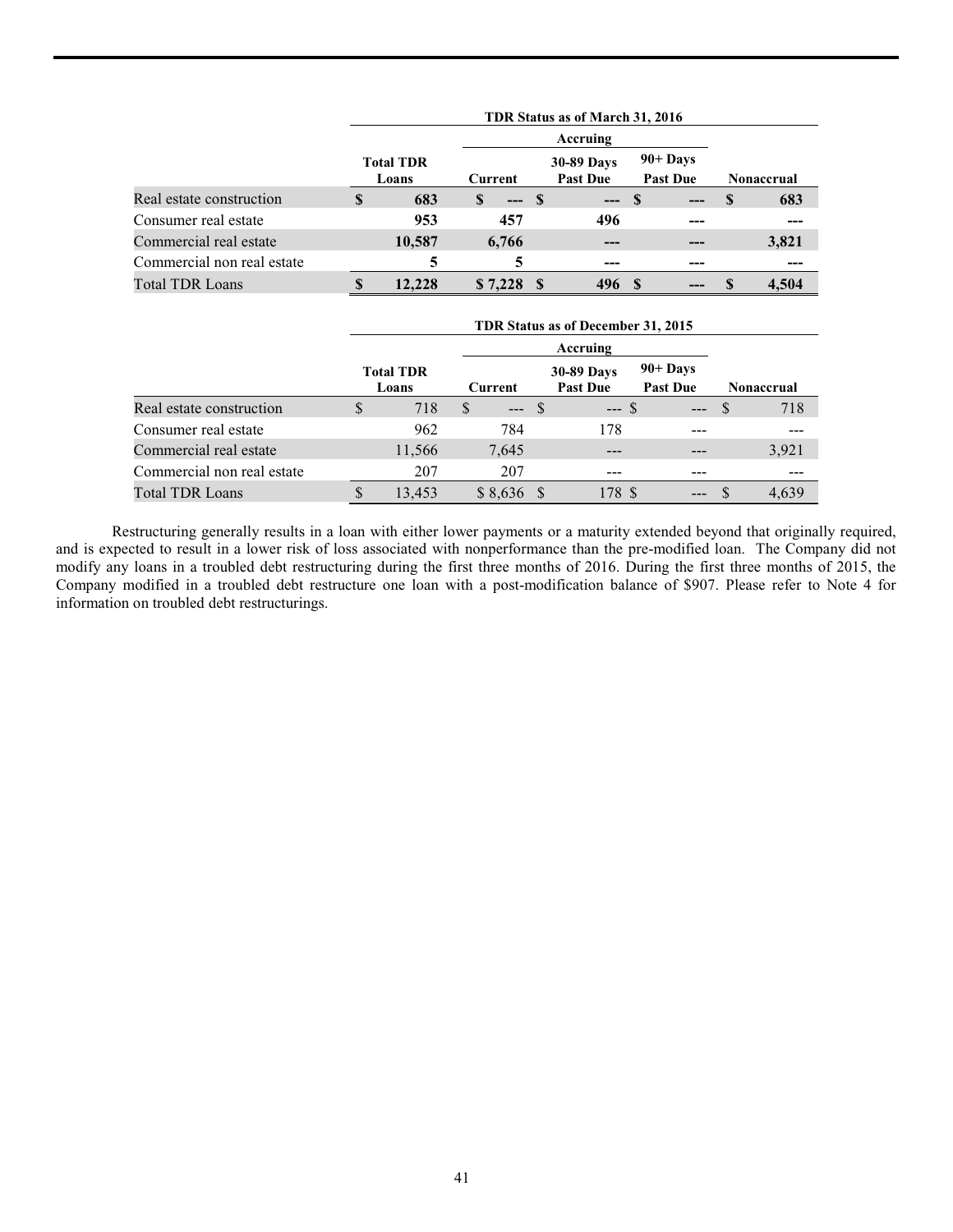# **Net Interest Income**

The net interest income analysis for the three months ended March 31, 2016 and 2015 follows:

|                                                 | <b>Three Months Ended</b> |                           |    |          |                           |    |                           |    |          |                           |  |  |
|-------------------------------------------------|---------------------------|---------------------------|----|----------|---------------------------|----|---------------------------|----|----------|---------------------------|--|--|
|                                                 | March 31, 2016            |                           |    |          |                           |    | March 31, 2015            |    |          |                           |  |  |
|                                                 |                           | Average<br><b>Balance</b> |    | Interest | Average<br>Yield/<br>Rate |    | Average<br><b>Balance</b> |    | Interest | Average<br>Yield/<br>Rate |  |  |
| Interest-earning assets:                        |                           |                           |    |          |                           |    |                           |    |          |                           |  |  |
| Loans, net $(1)(2)(3)(4)$                       | \$                        | 610,530                   | S  | 7,505    | 4.94 %                    | \$ | 604,748                   | \$ | 7,751    | 5.20%                     |  |  |
| Taxable securities (5)                          |                           | 253,681                   |    | 1,677    | 2.66%                     |    | 233,230                   |    | 1,734    | 3.02%                     |  |  |
| Nontaxable securities $(1)(5)(6)$               |                           | 142,865                   |    | 2,031    | 5.72 %                    |    | 150,399                   |    | 2,146    | 5.79%                     |  |  |
| Interest-bearing deposits                       |                           | 125,849                   |    | 162      | 0.52%                     |    | 104,104                   |    | 64       | 0.25%                     |  |  |
| Total interest-earning assets                   |                           | \$1,132,925 \$11,375      |    |          | 4.04 %                    | \$ | 1,092,481                 | \$ | 11,695   | 4.34%                     |  |  |
| Interest-bearing liabilities:                   |                           |                           |    |          |                           |    |                           |    |          |                           |  |  |
| Interest-bearing demand<br>deposits             | \$                        | 558,095 \$                |    | 785      | 0.57%                     | \$ | 523,410                   | \$ | 752      | 0.58%                     |  |  |
| Savings deposits                                |                           | 91,261                    |    | 9        | 0.04%                     |    | 83,023                    |    | 8        | 0.04%                     |  |  |
| Time deposits                                   |                           | 189,587                   |    | 274      | $0.58 \%$                 |    | 214,875                   |    | 327      | 0.62%                     |  |  |
| Total interest-bearing liabilities \$           |                           | 838,943 \$                |    | 1,068    | 0.51%                     | \$ | 821,308                   | \$ | 1,087    | 0.54%                     |  |  |
| Net interest income and<br>interest rate spread |                           |                           | \$ | 10,307   | 3.53%                     |    |                           | \$ | 10,608   | 3.80%                     |  |  |
| Net yield on average<br>interest-earning assets |                           |                           |    |          | $3.66\%$                  |    |                           |    |          | 3.94%                     |  |  |

 $<sup>(1)</sup>$  Interest on nontaxable loans and securities is computed on a fully taxable equivalent basis using a Federal income tax rate of 35% in the</sup> three-month periods presented.

(2) Included in interest income are loan fees of \$103 and \$117 for the three months ended March 31, 2016 and 2015, respectively.<br>(3) Nonaccrual loans are included in average balances for vield computations

(3) Nonaccrual loans are included in average balances for yield computations.<br>(4) Includes mortgage loans held for sale

 $(4)$  Includes mortgage loans held for sale.<br> $(5)$  Daily averages are shown at amortized

(5) Daily averages are shown at amortized cost.

(6) Includes restricted stock.

The following table reconciles net interest income on a fully-taxable equivalent basis to net interest income on a GAAP basis.

|                                                     |    | Three Months Ended March 31, |        |
|-----------------------------------------------------|----|------------------------------|--------|
|                                                     |    | 2016                         | 2015   |
| Net interest income, fully taxable equivalent basis | S. | 10.307                       | 10,608 |
| Less: taxable equivalent adjustment                 |    | (891)                        | (901)  |
| Net interest income                                 |    | 9.416                        | 9.707  |

The net interest margin decreased 28 basis points for the three-month period ended March 31, 2016, when compared with the three period ended March 31, 2015, respectively. The decrease in interest rate spread was driven by a decline in the yield on earning assets of 30 basis points for the three-month period, offset by a decline in the cost of interest-bearing liabilities of 3 basis points for the three-month period.

The current low interest rate environment combined with high competition for loan business has resulted in lower yields on interest-earning assets. The 26 basis point decline in loan yield for the three-month period ended March 31, 2016 compared with the same period ended March 31, 2015 stemmed from contractual repricing terms and the renegotiation of loan interest rates in response to competition. The yield on taxable securities was 36 basis points lower for the three months ended March 31, 2016, when compared with the same period in 2015. The yield on nontaxable securities for the three months ended March 31, 2016 declined 7 basis points from the three-month period ended March 31, 2015. The market yield for securities of a comparable term has declined over the past year, causing matured and called bonds to be replaced with lower yielding investments.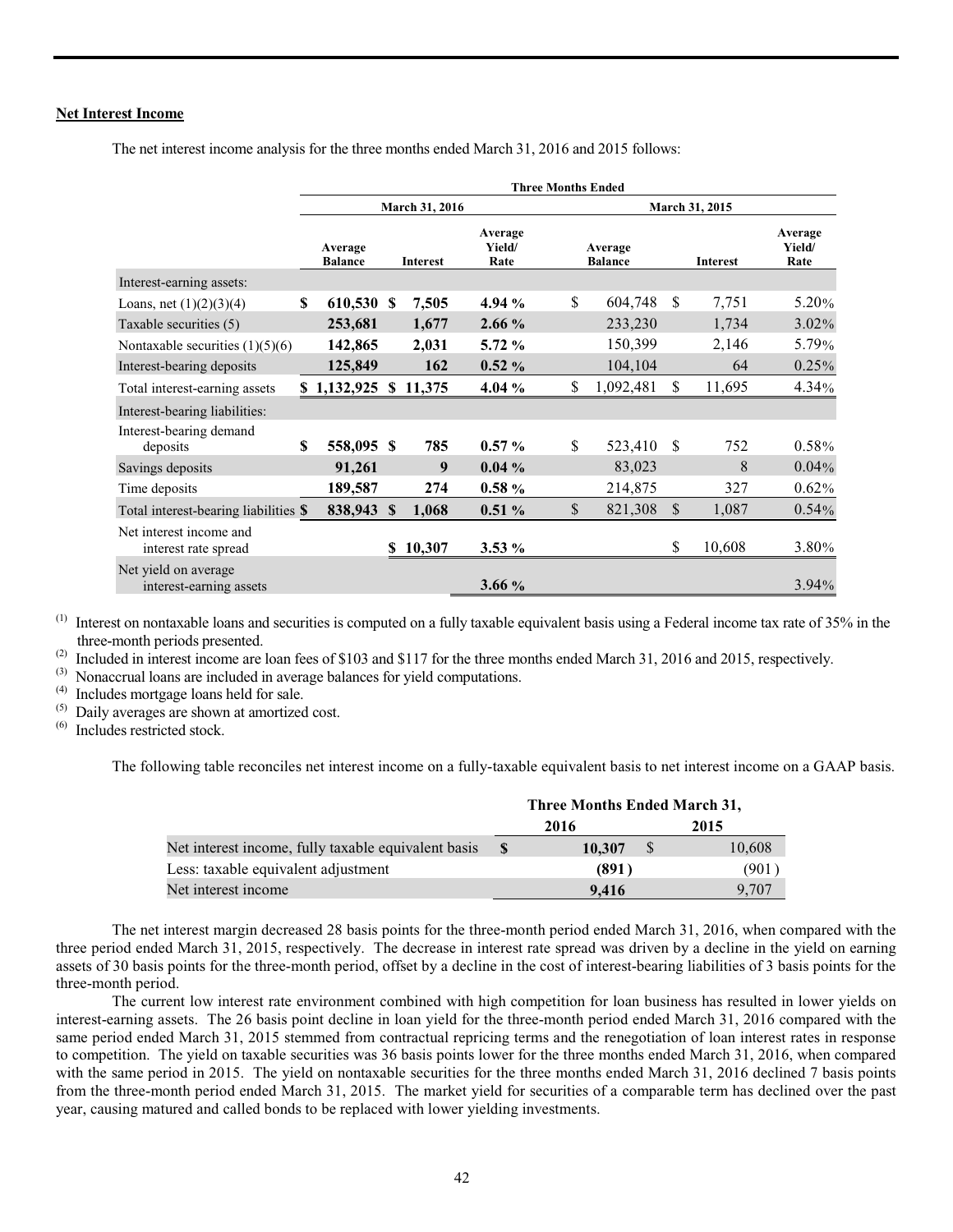For the three-month period ended March 31, 2016, the decline in the cost of interest-bearing liabilities came from a 4 basis point reduction in the cost of time deposits and a 1 basis point reduction in interest-bearing demand deposits when compared with the three-month period ended March 31, 2015. The Company's yield on earning assets and cost of funds are largely dependent on the interest rate environment.

#### **Provision and Allowance for Loan Losses**

The provision for loan losses for the three-month period ended March 31, 2016 was \$203, compared with \$201 for the three months, ended March 31, 2015. The provision for loan losses is the result of a detailed analysis to estimate an adequate allowance for loan losses. The ratio of the allowance for loan losses to total loans at March 31, 2016 was 1.33%, which compares to 1.34% at December 31, 2015. The net charge-off ratio was 0.26% for the three months ended March 31, 2016 and 0.32% for the year ended December 31, 2015. See "Asset Quality" for additional information.

#### **Noninterest Income**

|                                         | <b>Three Months Ended</b> |                       |   |                       |                       |  |  |  |  |
|-----------------------------------------|---------------------------|-----------------------|---|-----------------------|-----------------------|--|--|--|--|
| Service charges on deposits             |                           | <b>March 31, 2106</b> |   | <b>March 31, 2015</b> | <b>Percent Change</b> |  |  |  |  |
|                                         |                           | 560                   | S | 535                   | 4.67 $\%$             |  |  |  |  |
| Other service charges and fees          |                           | 72                    |   | 71                    | 1.41 $%$              |  |  |  |  |
| Credit card fees                        |                           | 870                   |   | 895                   | $(2.79) \%$           |  |  |  |  |
| Trust fees                              |                           | 323                   |   | 289                   | 11.76 $%$             |  |  |  |  |
| <b>BOLI</b> income                      |                           | 147                   |   | 149                   | $(1.34) \%$           |  |  |  |  |
| Other income                            |                           | 345                   |   | 314                   | $9.87\degree$ %       |  |  |  |  |
| Realized securities gains (losses), net |                           | 24                    |   | (2)                   | $NM^{(1)}$            |  |  |  |  |

 $(1)$  Change is not meaningful due to the small levels at March 31, 2016 and March 31, 2015.

Service charges on deposit accounts and other service charges and fees increased when the three month period ended March 31, 2016 is compared with the same period in 2015. Other service charges and fees includes charges for official checks, income from the sale of checks to customers, safe deposit box rent, fees for letters of credit and the income earned from commissions on the sale of credit life, accident and health insurance. Service charges on deposits and other service charges and fees are subject to normal business fluctuation and are not due to changes in fee structure.

Credit card fees for the three-month period ended March 31, 2016 decreased \$25 or 2.79% when compared with the same period last year. The decline is the result of normal fluctuation.

Income from trust fees increased \$34 or 11.76% for the three months ended March 31, 2016, compared with the three months ended March 31, 2015. Trust income varies depending on the total assets held in trust accounts, the type of accounts under management and financial market conditions.

BOLI income decreased slightly for the three-month period ended March 31, 2016, when compared to the same period in 2015.

Other income includes fees on the sale of secondary-market mortgages, net gains from the sales of fixed assets, revenue from investment and insurance sales and other smaller miscellaneous components. Other income for the three-month period ended March 31, 2016 increased \$31, when compared with the same period ended March 31, 2015. Fees on the sale of secondary-market mortgages contributed \$8 of the \$31 increase. Other income in 2016 also benefited from a vendor signing incentive. These areas fluctuate with market conditions and because of competitive factors.

Net realized securities gains for the three months ended March 31, 2016 were \$24, compared with a loss of \$2 for the same period in 2015. Net realized securities gains and losses are market driven and have resulted from calls and sales of securities.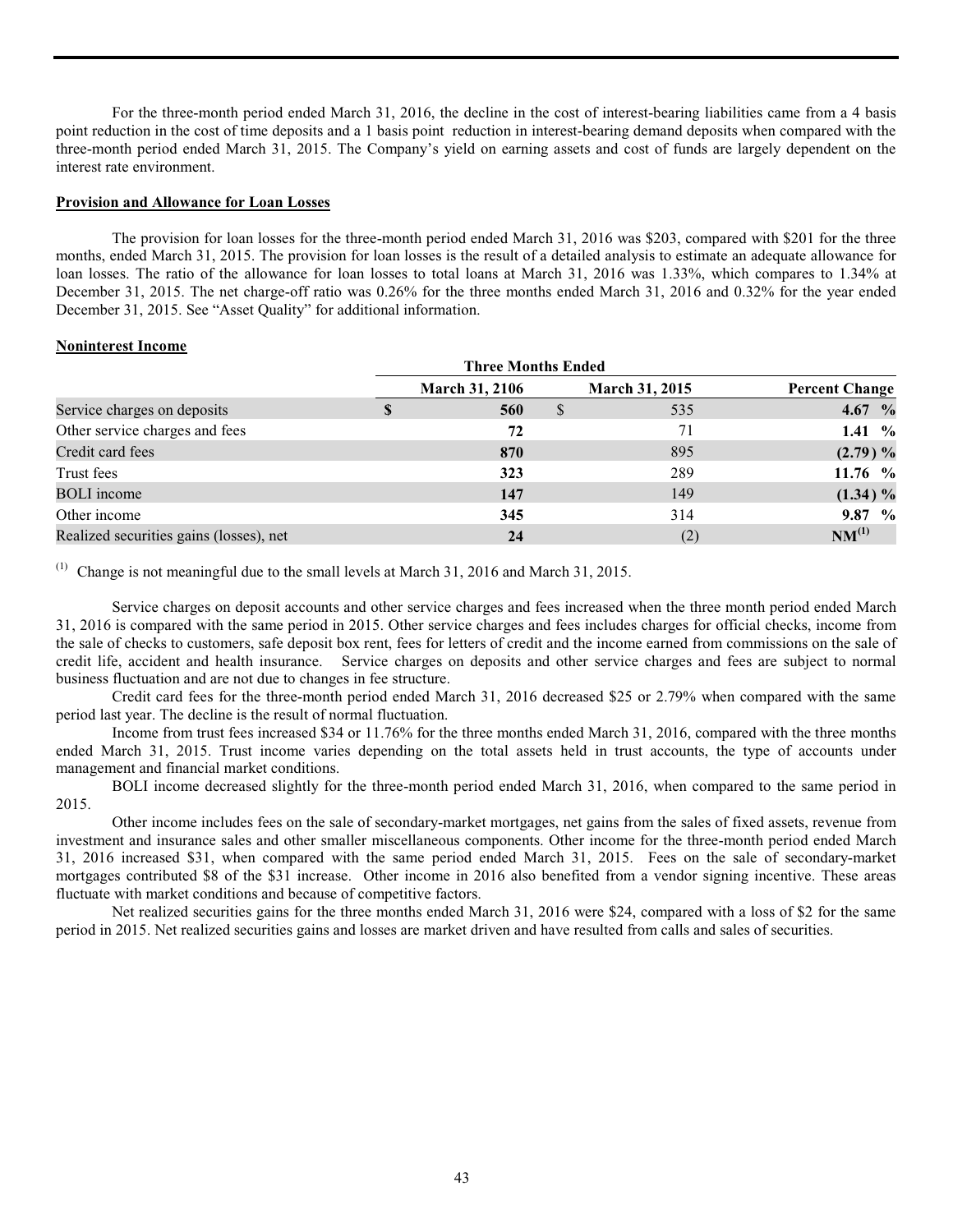#### **Noninterest Expense**

|                                      |   | <b>Three Months Ended</b> |               |                       |                       |
|--------------------------------------|---|---------------------------|---------------|-----------------------|-----------------------|
| Salaries and employee benefits       |   | <b>March 31, 2016</b>     |               | <b>March 31, 2015</b> | <b>Percent Change</b> |
|                                      | S | 3,568                     | <sup>\$</sup> | 3,051                 | 16.95 $%$             |
| Occupancy, furniture and fixtures    |   | 477                       |               | 449                   | 6.24 $%$              |
| Data processing and ATM              |   | 411                       |               | 435                   | $(5.52)\%$            |
| FDIC assessment                      |   | 141                       |               | 135                   | 4.44 $\%$             |
| Credit card processing               |   | 622                       |               | 610                   | $1.97\%$              |
| Intangibles amortization             |   | <b>110</b>                |               | 269                   | $(59.11)\%$           |
| Net costs of other real estate owned |   | 69                        |               | 464                   | $(85.13)\%$           |
| Franchise taxes                      |   | 331                       |               | 308                   | $7.47~\%$             |
| Other operating expenses             |   | 955                       |               | 959                   | $(0.42)\%$            |

Total noninterest expense increased \$4 or 0.06% when the three months ended March 31, 2016 are compared to the same period of 2015. For the three-month period ended March 31, 2016, salaries and employee benefits rose \$517 or 16.95% when compared with the three-month period ended March 31, 2015. The increase was due to greater pension expenses, health insurance reserve accrual and staffing decisions.

Intangible assets amortization declined \$159 or 59.11%. Core deposit intangibles are the result of prior merger and acquisition activity and are amortized over a period of years. Some of the Company's core deposit intangibles became fully amortized in the latter part of 2015. Please refer to the company's 2015 10-K, Footnote 18 Intangible Assets and Goodwill for information on the Company's core deposit intangibles.

The cost of other real estate owned includes maintenance costs as well as valuation write-downs and gains and losses on the sale of properties. The expense varies with the number of properties, the maintenance required and changes in the real estate market. Net costs of OREO declined \$395 or 85.13% when the three-month periods ended March 31, 2016 and 2015 are compared. During the first quarter of 2015, the Company recognized a write-down on an OREO property resulting from a decline in appraised value. The Company recognizes OREO properties at the lower of cost or fair market value and periodically obtains appraisals to determine market value.

Occupancy, furniture and fixtures increased \$28 or 6.24% as the result of normal business expenditures. Credit card processing expense increased \$12 or 1.97%. Credit card processing costs are driven by volume and other factors and are subject to a degree of variability.

Data processing and ATM expenses declined \$24 or 5.52% and other operating expenses declined \$4 or 0.42%. The category of other operating expenses includes noninterest expense items such as professional services, stationery and supplies, telephone costs, postage, charitable donations and other expenses. The changes in data processing and ATM expenses and other operating expenses were the result of normal business operations.

Franchise tax expense increased \$23 or 7.47% for the three months ended March 31, 2016, compared with the same period of 2015. Franchise tax is based on capital levels of the subsidiary bank.

FDIC assessment expense for the three months ended March 31, 2016 increased \$6 or 4.44% when compared with the same period of 2015. The calculation is based on total assets and incorporates risk-based factors to determine the amount of the assessment.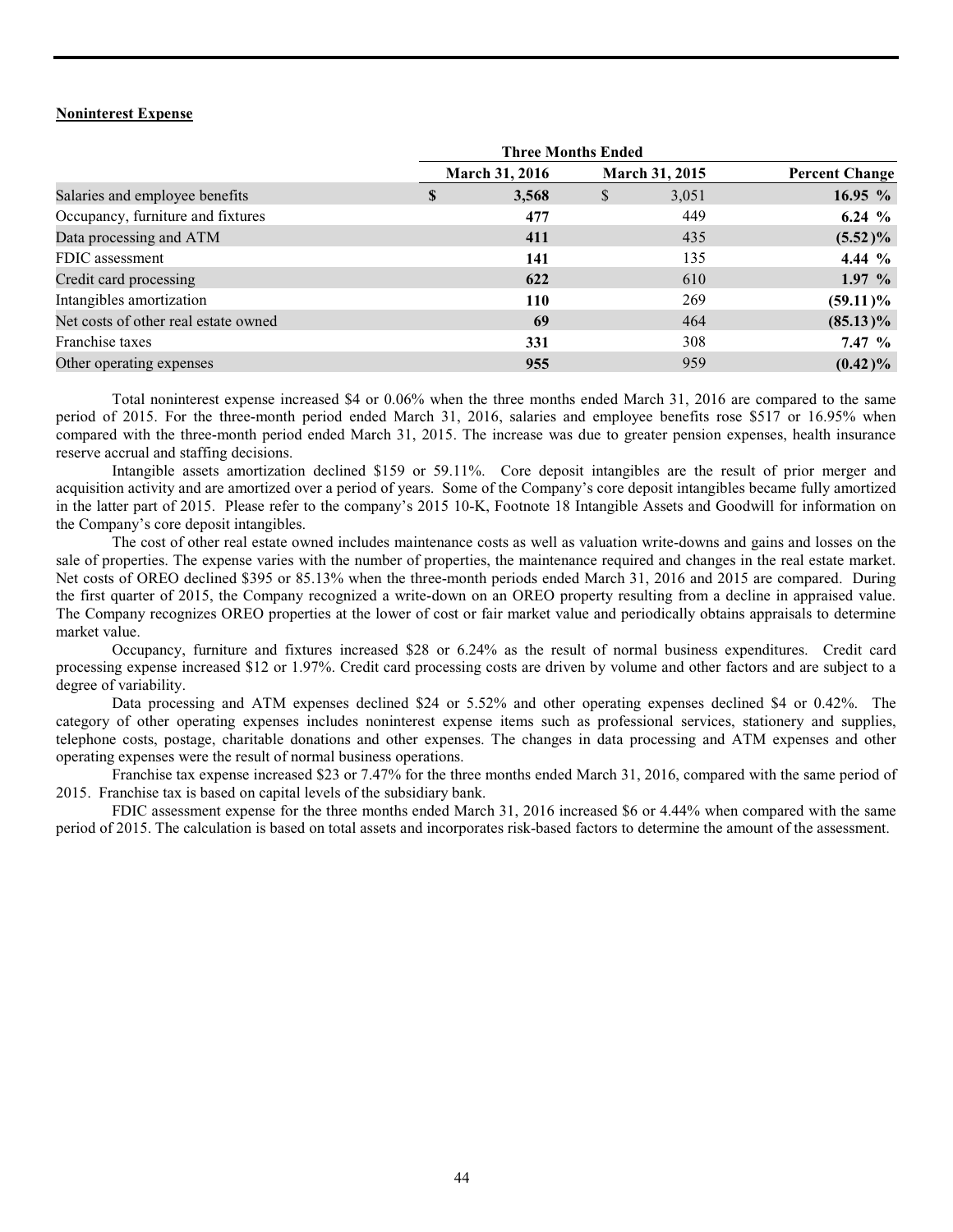# **Balance Sheet**

Year-to-date daily averages for the major balance sheet categories are as follows:

| <b>Assets</b>                                      |              | <b>March 31, 2016</b> |               | December 31, 2015 | <b>Percent Change</b> |
|----------------------------------------------------|--------------|-----------------------|---------------|-------------------|-----------------------|
| Interest-bearing deposits                          | $\mathbf S$  | 125,849               | $\mathbb{S}$  | 96,677            | 30.17 $\%$            |
| Securities available for sale and restricted stock |              | 246,286               |               | 224,058           | $9.92\%$              |
| Securities held to maturity                        |              | 149,202               |               | 155,747           | $(4.20)\%$            |
| Loans, net                                         |              | 601,557               |               | 611,554           | $(1.63)\%$            |
| Total assets                                       |              | 1,188,462             |               | 1,155,594         | $2.84\,%$             |
| Liabilities and stockholders' equity               |              |                       |               |                   |                       |
| Noninterest-bearing demand deposits                | $\mathbf{s}$ | 164,193               | $\mathcal{S}$ | 159,829           | $2.73\,%$             |
| Interest-bearing demand deposits                   |              | 558,095               |               | 526,682           | 5.96 $%$              |
| Savings deposits                                   |              | 91,261                |               | 85,940            | 6.19 $%$              |
| Time deposits                                      |              | 189,587               |               | 204,146           | $(7.13)\%$            |
| Stockholders' equity                               |              | 175,991               |               | 171,732           | $2.48\,%$             |

# **Securities**

Management regularly monitors the quality of the securities portfolio, and management closely follows the uncertainty in the economy and the volatility of financial markets. The value of individual securities will be written down if the decline in fair value is considered to be other than temporary based upon the totality of circumstances. See Note 5: Securities for additional information.

## **Loans**

|                                                    |   | <b>March 31, 2106</b> |               | December 31, 2015 | <b>Percent Change</b> |
|----------------------------------------------------|---|-----------------------|---------------|-------------------|-----------------------|
| Real estate construction loans                     | S | 39,193                | $\mathcal{S}$ | 48,251            | $(18.77)\%$           |
| Consumer real estate loans                         |   | 144,268               |               | 143,504           | $0.53\,%$             |
| Commercial real estate loans                       |   | 310,637               |               | 309,378           | $0.41\%$              |
| Commercial non real estate loans                   |   | 33,682                |               | 37,571            | $(10.35)\%$           |
| Public sector and IDA                              |   | 50,777                |               | 51,335            | $(1.09)\%$            |
| Consumer non real estate                           |   | 29,933                |               | 29,845            | $0.29\%$              |
| Less: unearned income and<br>deferred fees         |   | (847)                 |               | (876)             | $(3.31)\%$            |
| Loans, net of unearned income and<br>deferred fees |   | 607.643               | S             | 619,008           | $(1.84)\%$            |

The Company's loans net of unearned income and deferred fees decreased by \$11,365 or 1.84% from \$619,008 at December 31, 2015 to \$607,643 at March 31, 2016. The decline stemmed primarily from a decrease in real estate construction loans of \$9,058 or 18.77% and a decrease in commercial loans of \$3,889 or 10.35%.

The Company does not now, nor has it ever, offered certain types of higher-risk loans such as subprime loans, option ARM products, reverse mortgages or loans with initial teaser rates.

# **Deposits**

|                                     |   | <b>March 31, 2016</b> | December 31, 2015 | <b>Percent Change</b> |
|-------------------------------------|---|-----------------------|-------------------|-----------------------|
| Noninterest-bearing demand deposits |   | 170,207               | 166,453           | $2.26\,%$             |
| Interest-bearing demand deposits    |   | 570,065               | 569,787           | $0.05\%$              |
| Saving deposits                     |   | 92,944                | 90,236            | 3.00 $\%$             |
| Time deposits                       |   | 185,296               | 192.383           | $(3.68)\%$            |
| Total deposits                      | J | 1,018,512             | 1,018,859         | $(0.03)\%$            |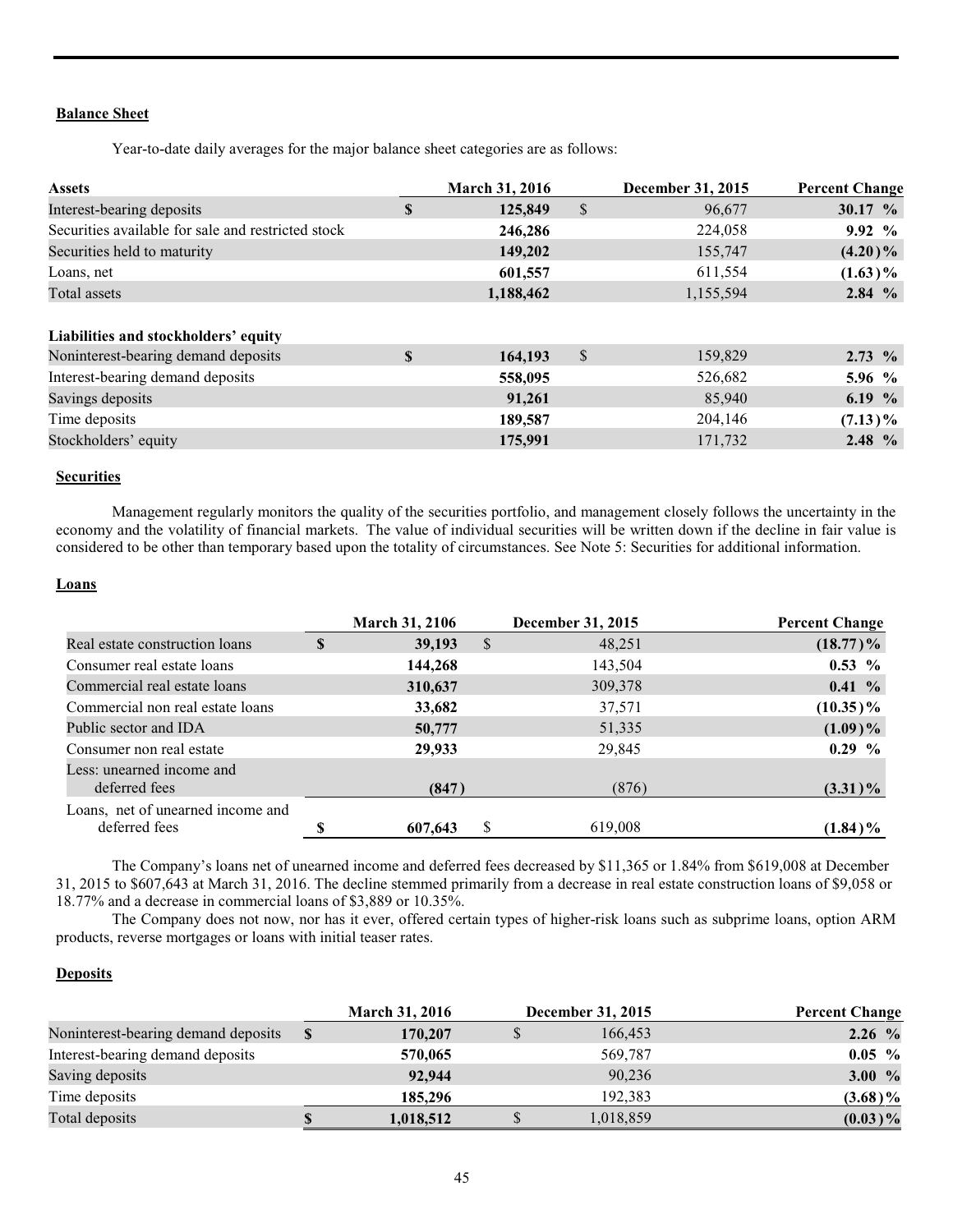Total deposits decreased \$347 or 0.03% from \$1,018,859 at December 31, 2015 to \$1,018,512 at March 31, 2016. Increases in noninterest-bearing demand deposits totaled \$3,754 and increases in savings deposits totaled \$2,708. These increases were offset by a decline in time deposits of \$7,087 when March 31, 2016 is compared with December 31, 2015. Historically low rates have caused a migration from time deposits to other types of deposits. As longer-term certificates of deposit mature, customers appear unwilling to commit their funds for extended periods at low interest rates. Time deposits do not include any brokered deposits.

# **Liquidity**

Liquidity measures the Company's ability to meet its financial commitments at a reasonable cost. Demands on the Company's liquidity include funding additional loan demand and accepting withdrawals of existing deposits. The Company has diverse sources of liquidity, including customer and purchased deposits, customer repayments of loan principal and interest, sales, calls and maturities of securities, Federal Reserve discount window borrowing, short-term borrowing, and Federal Home Loan Bank ("FHLB") advances. At March 31, 2016, the bank did not have purchased deposits, discount window borrowings, short-term borrowings, or FHLB advances. To assure that short-term borrowing is readily available, the Company tests accessibility annually.

Liquidity from securities is restricted by accounting and business considerations. The securities portfolio is segregated into available-for-sale and held-to-maturity. The Company considers only securities designated available-for-sale for typical liquidity needs. Further, portions of the securities portfolio are pledged to meet state requirements for public funds deposits. Discount window borrowings also require pledged securities. Increased or decreased liquidity from public funds deposits or discount window borrowings results in increased or decreased liquidity from pledging requirements. The Company monitors public funds pledging requirements and the amount of unpledged available-for-sale securities that are accessible for liquidity needs.

Regulatory capital levels determine the Company's ability to utilize purchased deposits and the Federal Reserve discount window for liquidity needs. At March 31, 2016, the Company is considered well capitalized and does not have any restrictions on purchased deposits or the Federal Reserve discount window.

The Company monitors factors that may increase its liquidity needs. Some of these factors include deposit trends, large depositor activity, maturing deposit promotions, interest rate sensitivity, maturity and repricing timing gaps between assets and liabilities, the level of unfunded loan commitments and loan growth. At March 31, 2016, the Company's liquidity is sufficient to meet projected trends in these areas.

To monitor and estimate liquidity levels, the Company performs stress testing under varying assumptions on credit sensitive liabilities. It also tests the sources and amounts of balance sheet and external liquidity available to replace outflows. The Company's Contingency Funding Plan sets forth avenues for rectifying liquidity shortfalls. At March 31, 2016, the analysis indicated adequate liquidity under the tested scenarios.

The Company utilizes several other strategies to maintain sufficient liquidity. Loan and deposit growth are managed to keep the loan to deposit ratio within the Company's own policy range of 65% to 75%. At March 31, 2016, the loan to deposit ratio was 59.66%, slightly below the Company's internal target. The investment strategy takes into consideration the term of the investment, and securities in the available for sale portfolio are laddered to account for projected funding needs.

#### **Capital Resources**

Total stockholders' equity at March 31, 2016 was \$179,236, an increase of \$7,122 or 4.14%, from the \$172,114 at December 31, 2015.

Risk based capital ratios are shown in the following table.

|                                    | <b>Ratios at</b><br><b>March 31, 2016</b> | <b>Regulatory Capital</b><br><b>Minimum Ratios</b> | <b>Regulatory Capital Minimum</b><br><b>Ratios with Capital</b><br><b>Conservative Buffer</b> |
|------------------------------------|-------------------------------------------|----------------------------------------------------|-----------------------------------------------------------------------------------------------|
| Common Equity Tier I Capital Ratio | $25.25\%$                                 | $4.50\%$                                           | 5.125 $\%$                                                                                    |
| Tier I Capital Ratio               | $25.25\%$                                 | $6.00\%$                                           | $6.625\%$                                                                                     |
| <b>Total Capital Ratio</b>         | $26.39\%$                                 | $8.00\%$                                           | $8.625\%$                                                                                     |
| Leverage Ratio                     | $15.19\%$                                 | $4.00\%$                                           | 4.00 $%$                                                                                      |

Risk-based capital ratios are calculated in compliance with Federal Reserve rules based on Basel III capital requirements. The Company's ratios are well above the required minimums at March 31, 2016.

Beginning January 1, 2016, a capital conservation buffer of .625% became effective. The capital conservation buffer will be gradually increased through January 1, 2019 to 2.5%. Banks will be required to maintain capital levels that meet the required minimum plus the capital conservation buffer in order to make distributions or discretionary bonus payments.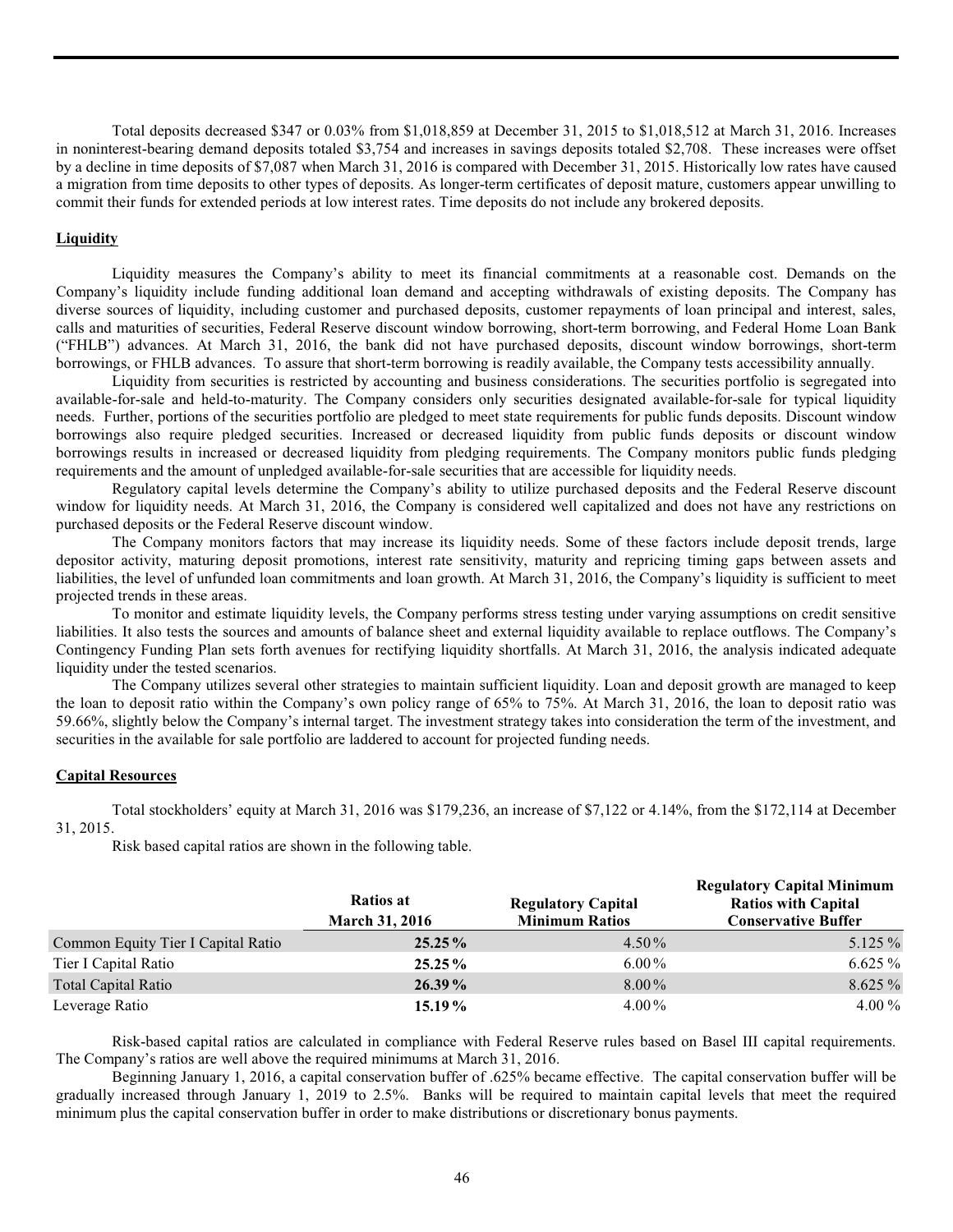#### **Off-Balance Sheet Arrangements**

In the normal course of business, NBB extends lines of credit and letters of credit to its customers. Depending on their needs, customers may draw upon lines of credit at any time in any amount up to a pre-approved limit. Standby letters of credit are issued for two purposes. Financial letters of credit guarantee payments to facilitate customer purchases. Performance letters of credit guarantee payment if the customer fails to complete a specific obligation.

Historically, the full approved amount of letters and lines of credit has not been drawn at any one time. The Company has developed plans to meet a sudden and substantial funding demand. These plans include accessing a line of credit with a correspondent bank, borrowing from the FHLB, selling available for sale investments or loans and raising additional deposits.

The Company sells mortgages on the secondary market for which there are recourse agreements should the borrower default. Mortgages must meet strict underwriting and documentation requirements for the sale to be completed. The Company has determined that its risk in this area is not significant because of a low volume of secondary market mortgage loans and high underwriting standards. The Company estimates a potential loss reserve for recourse provisions that is not material as of March 31, 2016. To date, no recourse provisions have been invoked. If funds were needed, the Company would access the same sources as noted above for funding lines and letters of credit.

There were no material changes in off-balance sheet arrangements during the three months ended March 31, 2016, except for normal seasonal fluctuations in the total of mortgage loan commitments.

# **Contractual Obligations**

The Company had no capital lease or purchase obligations and no long-term debt at March 31, 2016. Operating lease obligations, which are for buildings used in the Company's day-to-day operations, were not material at the end of the three months of 2016 and have not changed materially from those which were disclosed in the Company's 2015 Form 10-K.

#### <span id="page-46-0"></span>**Item 3. Quantitative and Qualitative Disclosures About Market Risk**

The Company considers interest rate risk to be a significant market risk and has systems in place to measure the exposure of net interest income to adverse movement in interest rates. Interest rate shock analyses provide management with an indication of potential economic loss due to future rate changes. There have not been any changes which would significantly alter the results disclosed as of December 31, 2015 in the Company's 2015 Form 10-K.

## <span id="page-46-1"></span>**Item 4. Controls and Procedures**

The Company's management evaluated, with the participation of the Company's principal executive officer and principal financial officer, the effectiveness of the Company's disclosure controls and procedures (as defined in Rule 13a-15(e) under the Securities Exchange Act of 1934, as amended (the "Exchange Act")) as of the end of the period covered by this report. Based on that evaluation, the Company's principal executive officer and principal financial officer concluded that the Company's disclosure controls and procedures are effective as of March 31, 2016 to ensure that information required to be disclosed in the reports that the Company files or submits under the Exchange Act is recorded, processed, summarized and reported, within the time periods specified in the Securities and Exchange Commission's rules and forms, and that such information is accumulated and communicated to the Company's management, including the Company's principal executive officer and principal financial officer, as appropriate, to allow timely decisions regarding required disclosure.

There were no changes in the Company's internal control over financial reporting (as defined in Rule 13a-15(f) of the Exchange Act) during the three months ended March 31, 2016 that have materially affected, or are reasonably likely to materially affect, the Corporation's internal control over financial reporting.

Because of the inherent limitations in all control systems, the Company believes that no system of controls, no matter how well designed and operated, can provide absolute assurance that all control issues have been detected.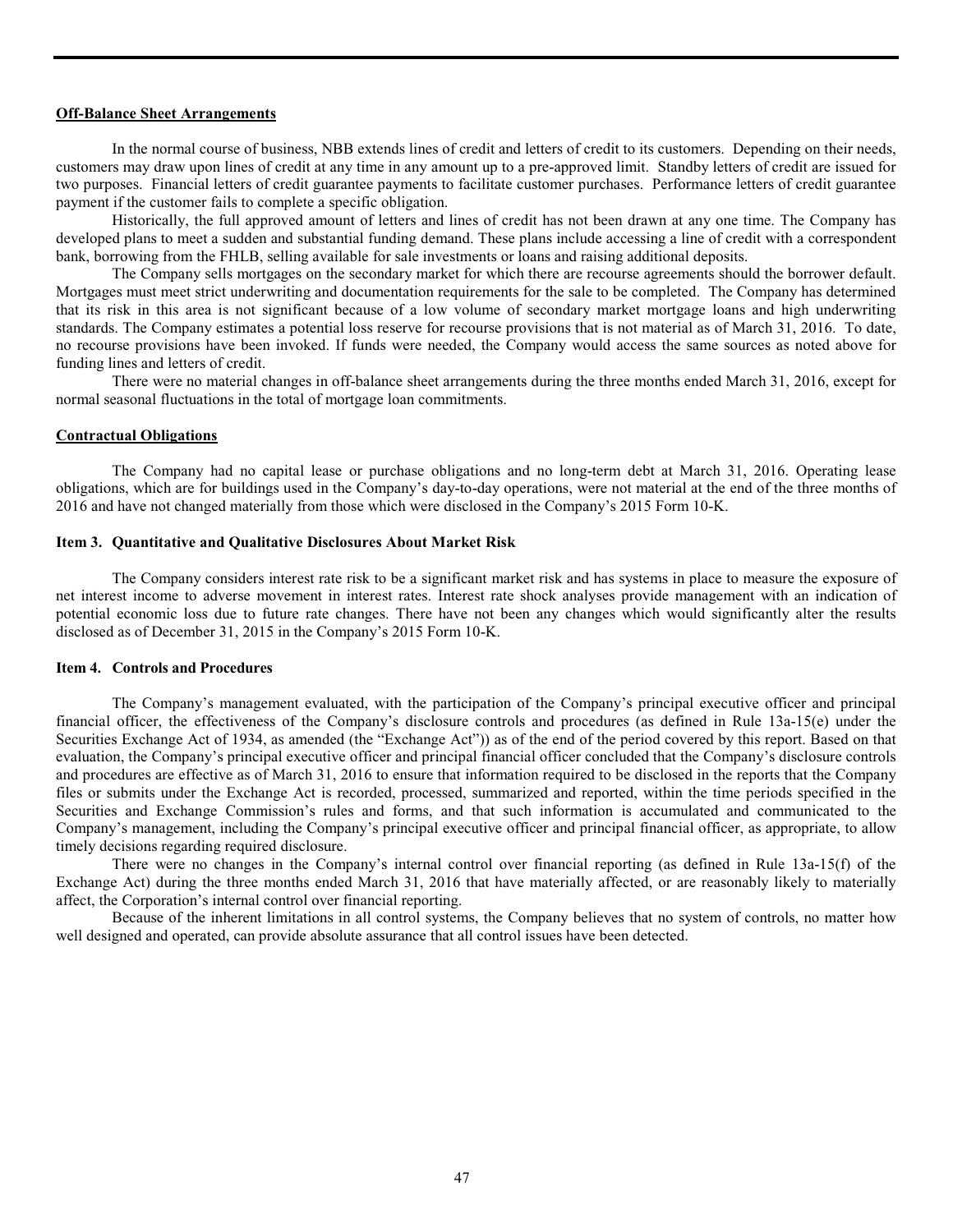# **Part II Other Information**

## <span id="page-47-1"></span><span id="page-47-0"></span>**Item 1. Legal Proceedings**

There are no pending or threatened legal proceedings to which the Company or any of its subsidiaries is a party or to which the property of the Company or any of its subsidiaries is subject that, in the opinion of management, may materially impact the financial condition of the Company.

#### <span id="page-47-2"></span>**Item 1A. Risk Factors**

Please refer to the "Risk Factors" previously disclosed in Item 1A of our 2015 Annual Report on Form 10-K and the factors discussed under "Cautionary Statement Regarding Forward-Looking Statements" in Part I. Item 2 of this Form 10-Q.

# <span id="page-47-3"></span>**Item 2. Unregistered Sales of Equity Securities and Use of Proceeds**

None.

# <span id="page-47-4"></span>**Item 3. Defaults Upon Senior Securities**

None.

# <span id="page-47-5"></span>**Item 4. Mine Safety Disclosures**

Not applicable.

#### <span id="page-47-6"></span>**Item 5. Other Information**

None.

# <span id="page-47-7"></span>**Item 6. Exhibits**

See Index of Exhibits.

## **Signatures**

<span id="page-47-8"></span>Pursuant to the requirements of the Securities Exchange Act of 1934, the registrant has duly caused this report to be signed on its behalf by the undersigned thereunto duly authorized.

## NATIONAL BANKSHARES, INC.

Date: May 9, 2016 /s/ James G. Rakes

Date: May 9, 2016 /s/ David K. Skeens

James G. Rakes Chairman, President and Chief Executive Officer (Principal Executive Officer)

David K. Skeens Treasurer and Chief Financial Officer (Principal Financial Officer) (Principal Accounting Officer)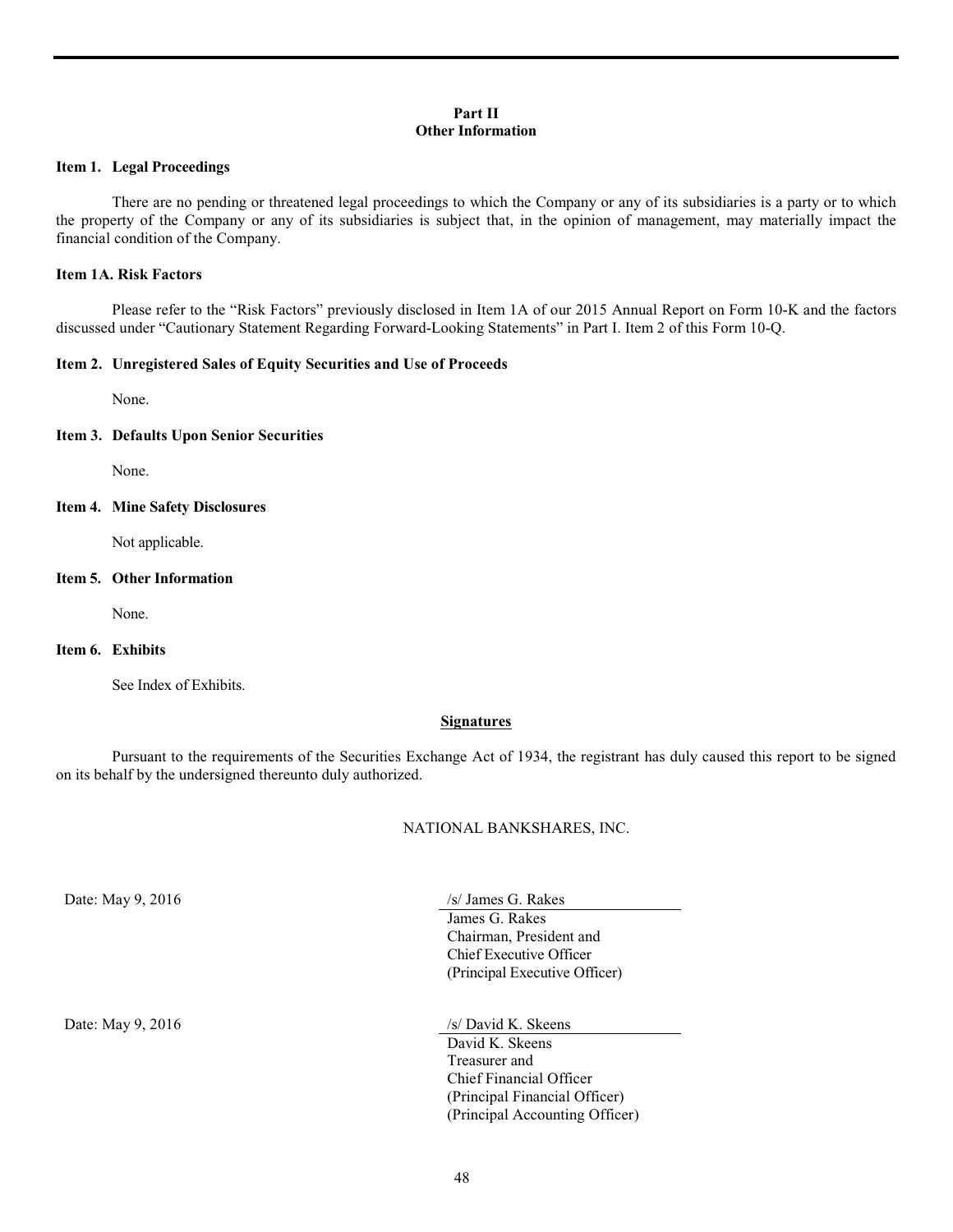# <span id="page-48-0"></span>**Index of Exhibits**

| Exhibit No. | Description                                                                                                                                                                                                                   | Page No. in<br><b>Sequential System</b>                                                                                                                  |
|-------------|-------------------------------------------------------------------------------------------------------------------------------------------------------------------------------------------------------------------------------|----------------------------------------------------------------------------------------------------------------------------------------------------------|
| 3(i)        | Amended and Restated Articles of Incorporation of National (incorporated herein by reference to Exhibit<br>Bankshares, Inc.                                                                                                   | 3.1 of the Form 8K for filed on March 16,<br>2006)                                                                                                       |
| 3(ii)       | Amended By-laws of National Bankshares, Inc.                                                                                                                                                                                  | (incorporated herein by reference to the<br>Form 8-K filed on July 9, 2014)                                                                              |
| 4(i)        | Specimen copy of certificate for National Bankshares, Inc. (incorporated herein by reference to Exhibit<br>common stock                                                                                                       | 4(a) of the Annual Report on Form 10K for<br>fiscal year ended December 31, 1993)                                                                        |
| $*10(i)$    | National Bankshares, Inc. 1999 Stock Option Plan                                                                                                                                                                              | (incorporated herein by reference to Exhibit<br>4.3 of the Form S-8, filed as Registration<br>No. 333-79979 with the Commission on<br>September 4, 1999) |
| $*10(ii)$   | Executive Employment Agreement dated March 11, 2015,<br>between National Bankshares, Inc. and James G. Rakes                                                                                                                  | (incorporated herein by reference to Exhibit<br>10.1 of the Form 8K filed on March 11,<br>2015)                                                          |
| $*10(iii)$  | Employee Lease Agreement dated August 14, 2002, between<br>National Bankshares, Inc. and The National Bank of Blacksburg                                                                                                      | (incorporated herein by reference to Exhibit<br>10 of Form 10Q for the period ended<br>September 30, 2002)                                               |
| $*10(iv)$   | Executive Employment Agreement dated March 11, 2015,<br>between National Bankshares, Inc. and F. Brad Denardo                                                                                                                 | (incorporated herein by reference to Exhibit<br>10.2 of the Form 8K filed on March 11,<br>2015)                                                          |
| $*10(v)$    | Salary Continuation Agreement dated February 8, 2006, between<br>The National Bank of Blacksburg and James G. Rakes                                                                                                           | (incorporated herein by reference to Exhibit<br>99 of the Form 8K filed on February 8,<br>2006)                                                          |
| $*10(vi)$   | Salary Continuation Agreement dated February 8, 2006, between (incorporated herein by reference to Exhibit<br>The National Bank of Blacksburg and F. Brad Denardo                                                             | 10(iii)(A) of the Form 8K filed on February<br>8, 2006)                                                                                                  |
| $*10(vii)$  | Salary Continuation Agreement dated February 8, 2006, between<br>The National Bank of Blacksburg and David K. Skeens                                                                                                          | (incorporated herein by reference to Exhibit<br>$10(iii)(A)$ of the Form 8K filed on January<br>25, 2012)                                                |
| $*10(viii)$ | First Amendment, dated December 19, 2007, to The National (incorporated herein by reference to Exhibit<br>Bank of Blacksburg Salary Continuation Agreement for James G. 10(iii)(A) of the Form 8K filed on December<br>Rakes  | 19, 2007)                                                                                                                                                |
| $*10(ix)$   | First Amendment, dated December 19, 2007, to The National (incorporated herein by reference to Exhibit<br>Bank of Blacksburg Salary Continuation Agreement for F. Brad 10(iii)(A) of the Form 8K filed on December<br>Denardo | 19, 2007)                                                                                                                                                |
| $*10(x)$    | First Amendment, dated December 19, 2007, to The National (incorporated herein by reference to Exhibit<br>Bank of Blacksburg Salary Continuation Agreement for David 10(iii)(A) of the Form 8K filed on January<br>K. Skeens  | 25, 2012)                                                                                                                                                |
| $*10(xi)$   | Second Amendment, dated June 12, 2008, to The National Bank<br>of Blacksburg Salary Continuation Agreement for F. Brad<br>Denardo                                                                                             | (incorporated herein by reference to Exhibit<br>10 of the Form 8K filed on June 12, 2008)                                                                |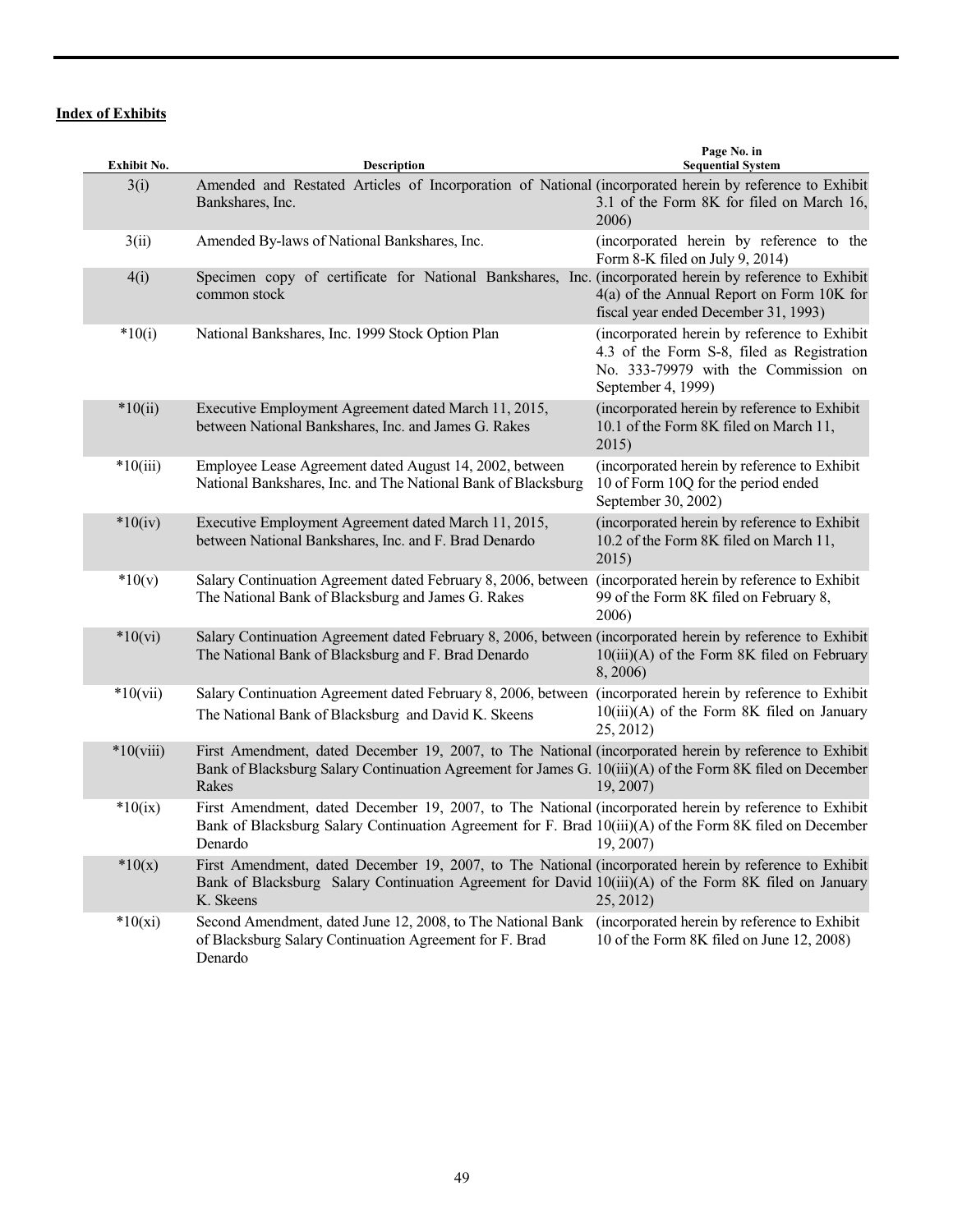| $*10(xiii)$ | Second Amendment, dated June 12, 2008, to The National Bank (incorporated herein by reference to Exhibit<br>of Blacksburg Salary Continuation Agreement for David K.<br><b>Skeens</b>                                                                                                                                                                                                                                                                                                                                                                                                                                                                                                                                                                                                                                     | 10.2 of the Form 8K filed on January 25,<br>2012)                                                         |
|-------------|---------------------------------------------------------------------------------------------------------------------------------------------------------------------------------------------------------------------------------------------------------------------------------------------------------------------------------------------------------------------------------------------------------------------------------------------------------------------------------------------------------------------------------------------------------------------------------------------------------------------------------------------------------------------------------------------------------------------------------------------------------------------------------------------------------------------------|-----------------------------------------------------------------------------------------------------------|
| $*10(xii)$  | Second Amendment, dated December 17, 2008, to The National (incorporated herein by reference to Exhibit<br>Bank of Blacksburg Salary Continuation Agreement for James G. 10(iii)(A) of the Annual Report on Form<br>Rakes                                                                                                                                                                                                                                                                                                                                                                                                                                                                                                                                                                                                 | 10K for the fiscal year ended December 31,<br>2008)                                                       |
| $*10(xiv)$  | Third Amendment, dated December 17, 2008, to The National (incorporated herein by reference to Exhibit<br>Bank of Blacksburg Salary Continuation Agreement for F. Brad 10(iii)(A) of the Annual Report on Form<br>Denardo                                                                                                                                                                                                                                                                                                                                                                                                                                                                                                                                                                                                 | 10K for the fiscal year ended December 31,<br>2008)                                                       |
| $*10(xv)$   | Third Amendment, dated January 20, 2012, to The National (incorporated herein by reference to Exhibit<br>Bank of Blacksburg Salary Continuation Agreement for David 10(iii)(A) of the Form 8K filed on January<br>K. Skeens                                                                                                                                                                                                                                                                                                                                                                                                                                                                                                                                                                                               | 25, 2012)                                                                                                 |
| $*10(xvi)$  | Salary Continuation Agreement dated January 20, 2012 between<br>The National Bank of Blacksburg and Bryson J. Hunter                                                                                                                                                                                                                                                                                                                                                                                                                                                                                                                                                                                                                                                                                                      | (incorporated herein by reference to Exhibit<br>$10(iii)(A)$ of the Form 8K filed on January<br>25, 2012) |
| 31(i)       | Section 906 Certification of Chief Executive Officer                                                                                                                                                                                                                                                                                                                                                                                                                                                                                                                                                                                                                                                                                                                                                                      | (included herewith)                                                                                       |
| 31(ii)      | Section 906 Certification of Chief Financial Officer                                                                                                                                                                                                                                                                                                                                                                                                                                                                                                                                                                                                                                                                                                                                                                      | (included herewith)                                                                                       |
| 32(i)       | 18 U.S.C. Section 1350 Certification of Chief Executive Officer                                                                                                                                                                                                                                                                                                                                                                                                                                                                                                                                                                                                                                                                                                                                                           | (included herewith)                                                                                       |
| 32(ii)      | 18 U.S.C. Section 1350 Certification of Chief Financial Officer                                                                                                                                                                                                                                                                                                                                                                                                                                                                                                                                                                                                                                                                                                                                                           | (included herewith)                                                                                       |
| 101         | The following materials from National Bankshares, Inc.'s<br>Quarterly Report on Form 10-Q for the period ended March<br>31, 2016 are formatted in XBRL (Extensible Business<br>Reporting Language), furnished herewith: (i) Consolidated<br>Statements of Income for the three month period ended March<br>and 2015; (ii) Consolidated Statements of<br>31, 2016<br>Comprehensive Income for the three month periods ended<br>March 31, 2016 and 2015; (iii)Consolidated Balance Sheets at<br>March 31, 2016 and December 31, 2015; (iv) Consolidated<br>Statements of Changes in Stockholders' Equity for the three<br>months ended March 31, 2016 and 2015; (v) Consolidated<br>Statements of Cash Flows for the three months ended March<br>31, 2016 and 2015; and (vi) Notes to Consolidated Financial<br>Statements. |                                                                                                           |

\* Indicates a management contract or compensatory plan.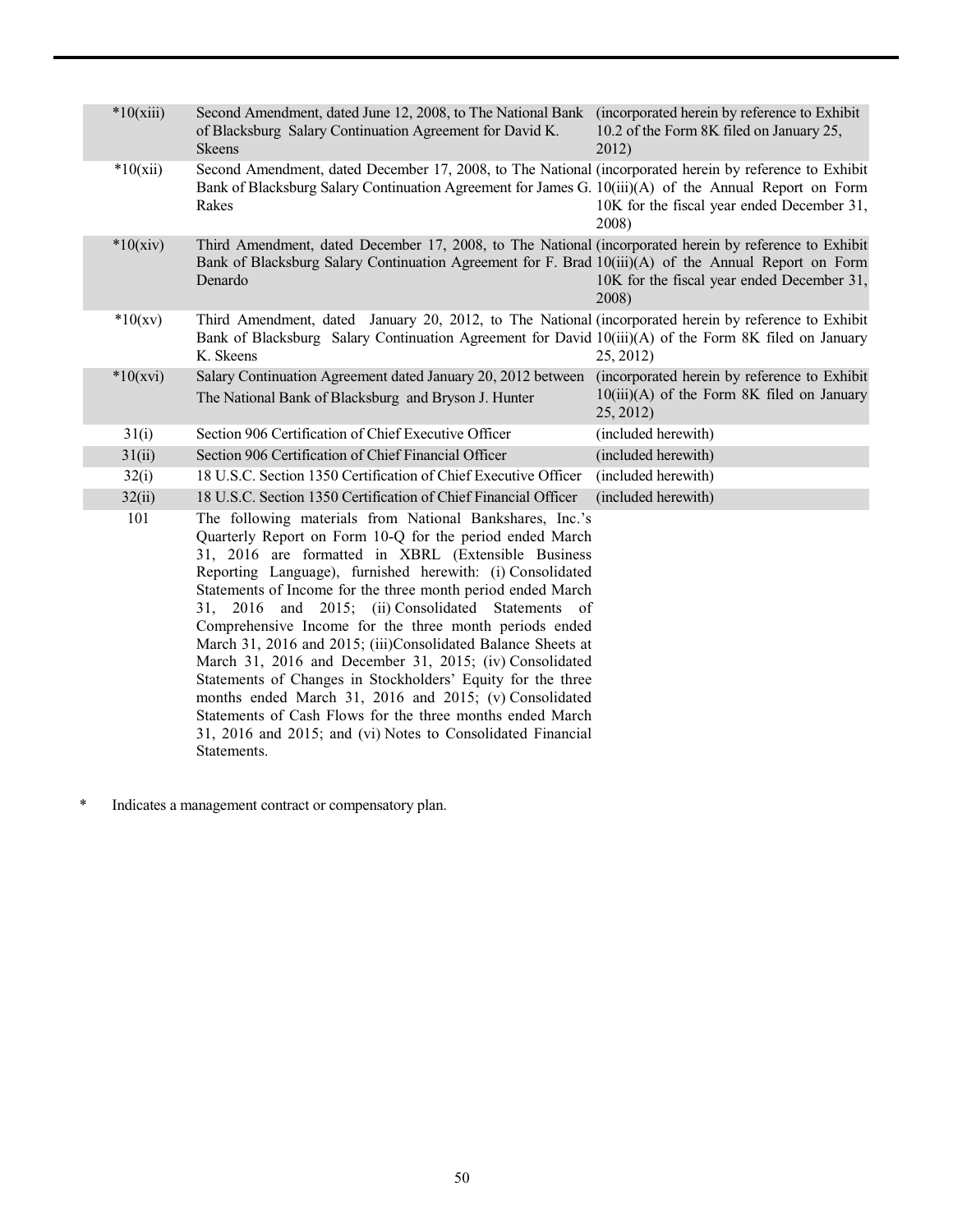<span id="page-50-0"></span>Exhibit 31(i)

# **CERTIFICATIONS**

I, James G. Rakes, certify that:

1. I have reviewed this quarterly report on Form 10-Q of National Bankshares, Inc.;

2. Based on my knowledge, this report does not contain any untrue statement of a material fact or omit to state a material fact necessary to make the statements made, in light of the circumstances under which such statements were made, not misleading with respect to the period covered by this report;

3. Based on my knowledge, the financial statements, and other financial information included in this report, fairly present in all material respects the financial condition, results of operations and cash flows of the registrant as of, and for, the periods presented in this report;

4. The registrant's other certifying officer(s) and I are responsible for establishing and maintaining disclosure controls and procedures (as defined in Exchange Act Rules 13a–15(e) and 15d–15(e)) and internal control over financial reporting (as defined in Exchange Act Rules 13a–15(f) and 15d–15(f)) for the registrant and have:

(a) Designed such disclosure controls and procedures, or caused such disclosure controls and procedures to be designed under our supervision, to ensure that material information relating to the registrant, including its consolidated subsidiaries, is made known to us by others within those entities, particularly during the period in which this report is being prepared;

(b) Designed such internal control over financial reporting, or caused such internal control over financial reporting to be designed under our supervision, to provide reasonable assurance regarding the reliability of financial reporting and the preparation of financial statements for external purposes in accordance with generally accepted accounting principles;

(c) Evaluated the effectiveness of the registrant's disclosure controls and procedures and presented in this report our conclusions about the effectiveness of the disclosure controls and procedures, as of the end of the period covered by this report based on such evaluation; and

Disclosed in this report any change in the registrant's internal control over financial reporting that occurred during the registrant's most recent fiscal quarter (the registrant's fourth fiscal quarter in the case of an annual report) that has materially affected, or is reasonably likely to materially affect, the registrant's internal control over financial reporting; and

5. The registrant's other certifying officer(s) and I have disclosed, based on our most recent evaluation of internal control over financial reporting, to the registrant's auditors and the audit committee of the registrant's board of directors (or persons performing the equivalent functions):

(a) All significant deficiencies and material weaknesses in the design or operation of internal control over financial reporting which are reasonably likely to adversely affect the registrant's ability to record, process, summarize and report financial information; and

Any fraud, whether or not material, that involves management or other employees who have a significant role in the registrant's internal control over financial reporting.

Date: May 9, 2016

/s/ James G. Rakes

James G. Rakes Chairman, President and Chief Executive Officer (Principal Executive Officer)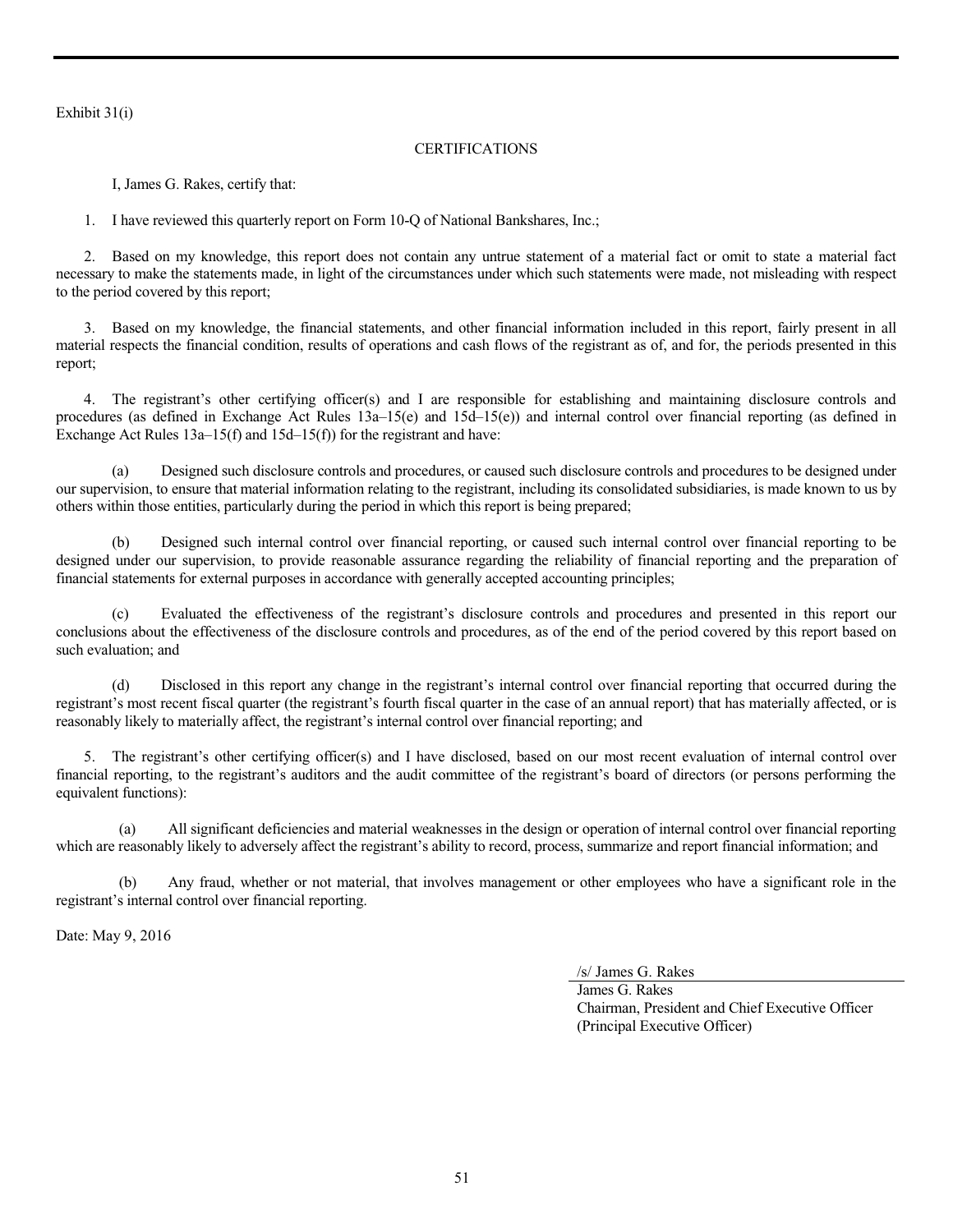Exhibit 31(ii)

# **CERTIFICATIONS**

I, David K. Skeens, certify that:

1. I have reviewed this quarterly report on Form 10-Q of National Bankshares, Inc.;

2. Based on my knowledge, this report does not contain any untrue statement of a material fact or omit to state a material fact necessary to make the statements made, in light of the circumstances under which such statements were made, not misleading with respect to the period covered by this report;

3. Based on my knowledge, the financial statements, and other financial information included in this report, fairly present in all material respects the financial condition, results of operations and cash flows of the registrant as of, and for, the periods presented in this report;

4. The registrant's other certifying officer(s) and I are responsible for establishing and maintaining disclosure controls and procedures (as defined in Exchange Act Rules 13a–15(e) and 15d–15(e)) and internal control over financial reporting (as defined in Exchange Act Rules 13a–15(f) and 15d–15(f)) for the registrant and have:

(a) Designed such disclosure controls and procedures, or caused such disclosure controls and procedures to be designed under our supervision, to ensure that material information relating to the registrant, including its consolidated subsidiaries, is made known to us by others within those entities, particularly during the period in which this report is being prepared;

(b) Designed such internal control over financial reporting, or caused such internal control over financial reporting to be designed under our supervision, to provide reasonable assurance regarding the reliability of financial reporting and the preparation of financial statements for external purposes in accordance with generally accepted accounting principles;

Evaluated the effectiveness of the registrant's disclosure controls and procedures and presented in this report our conclusions about the effectiveness of the disclosure controls and procedures, as of the end of the period covered by this report based on such evaluation; and

Disclosed in this report any change in the registrant's internal control over financial reporting that occurred during the registrant's most recent fiscal quarter (the registrant's fourth fiscal quarter in the case of an annual report) that has materially affected, or is reasonably likely to materially affect, the registrant's internal control over financial reporting; and

5. The registrant's other certifying officer(s) and I have disclosed, based on our most recent evaluation of internal control over financial reporting, to the registrant's auditors and the audit committee of the registrant's board of directors (or persons performing the equivalent functions):

(a) All significant deficiencies and material weaknesses in the design or operation of internal control over financial reporting which are reasonably likely to adversely affect the registrant's ability to record, process, summarize and report financial information; and

(b) Any fraud, whether or not material, that involves management or other employees who have a significant role in the registrant's internal control over financial reporting.

Date: May 9, 2015

/s/ David K. Skeens

David K. Skeens Treasurer and Chief Financial Officer (Principal Financial Officer)